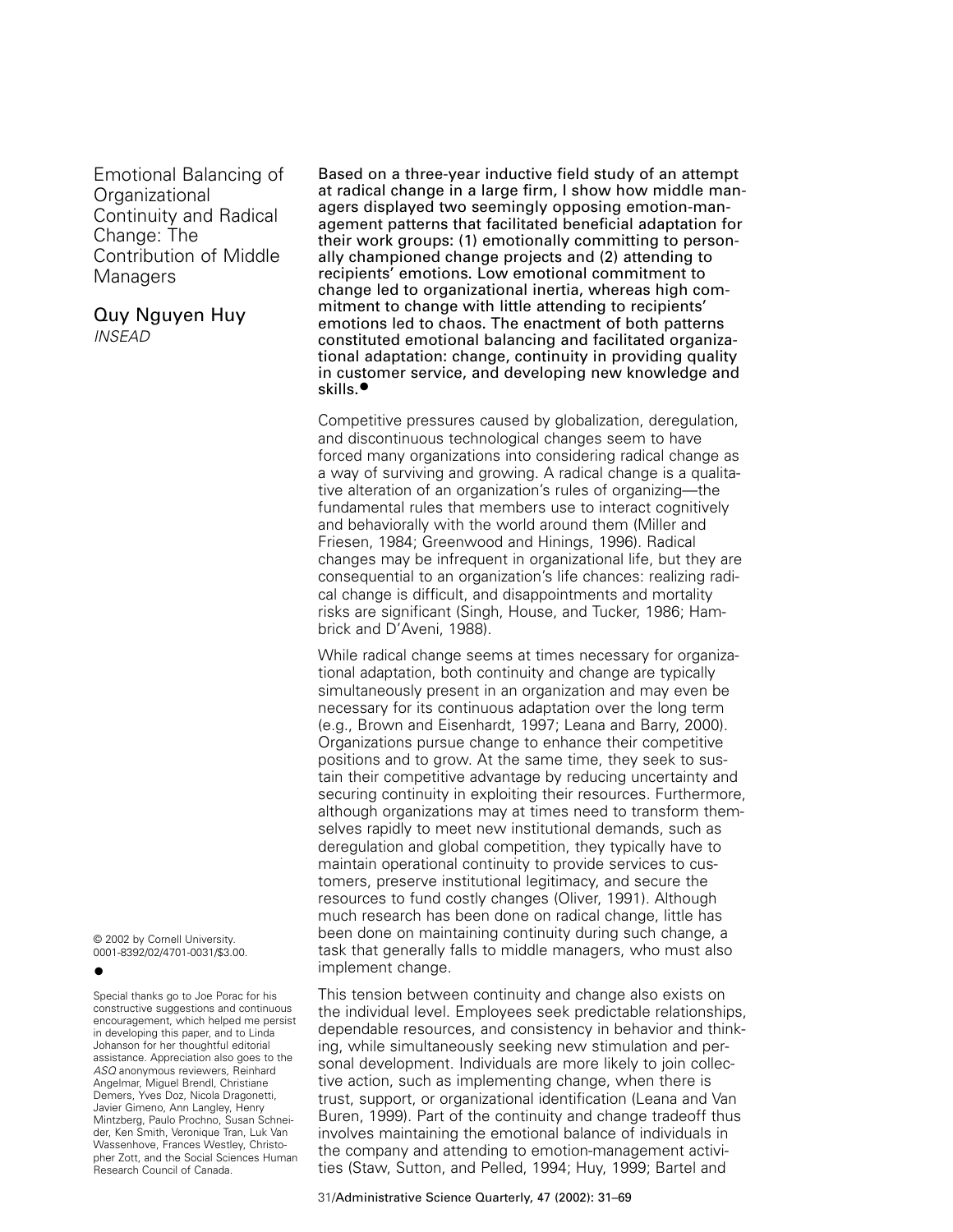Saavedra, 2000) so that employees continue to be productive during radical change. This study explores how middle managers do this by managing the emotional states of their employees in a radical change context, a role that would not be predicted by the literature on radical change.

Middle management has often been singled out as the primary locus for resistance to radical change (Biggart, 1977; Miles, 1997), even though the literature on middle managers has documented their proactive contribution to organizational innovation in incremental-change contexts. In such an environment, middle managers are motivated to act under familiar incentives and structurally predesigned reward systems (e.g., Nutt, 1987; Uyterhoeven, 1989; Westley, 1990; Floyd and Lane, 2000). Yet, in planned radical change, middle management's contributions are seen as much weaker. The literature tends to de-emphasize the role of middle managers and to portray them in a relatively self-effacing role as compared with executives. Middle managers have been portrayed as de-energized and emotionally stricken in the face of the overwhelming power and drive of turnaround executives (Noer, 1993; O'Neill and Lenn, 1995). Tushman and Romanelli (1985: 173–180) contended that "only executive leadership can mediate between forces for convergence and forces for change" and "implement the set of discontinuous changes" in radical change, whereas middle management "interpolates structures and systems" in incremental-change contexts. Most normative models of strategy tend to accord middle management a supporting role at best (Shrivastava, 1986); executives are advised to reduce equivocalness so that middle managers can act on clear instructions. Conventional wisdom suggests that middle managers tend to attenuate the pace and magnitude of the quantum organizational learning required in a radical change (Floyd and Woolridge, 1996). Executives view middle managers as part of the inertial systems and barriers to change that need to be co-opted, sidelined, or disposed of, if attempts at co-optation fail (Biggart, 1977; Tichy and Sherman, 1994). Such views overlook the role that middle managers may play in maintaining continuity during radical change.

Fundamental change in personnel, strategy, organizational identity, or established work roles and interests often triggers intense emotions (Bartunek, 1984). Emotions in turn affect how different groups interpret a proposed change and how they behave. How organizations attend to a rich range of employees' emotions could facilitate or hinder the progress of ambitious change (Huy, 1999). But there has been little systematic empirical research on the interaction of multiple groups during radical change (for a review, see Rajagopalan and Spreitzer, 1997) or on how managers deal with the emotions that this kind of change generates. Middle managers are structurally closer to their employees and so are likely to be more attuned to their subordinates' emotional needs. Compared with executives caught up in many external demands, middle managers are likely to have more time to interact with their employees. This suggests that middle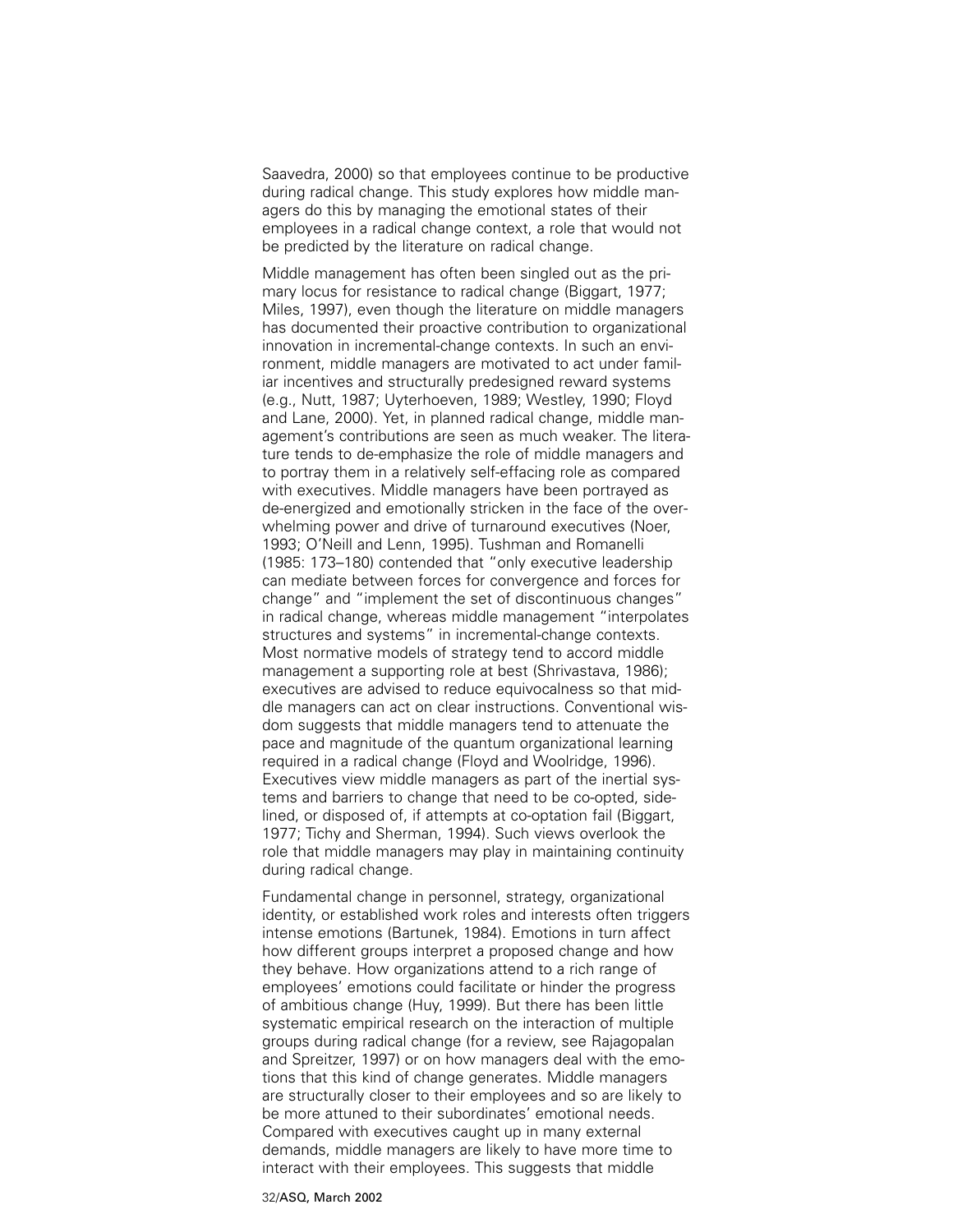managers could be key loci for emotion management during change.

I have used grounded research to explore how middle managers might facilitate or inhibit change by managing or mismanaging the emotions of their employees. Relying on the findings of a three-year field study of a large firm undergoing radical change and by focusing on projects, I build a theory by describing how middle managers facilitated organizational adaptation through a juxtaposition of emotion-management activities. I call this theory emotional balancing. Emotional balancing refers to a group-level process involving the juxtaposition of emotion-related activities intended to drive change and to induce continuity in a group of people. Different individuals can perform separate activities without a common goal and produce an aggregated effect. Such a dynamic balancing process does not assume the existence or practicality of achieving an optimal emotional balance. Emotional balancing may represent a partial solution to the difficulties of realizing radical change because it facilitates organization adaptation: too many change actions without regard to continuity could create organizational chaos, while the opposite could lead to inertia (Sastry, 1997). Both extremes lead to underperformance.

#### **Figure 1. A model of emotional balancing during radical change.**



Figure 1 shows the theoretical model that was inductively derived from my data. I present it here as an interpretive framework to organize the presentation of the conceptual foundations as well as the empirical findings. Very briefly, to generate the emotional energy that fuels the pursuit of their change projects, middle managers as change agents have to strive continuously to manage their own emotions associated with change. To maintain operational continuity in a radical change context, recipients' emotions also have to be carefully managed. These two types of behavior create emotional states that then affect the outcome of the change project.

# EMOTION MANAGEMENT IN RADICAL CHANGE

A review of the literature on emotions gives us some understanding of how they may be important in radical change as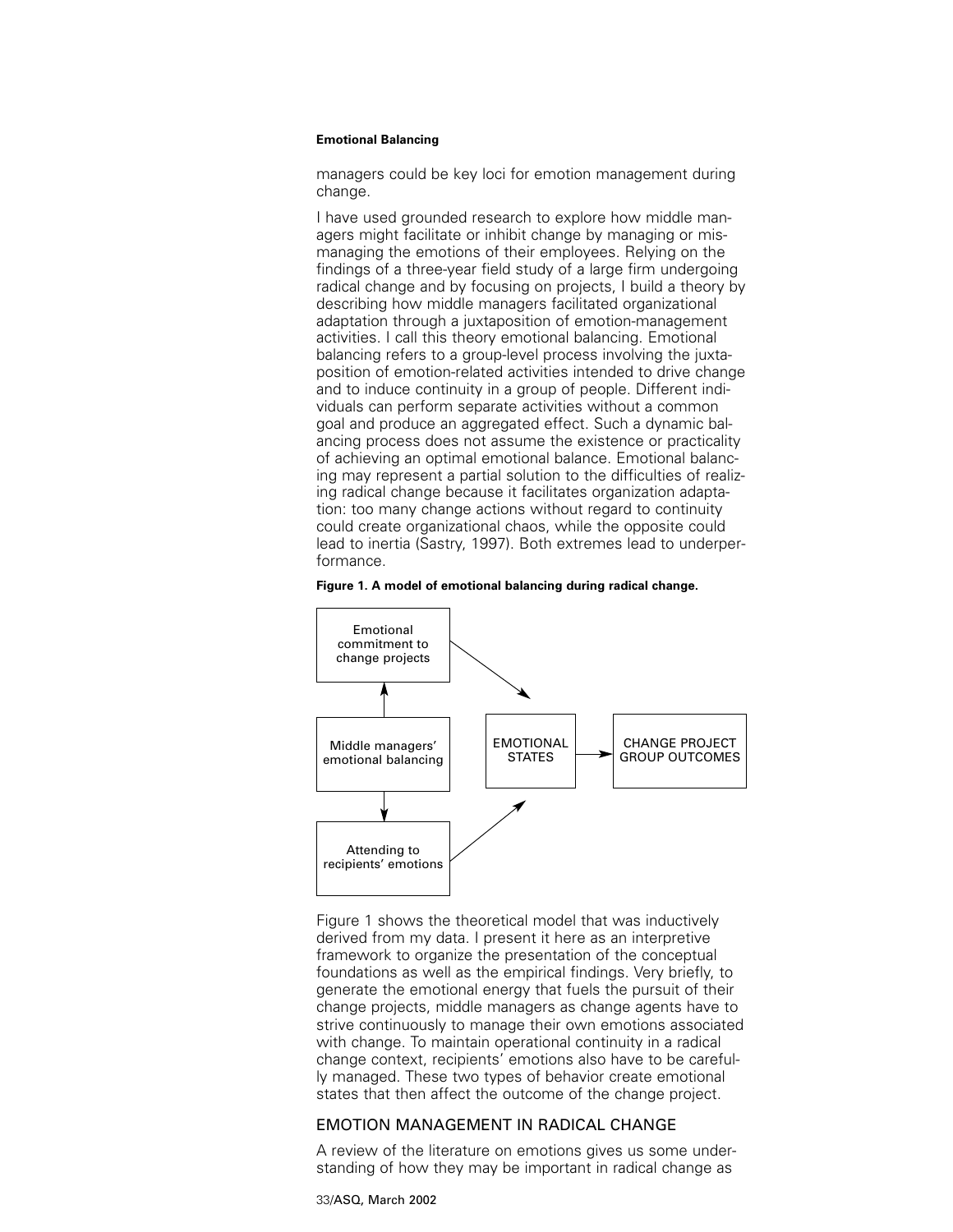regulators of behavior. Emotions are the organized psychobiological responses linking physiological, cognitive, and motivational systems (Salovey and Mayer, 1990). Although concepts such as emotions, mood, affect, and feelings are distinct (cf. Ekman and Davidson, 1994), drawing out the subtler differences among them does not seem critical for the theoretical aims of this paper. I generally use the term emotion, since the pressures of radical change often intensify affective states and direct them toward specific objects, which distinguishes emotion from more generalized moods (Bartel and Saavedra, 2000).

Emotional intensity depends on the relationship between an event and a person's frame of reference, which determines the subjective meaning of the event (Frijda, 1988). Change and continuity are subjective, relative concepts that refer to differential rates of change (Sztompka, 1993). Continuity refers to relatively predictable changes, as perceived by those who are affected by them, that can be forecast by inference from past patterns. For instance, people share certain expectations about future changes in their group's composition and work (e.g., employees age and retire, equipment gradually becomes obsolete). Radical change is discontinuous and unpredictable modification in states over two separate instants of time as subjectively perceived by the people affected (Ford and Ford, 1995), and this elicits intense emotions.

Emotions are inherent to change in that they are aroused not by the presence of favorable or unfavorable conditions but by actual or expected changes in these conditions (Frijda, 1988). Neurological research has established that emotions confer flexibility by enabling people to reorder priorities as situations change, allow them to take actions they believe will enhance their chances to survive and flourish, and enable them to set long-term goals, especially when choices involve incomplete data or incommensurate alternatives (Damasio, 1994). Emotions help people to make a leap of faith into the unknown (Zajonc, 1980; Westen, 1985).

Cognition and emotion are closely intertwined inasmuch as cognitive appraisals are often necessary to arouse emotion (Clore and Ortony, 2000). Lazarus's (1991, 1993) emotion theory suggests that people go through a two-stage appraisal process. Through primary appraisal, they evaluate the significance of a new event in relation to their own goals and concerns. If they appraise the potential consequence as beneficial, pleasant feelings are aroused. They experience unpleasant feelings if they appraise the consequence as potentially harmful. Emotions can at times lead to paralysis because of fear, but they often generate a change in readiness to act that prepares people to take action (Frijda, 1996). Emotions first serve as relevance detectors, focusing people's attention on change events, then as motivators of action. A potential action response is determined through secondary appraisal, whereby people evaluate their own capabilities for dealing with a relevant change event. If they believe they have adequate resources to deal with the new event, they are more likely to respond actively. Otherwise,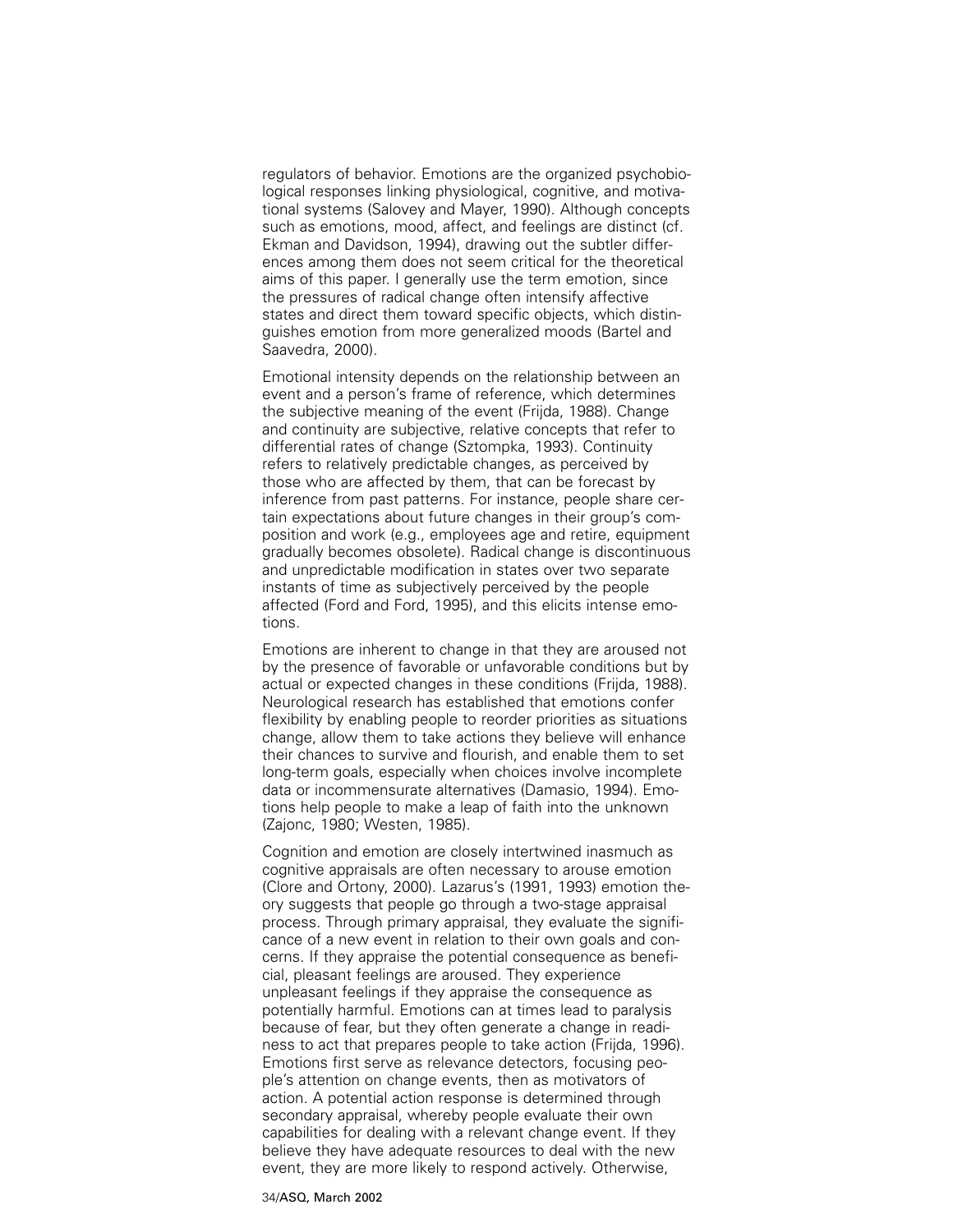they may adopt a passive/avoidance approach, which is sometimes interpreted as a form of resistance to change.

At the risk of oversimplifying, I use the "circumplex" model of emotions shown in figure 2 to explore the wide range of emotions that people may experience during radical change

**Figure 2. Circumplex model of emotions (Larsen and Diner, 1992).**



Quiet, tranquil

and that middle managers need to manage. According to this model, emotions share two basic dimensions (Larsen and Diener, 1992; Russell and Carroll, 1999).**<sup>1</sup>** One dimension reflects the hedonic valence (pleasant-unpleasant), and the second refers to the intensity of arousal or action readiness (high versus low activation). Together, the four bipolar dimensions produce eight emotion categories that capture almost the full range of emotional experiences across people (Bartel and Saavedra, 2000). Thus, the hybrid category of pleasant/high-activation emotions includes enthusiasm and excitement, while pleasant/low-activation emotions include calm and comfort. Unpleasant/high-activation emotions include anger, anxiety, and fear, while unpleasant/low-activation emotions include disappointment, shame, or dejection. These four hybrid categories reflect the operation of two broad, evolutionarily adaptive motivational systems (Watson, Wiese, and Vaidya, 1999).

**1**

Although there is debate about whether every octant of the circle should be equally spaced 45 degrees apart or whether the circle should be an ellipse because of the higher influence of the valence effect (cf. Watson and Tellegen, 1999; Russell and Carroll, 1999), these arguments do not seem critical to the theoretical aims of this paper.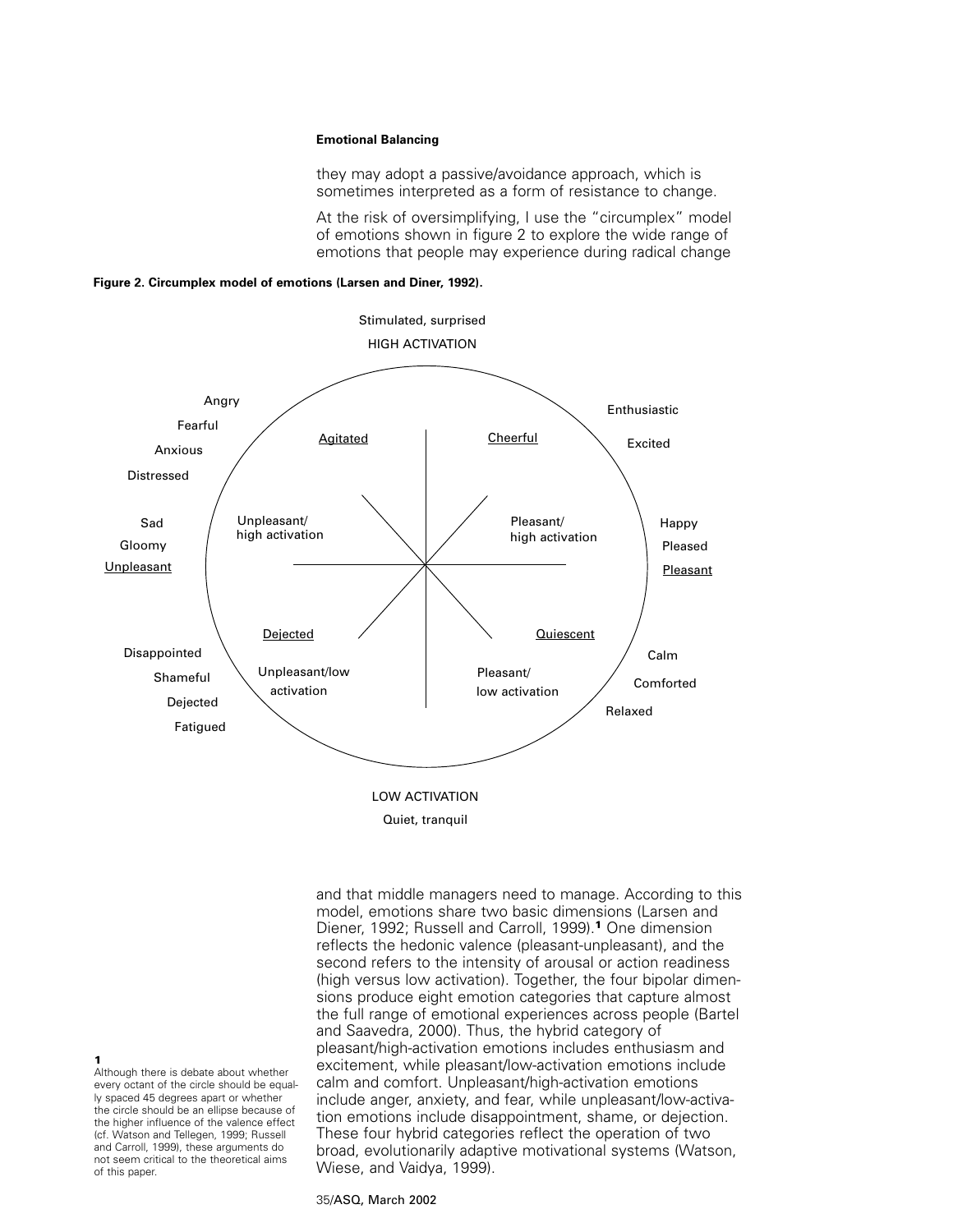The first motivational system mediates goal-directed, opportunity-seeking behaviors of voluntary change agents who are likely to experience and have to manage emotional states displayed in the upper-right and lower-left quadrants of figure 1, depending on the progress of their change effort and how they interpret it. For instance, agents may seek to enhance pleasant/high-activation emotions and reduce unpleasant/lowactivation emotions to inject energy into their change projects or instill persistence in adversity (Kanter, 1983; Tichy and Ulrich, 1984). The second motivational system mediates threat avoidance, withdrawal behaviors typical of coerced change recipients who may experience emotions in the upper-left and lower-right quadrants of figure 1. These recipients may seek to attenuate unpleasant/high-activation emotions and enhance pleasant/low-activation emotions (Callan, 1993; Schein, 1996). People who act both as an enthusiastic agent for a change project and as a distressed recipient of another project could, however, experience a wide range of conflicting emotions and would probably need to manage their own emotional ambivalence (Van Steenberg LaFarge, 1994).

People seem to have at least two motivational foci. When they are change (or growth) focused, people are driven by development needs and seek to bring their behaviors and self-conceptions into line with how they would like to be; eagerness or ensuring gains dominate their behavior. When they are continuity (or security) focused, people seek to align their actual selves with their felt duties and responsibilities. As shown by the 45-degree axes in figure 2, the emotions of change-focused people typically vary along a cheerful-dejected axis, while those of continuity-focused people typically vary along an agitated-quiescent axis. Vigilance or preventing losses underlies security-seeking behaviors.

In radical change contexts, these individual emotional states could converge into intense group emotions through several mechanisms. First, employees who share a common organizational culture tend to have similar beliefs, leading to similar appraisals and emotions (Schein, 1992). Second, a group tends to translate tendencies into collective expressions more easily than individuals acting alone, because group membership boosts people's feelings of power while emboldening them through a perception of anonymity (Barsade and Gibson, 1998). Third, emotional contagion could be at work: individuals could unconsciously respond to others' emotional displays by imitating and exaggerating them. The perceived threats involved in radical change increase affiliative needs, particularly among people who believe they are confronting the same situation (Gump and Kulick, 1997). Group members who identify strongly with one another are more likely to catch each other's emotions, as synchrony conveys empathy. The group's emotional charge amplifies by mutual interaction, which promotes group cohesion and continuity (Hatfield, Cacioppo, and Rapson, 1992).

Despite these potentially important emotion-based effects, there has been very little empirical research that examines how managing seemingly opposing emotions affects organizational adaptation in a radical change context. In the field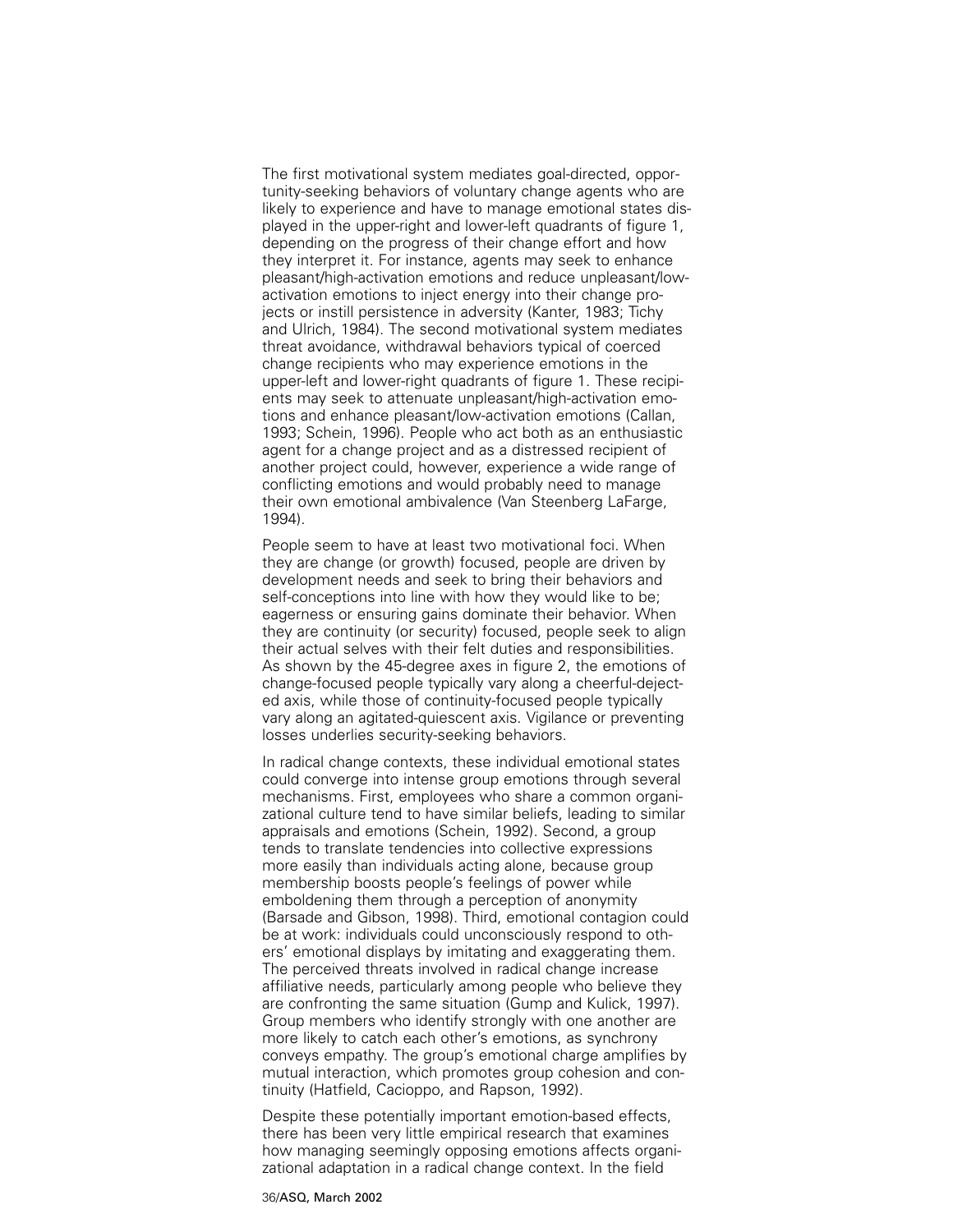study described below, I explore the effects of various emotion management patterns on work groups' ability to adapt to change and simultaneously to ensure continuity in delivering services to their constituents. A number of managers aroused emotions related to the promotion of their change projects, that is, their behaviors displayed pleasant/high-activation emotions (e.g., excitement) and sought to reduce unpleasant/low-activation emotions (e.g., disappointment) among themselves. These emotion management behaviors helped agents increase the likelihood of realizing change. Yet other managers sought to attenuate recipients' feelings of chaos by managing emotions aimed at maintaining workgroup continuity. They sought to reduce unpleasant/high-activation emotions (e.g., anger and fear) and instill pleasant/lowactivation emotions (calm) among their employees. In the aggregate, these emotion-management patterns promoting both group-level change and continuity constitute the emotional balancing process and are the focus of this paper.

# METHODS

# Research Setting

"Servico" is a large service-providing company in the information technology industry, which for many years enjoyed a dominant market position.**<sup>2</sup>** The company developed an integrated distribution network using state-of-the-art technologies that enabled it to achieve a competitive advantage over large geographical areas. It had over 50,000 full-time employees, an established reputation, net assets of about \$10 billion, and a market value of more than \$15 billion. Its core competence lay in a strong engineering culture that designed high-quality and reliable integrated technologies, with cost as a secondary consideration.

Deregulation, followed by the entry of international competitors, changed the rules of market engagement virtually overnight. A fundamental and sudden change in strategy and organizing was required to address the shift from mild national competition to extreme global competition. A vicious price war ensued. Annual profits declined by almost half in a single year as the company faced rapid market erosion of about 10 percent annually. When this trend had continued unabated for two years, the board of directors appointed a newcomer to the organization, John Maxwell, as chief executive officer (CEO). Within a year, Maxwell decided to embark on a radical change project by launching a series of large-scale initiatives, such as replacement of the top team, changing the organizational structure from a traditional, centralized bureaucracy to a divisionalized form, and reducing the workforce by 25 percent (or 13,000 positions) in three years. The imposed changes in strategic direction and mindset were radical in at least three ways. First, a sudden shift was brought about from an engineering-dominated, universal service culture in a quasi-monopolistic environment to one with a market-customization focus. A new set of organizational competencies had to be developed quickly. Second, lifetime job security and seniority entitlement were abolished overnight in this century-old company. Third, tight control of cash flow and financial accountability were imposed on an organization that

#### **2**

To protect the anonymity of this publicly traded organization, which is still undergoing major changes at the time of this writing, I have taken several measures. The names of the organization and its members, ethnic origins, geographical locations, and specific technologies have been disguised. In the same spirit, some numbers and calendar dates have been altered. These adjustments in the presentation of the data do not affect how the data have been interpreted to explain the proposed theoretical concepts.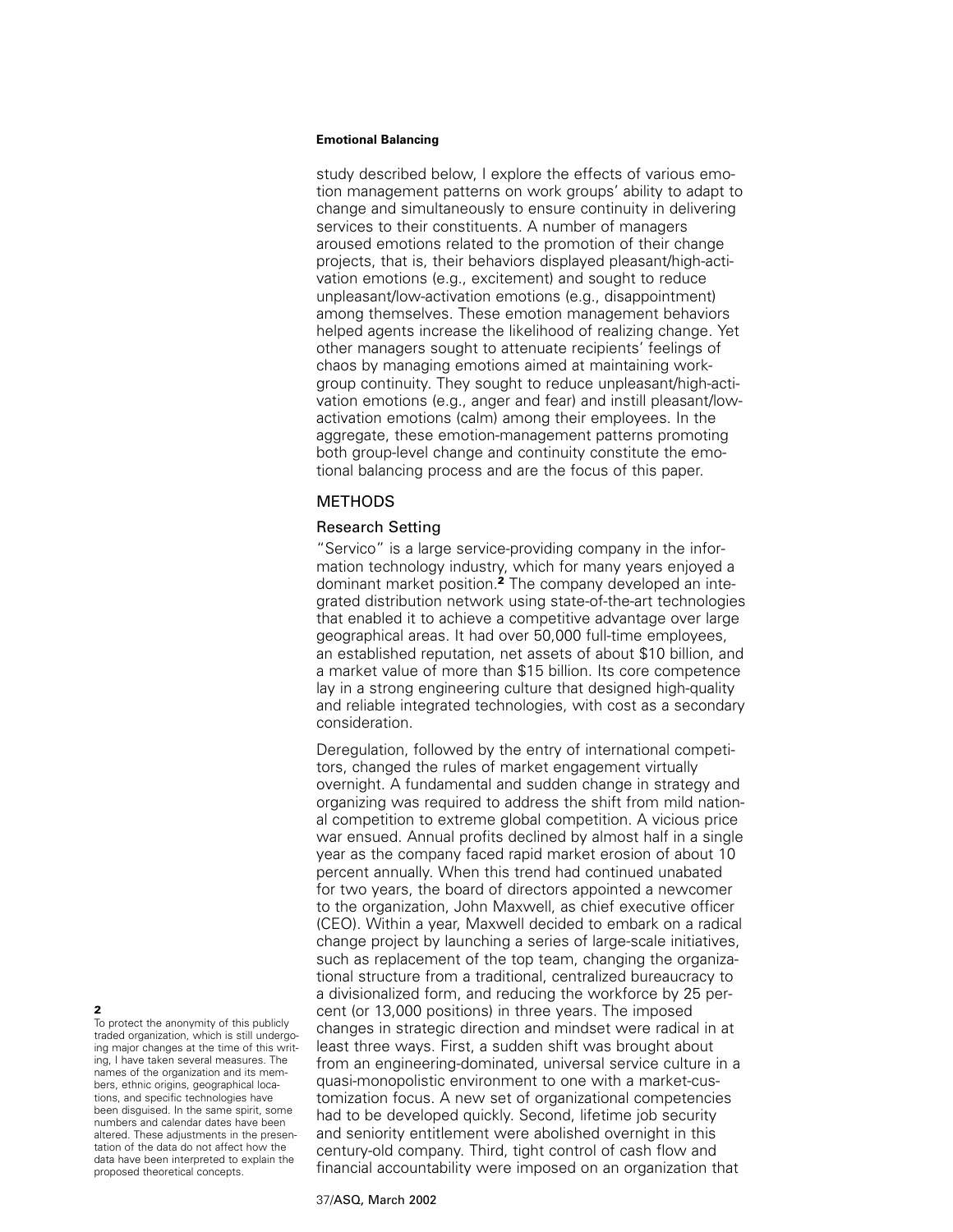had been accustomed to a munificent past with more relaxed resource-allocation procedures.

Owing to previous interactions with the company, I began my research on good working terms with several groups inside Servico. I requested and was granted unfettered research access by several executives as a non-participant observer. I was thus able to follow the unfolding of the transformation effort for three years in real time right from its launch. As the effectiveness of various group behaviors, including those related to emotion management, during radical change is not well understood (Rajagopalan and Spreitzer, 1997), I used an inductive approach. My initial research questions were openended: How do various groups think, feel, and act in a radical change context? How does the evolution of perceptions, feelings, and actions affect the outcome of change? The idea to build a conceptual model grounded in qualitative data on interactions among people in a single company was inspired by the works of scholars such as Dutton, Dukerich, and Harquail (1994), Hargadon and Sutton (1997), and Pratt (2000).

# Data Collection

I conducted over 1,000 informal conversations with about 500 employees at all levels of the organization to corroborate and triangulate what I had seen and heard and to watch for new experiences of change. This informal process allowed me to screen the individuals most likely to provide insightful but differentiated perspectives; I then solicited them for regular formal interviews. I often asked those interviewed to nominate at least two other individuals who they felt were influential in affecting the realization of one or several change projects in which they were involved, particularly individuals who they felt might not share the same perspective. I repeated the procedure until the different viewpoints gathered repeated themselves at least twice with different projects or groups (Laumann and Pappi, 1976). I eventually followed the evolution of 148 people at different levels of Servico, including 10 executives and 104 middle managers in real time over three years.**<sup>3</sup>** A person could act as a change agent in relation to one change project and be a recipient in relation to another. I interviewed many people more than once, resulting in a total of 265 formal interviews. More than 80 percent of these were taped and transcribed. I had an office on site and had many opportunities to observe people in their work setting, interact with them, and observe many group meetings. The company also provided a report of focus groups it had conducted with front-line workers to capture their perceptions of change. Multiple data collection techniques, including observations and archival data, allowed me to triangulate findings from diverse sources to build stronger assertions about interpretations (Eisenhardt, 1989; Yin, 1994).

# Data Analysis

To study specifically how the management of emotions related to change and continuity affects organizational adaptation, the focus of this article, I conducted the analysis of my data in two broad steps. First, I identified various emotion-management patterns displayed by the individuals involved. Sec-

# **3**

Middle managers are people who are two levels below the CEO and one level above first-line supervisor. There are many hierarchical levels of middle managers in Servico, and so one senior middle manager in the line groups could act as a "general manager in the middle" and be in charge of two to five thousand front-line workers (Uyterhoeven, 1989). This manager has hierarchical authority over junior middle managers, and they, in turn, have a typical supervisory range of 50–100 workers. In Servico, people with titles of vice president and director are treated as middle managers, whereas those with titles of senior or group vice president are executives.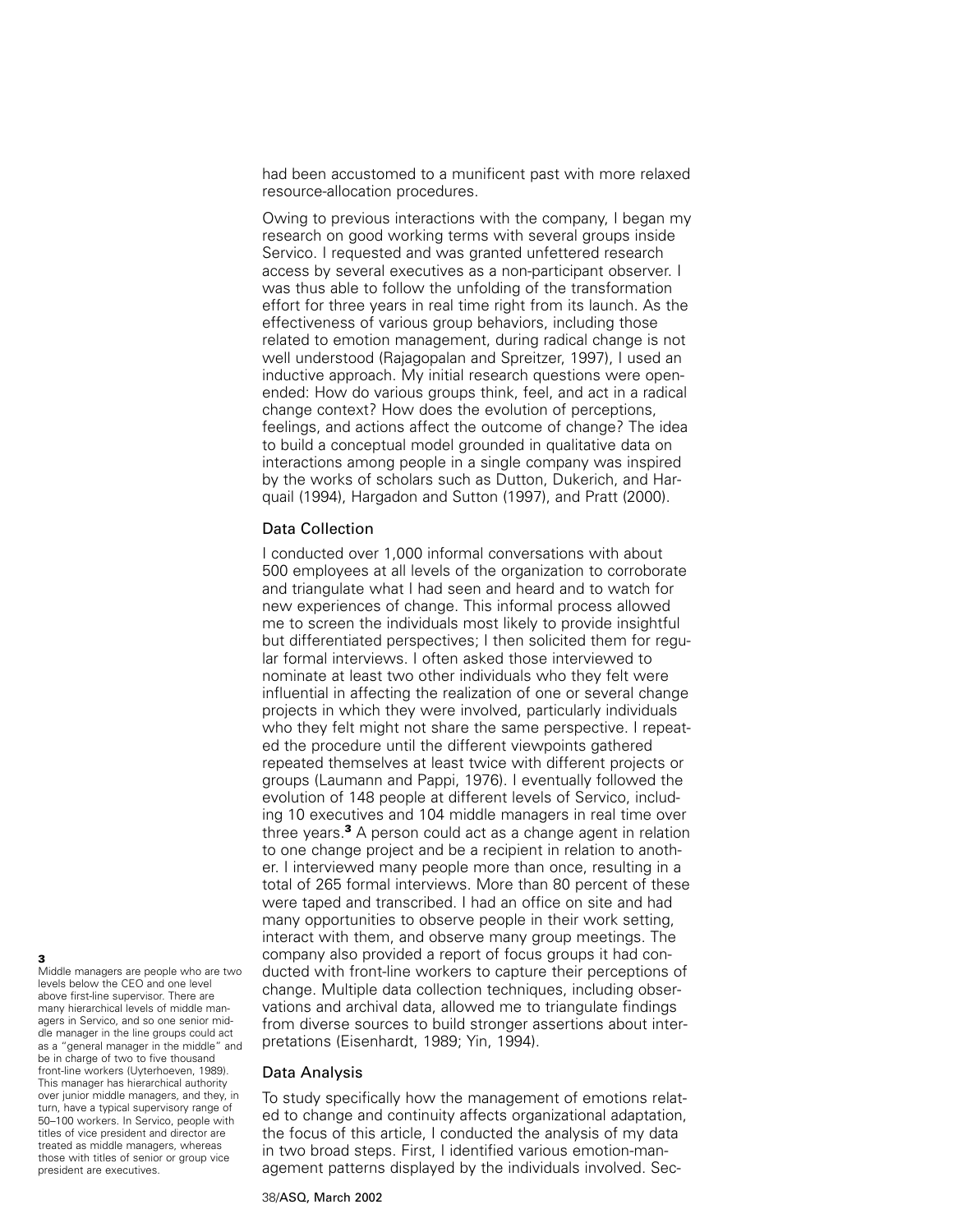ond, I examined how these patterns influenced continuity and change in select work groups and change projects. I elaborated each step in turn.

To identify emotion management patterns, I coded individuals' statements or behaviors that (1) attended to emotional issues and/or (2) expressed their emotions or evoked emotions in others for specific goals. These patterns suggested the management of emotions. While many subtle patterns exist, for reasons of space and theoretical parsimony, in this paper, I describe one dominant pattern that drives change and another that induces continuity: (1) a manager is emotionally committed to a change project, appraising it as important to his or her personal goals and (2) attends to change recipients' emotions to ensure continuity in operations. Moreover, the first pattern illustrates emotion management of the self whereas the second illustrates management of other people's emotions.

In coding the two emotion-management patterns, I relied on evidence of emotional content in observed or self-reported statements and actions. I tried not making too wide an inferential leap about internal emotional states and sought to corroborate these inferred states with observable emotion-laden expressions or behaviors. Wherever possible, I ensured that each pattern was supported by at least two data sources. For instance, I took care that expressed statements reflecting an emotion-management pattern were corroborated by observable behaviors, informal observations, or archival information. Tables 1 and 2 illustrate how I defined and coded the two dominant emotion-management patterns and triangulated various sources of data to enhance the validity of constructs.

In the second step, I examined how these two emotion-management patterns affected continuity and change in different work groups. Some of the distinctive contributions of middle managers emerged at this stage and led me to focus further on their roles. Moreover, I used the case replication method, in which cases serve as independent experiments that confirm or disconfirm emerging conceptual insights (Yin, 1994). Like Brown and Eisenhardt (1997), I looked for extreme cases that showed sharp variations to allow for nuance in theory development. I selected cases involving change projects affecting specific work groups that displayed a clear presence or absence of emotion-management patterns as well as differentiated outcomes. The Appendix provides a description of these change projects. I analyzed projects promoted by middle managers who displayed varying levels of emotional commitment to their projects and who enacted varying levels of attending to employees' emotions. I also traced different types of outcomes: (1) the degree of realization of a given change project; (2) the degree of quality of service achieved by the recipient work group; and (3) learning reported by agents and recipients.

A work group could be affected by many change projects, some of which were more emotional than others. Highly emotion-arousing projects tended to upset both employees' work and private lives and included downsizing, major reengineering of work, and/or job relocation. This selection of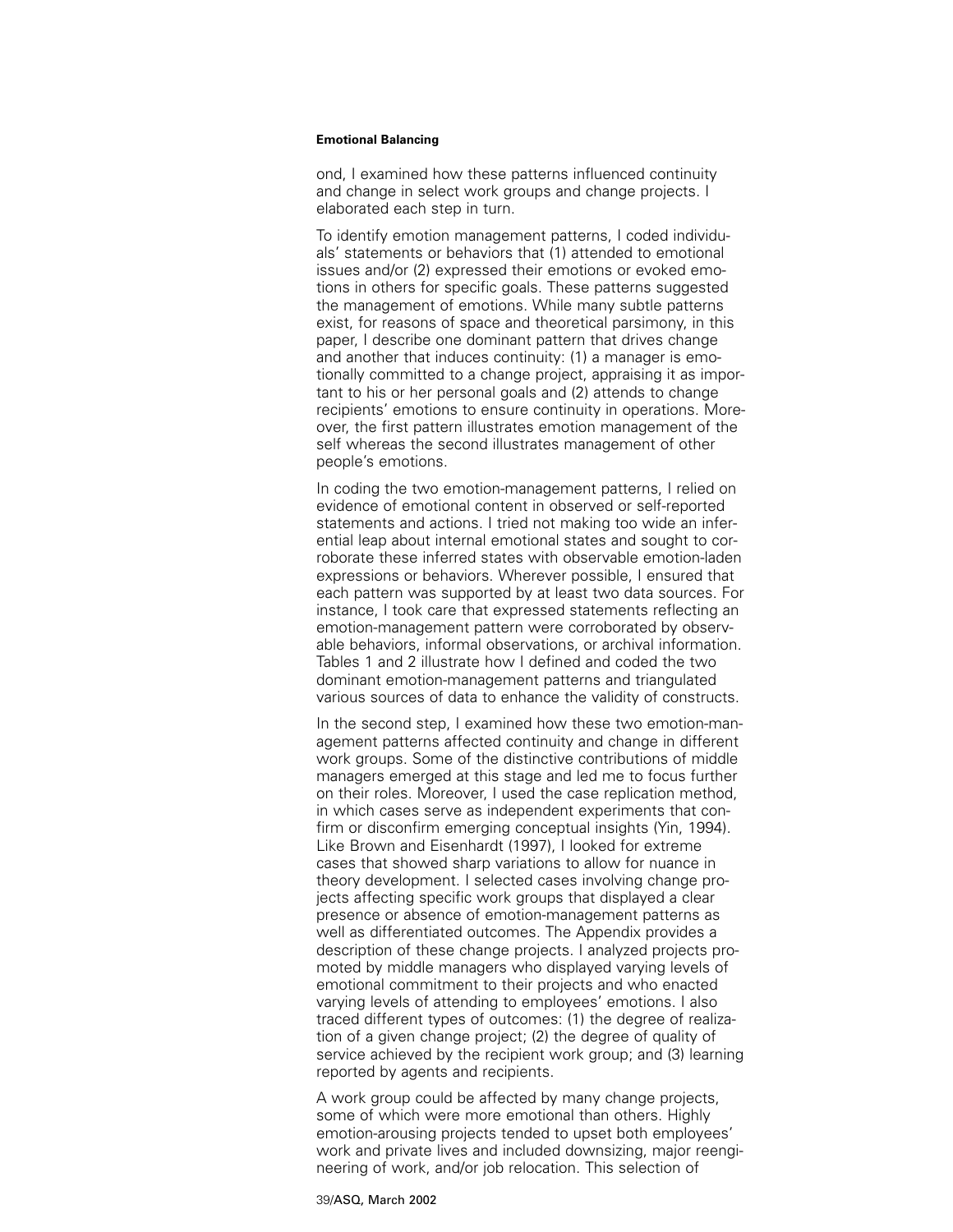Table 1

#### **Coding and Triangulation of Data Sources for Emotional Commitment to Change Projects**

#### Formal interviews:

- "You have to really own the change job in your own heart. Here's our Mount Everest. We must achieve this Mount Everest."
- "I am extremely excited about the dream to fashion a new work environment. This is the kind of project you wait ten years to get to be part of."
- "Change feeds many of us because we are goal-focused and achievement oriented. You wouldn't want to return to your previous job without this initiative successfully implemented. Many people have this commitment, and it sure isn't for the money. We are not being well paid enough for that."
- "I will speak very personally; I'm putting my career on the line on this piece of work."
- "This project is a personal dream that can finally be realized. Before I retire, I want to see it done."
- "I want to leave a lasting legacy to Servico. This will make the difference. I want to see it through."
- "We were like drugged. There was hope that nothing shall stop us, that we will overcome. We were optimistic and saw life through rose-colored glasses. We had to succeed, we had to make it fit. Life was beautiful, we were the best team in the world."
- "I could have left, and I could have gotten a lot more money, but I decided to stay. I had a sense that I could contribute something. . . . What's in it for me personally? This sounds odd, this will sound overdramatic—there's a sense of destiny . . . I can help convert the mess into one of the best companies the world. I can really have some kind of impact, and that's what keeps me here."
- Congruent behaviors: people persevere in their tasks; go beyond managerial duty to realize projects; defend their projects fiercely in meetings; devote a lot of personal time on projects; hoard resources for project; get angry with people who oppose them.
- "We went through such a low point. Everybody wanted to walk away [from the change project]. But a little light shines: we told ourselves we can't change 3000 people overnight. Why don't we find the odd few who like this change, and work with them?"
- "I feel angry: why can't they see the future? Why is everybody dragging their heels? I feel frustrated that things are not changing as fast as we want them to."
- Informal conversations: Change agents use expressions such as: "I personally care about this project"; "This project means a lot to me"; "I want to leave something behind when I leave"; "I want to realize my personal dream"; "This project is my baby."
- Observations of formal meetings: Project managers fiercely defended the logic and worth of their projects to superiors, peers, and recipients, using all arguments, including those related to sunk costs (too late to get out now, we've invested too much).

Focus groups: Evidence absent. I do not have much data on focus groups involving project managers.

Casual on-site observations: Some agents maintained focus on implementation of change projects despite corporate-induced distractions: transfer of key personnel to other tasks, budget reduction, lack of visible executive support. Many believed strongly that these changes would benefit the organization in the long run.

extreme cases produced ten change projects, as summarized in the Appendix. I identified the people who were involved in each of these cases and coded their emotion-management patterns. This involved 76 individuals whom I formally interviewed 138 times. Certain individuals were involved in more than one project. I also distinguished newcomers from veterans—employees with more than five years of tenure when the radical change began. I then aggregated and identified the emotion-management patterns applied in each case.**<sup>4</sup>** I analyzed over 2,000 pages of transcripts and 400 pages of company documents. I employed a theory-building approach that required multiple iterations between thick data description and emerging theoretical concepts. Finally, I drew on relevant literatures to enhance the plausibility, insight, and criticality of a conceptual model of emotional balancing (Golden-Biddle and Locke, 1993).

A more complete description of the respondent and project sample is available from the author.

**4**

Archival data: Company reports described project managers' strong attachment to the pursuit of their project despite multiple challenges. They refused to abandon their projects despite advice in this direction. Words such as "suicidal heroism" and "dying" for their projects were used to express this commitment.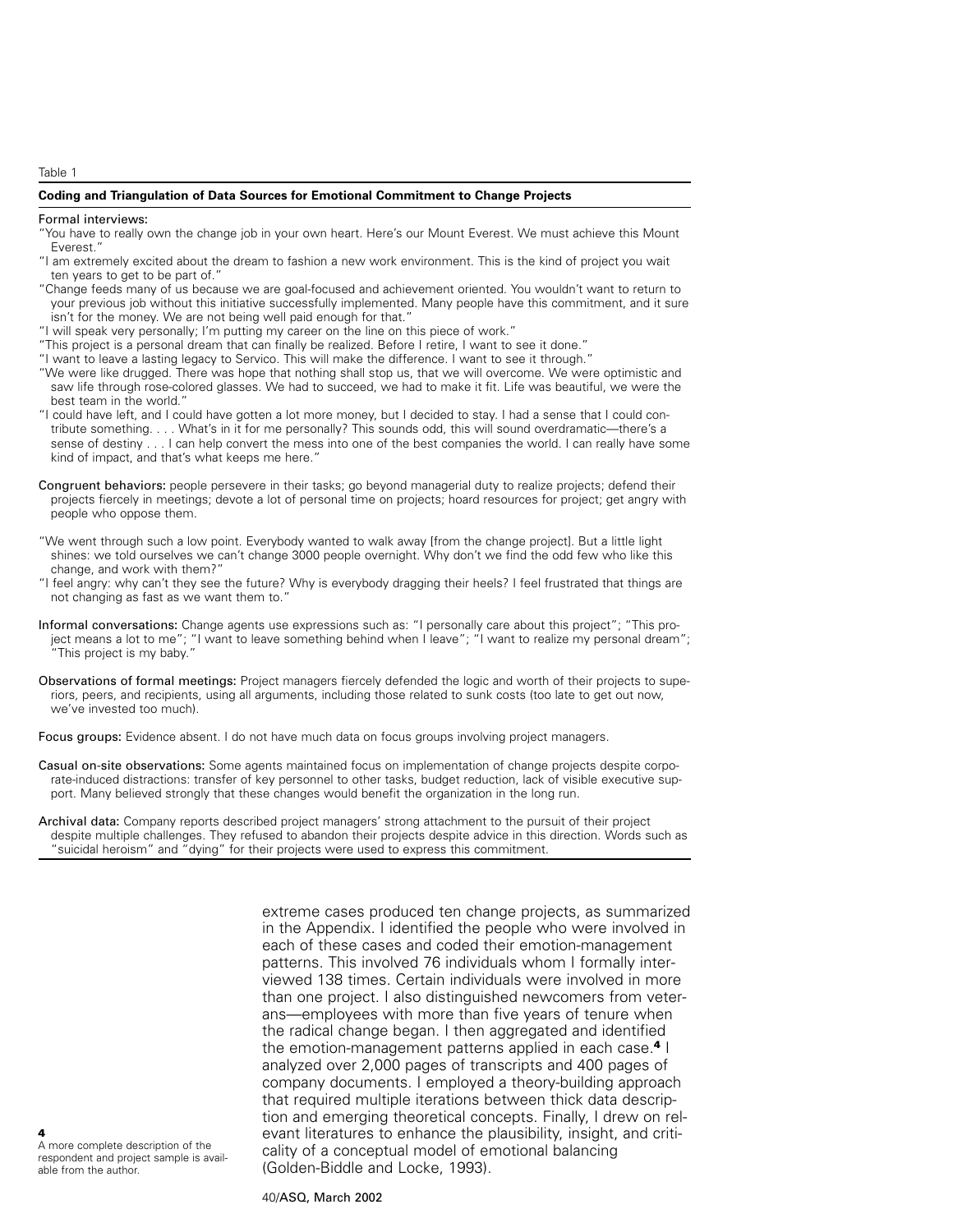#### Table 2

## **Coding and Triangulation of Various Data Sources for Attending to Recipients' Emotions**

#### Formal interviews:

- "You have to be committed to providing the time for the people to work though personal issues with their peers. Downsizing lowers the trust level, people constantly wonder that someone isn't out to get them."
- "We have to do more than giving employees technical training only. We have to prepare them to cope with psychological issues, to help them overcome the fear of change during this transition period."
- Congruent behaviors: People devoted time and effort to take care of emotional well-being of people affected by change. Hired facilitators, psychologists to help people express their emotions more freely. Took care of recipients' personal and family issues caused by change (i.e., relocation of dual-career families). Worried about burnout and absenteeism and finding ways to alleviate employees' stress and workload. Prevented or delayed other ill-timed change projects that would impose too much burden on the recipients (loss of sensemaking, feelings of chaos).
- Informal conversations: Managers mentioned that they watched for signs of burnout among their subordinates, imposing vacations on them and organizing parties to celebrate small wins. Many managers shared with me their need to "psyche" themselves up, to "blank out" negative thoughts to deal with employees in a more positive frame of mind in order not to exacerbate recipients' fear or hopelessness.
- Observations of formal meetings: Middle managers expressed the need to prevent change fatigue among themselves so that they could take care of their subordinates.
- Focus groups: Middle managers set up focus groups in which front-line workers expressed the need to see their emotional hurt addressed. They wanted to see managers openly acknowledge the existence of problems.
- Casual on-site observations: Private or small-group meetings to facilitate airing of private, emotional issues: elderly parents, handicapped children, marital issues that interfered with new work responsibilities caused by organizational change. Manager offered paid psychological counseling and treatment, provided company resources to people to take charge of employees' personal and family needs due to work relocation. Middle managers organized venting sessions and healing sessions for groups and celebrations of small wins.

Archival data: Reports from middle and lower-level managers (especially HR) suggested more focus on emotional and personal issues and deplored lack of senior management's attention and care about these issues.

# EMOTIONAL BALANCING FOR CONTINUITY AND CHANGE

Radical change challenges organization members' self-identity and meaning and creates high uncertainty about their future roles and privileges, which triggers anxiety (Argyris, 1990). Anxiety can degenerate into depression that blocks all learning efforts when people perceive that they cannot achieve valued outcomes, feel irrevocable loss, or are pessimistic about potential improvement in their situation (Schein, 1996). To fight against anxiety and depression, people seek to restore peace of mind, which comes from the belief that one has control over threats that might arise, either by changing objective circumstances or by altering the psychological impact of the situation (Mischel, Cantor, and Feldman, 1996). Medical research suggests that patients who have illusory beliefs that they can exercise partial control over their treatment enjoy important psychological and physiological benefits (Bandura, 1997). Perceptions of personal control have also been found to be positively related to maintaining the effort devoted to challenging tasks over time, such as the pursuit of ambitious change (Aspinwall and Taylor, 1992).

Emotional balancing enabled Servico's managers to regain some personal control over a discontinuous and threatening change context. In the aggregate, these managers displayed seemingly opposing emotion-management patterns to realize change and maintain operational continuity in their work groups. Some displayed intense emotional commitment to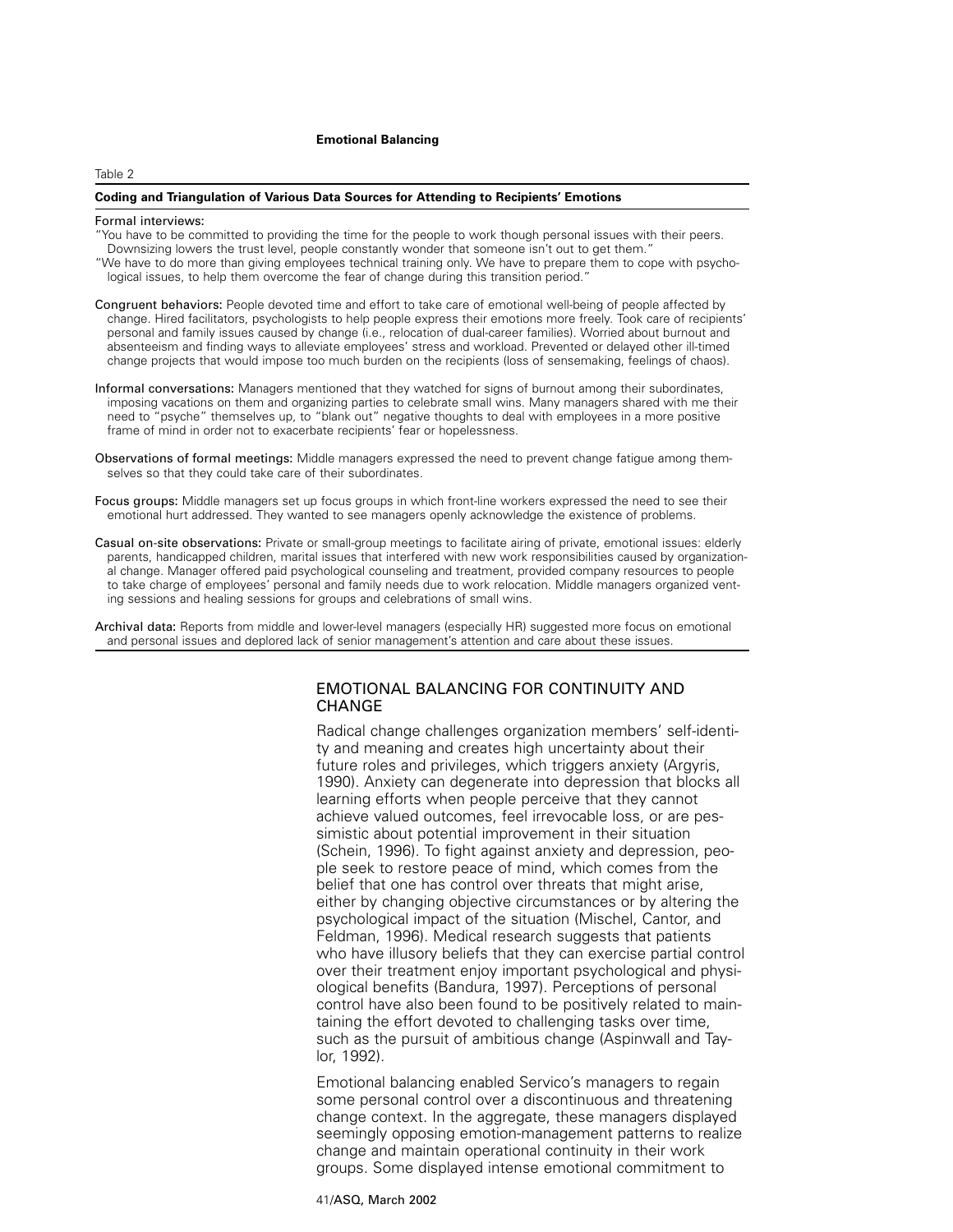their change projects and used all the resources at their disposal to influence others to support change. Other managers attended to their subordinates' agitated feelings so that the employees could maintain continuity in delivering services to the customers. In sum, different individuals could separately enact different emotion-management patterns to drive change or continuity and still produce an aggregated adaptation and learning effect on a given recipient work group. Rather than identify how individual differences affected the display of specific emotion-management patterns, therefore, I focus on how and why the aggregate of the two emotionmanagement patterns—emotional commitment to change projects and attending to recipients' emotions—contribute to balancing organizational continuity and change at the workgroup level.

# Emotional Commitment to Change Projects

As Servico's market share declined precipitously due to intensifying competition, radical change seemed an increasingly unavoidable option for senior executives and some middle managers. The critical issue was to figure out what specific actions to take to restore financial strength and build new capabilities, and to do this quickly. About forty veteran middle managers championed over 100 projects to improve Servico's operations and profits; these projects shaped the Corporate Transformation (CT) program. While executives were imposing the large-scale structural changes, the majority of projects championed by middle managers involved changes to work processes, such as consolidation and process reengineering, to compensate in part for the work previously done by the 13,000 employees who were being let go.

Many of the projects championed by these middle managers came from ideas that collected in their reservoir of "dreams." As one manager who was coordinating the funding of these projects commented, "Most of these initiatives came from ideas that many of us already have had for a long time but could not manage to get financed in the past. CT represents the dreams that can finally be realized." The large discretionary fund of CT allowed many managers to realize those long-harbored dreams. I was initially surprised to hear managers actually uttering the word "dream" and its synonyms, desires and wishes. Dreams motivate change in that they are representations of what people want to achieve or to have in their lives to enhance their self-esteem and get closer to their ideal selves, and this makes the self-selection and pursuit of a dream personally meaningful and emotional (Pratt, 2000). After all, Servico was better known as a rational bureaucracy with impersonal rules. In private, many managers shared with me their deep desire to leave a lasting imprint on the organization, which many of them had started their careers with and hoped to retire from. This desire came from their long operational experience, their frustration with the company's inherent dysfunctionalities, and their wish to build a better organization. They embodied change goals rooted in organizational life. For example, one manager in Networks said,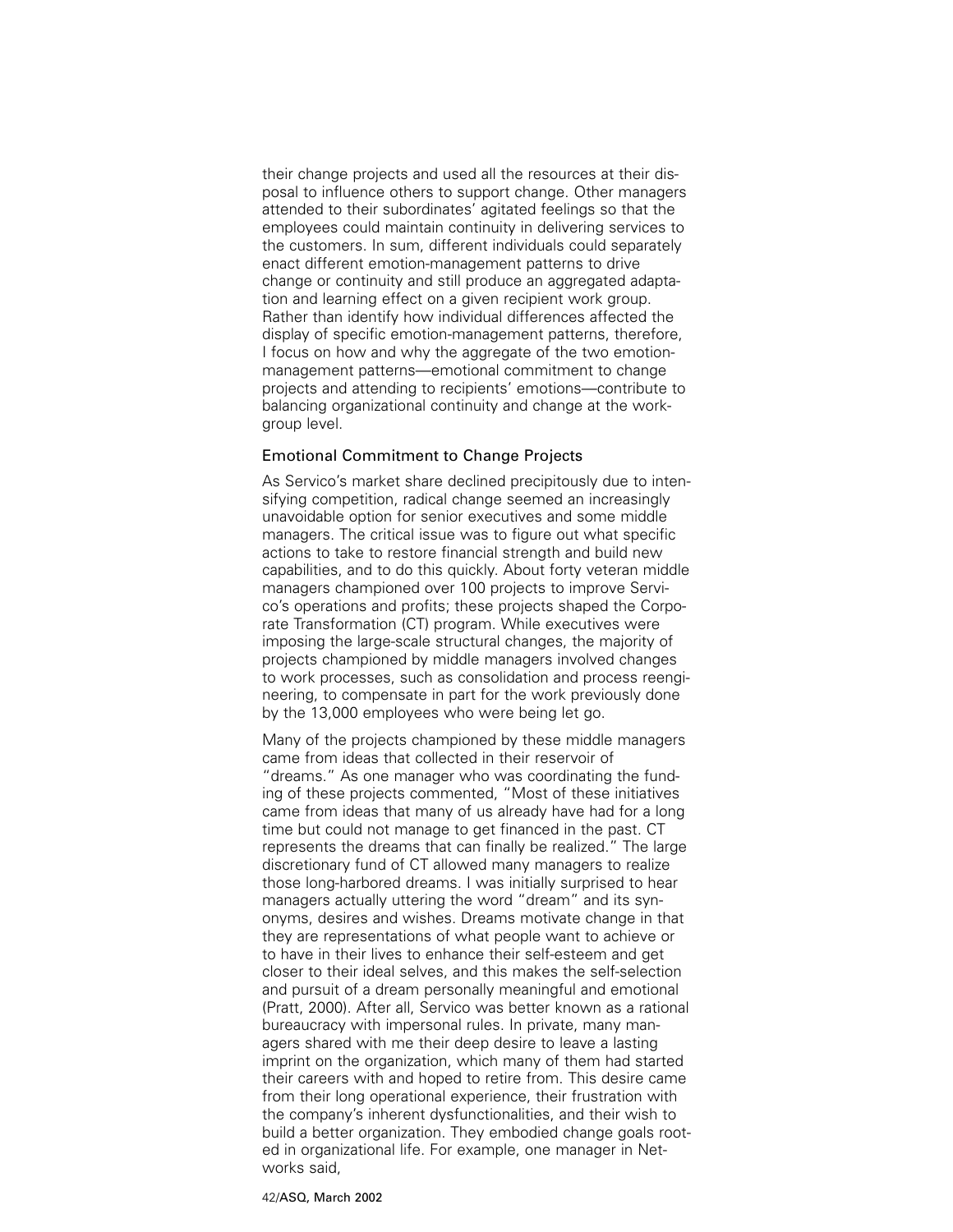I expect to retire seven to ten years from now. Before I leave, I want us to have an online, intelligent preventive maintenance system to fix customers' [transmission quality] problems before they even become aware of them. Today, the system is really nuts. The more problems get reported, the more money we can get from the company.

There were at least two reasons why these managers had not sought to enact their dreams earlier. First, Servico had been a highly profitable quasi-monopoly, and so the need to make important investments to improve operational quality or do finer market segmentation seemed secondary. A financial crisis caused by deregulation increased the felt need for better marketing. Second, the availability of a \$1.2 billion CT slack fund reserved only for change projects made middle managers' dreams now seem closer to reality. The pursuit of the championed projects would satisfy managers' intrinsic initiative and assertiveness and their desire for challenging tasks and high achievement, which suggest entrepreneurial behaviors (McClelland, 1987; Kets de Vries, 1996). For example, one change project manager told me with palpable conviction, "I have a very strong desire for us to be successful. The solutions that we've got, they are good ones, and the teams develop them and believe in them and want to make these things happen and see them through. It is going to make the difference. I want to see it through to the end."

Frijda (1996) construed desire as the action tendency toward arriving at a given state or owning and consuming a given object. Zirkel (1992) suggested that people often choose goals that favor meaningfulness over feasibility, even lofty goals that they do not always know a priori how to realize. Desire gives many emotions their passionate quality, which intensifies the emotional content of ensuing actions. In Servico, emotional commitment to the realization of projects escalated in the face of adversity and with increasing investment of effort. Managers became more narrowly focused and selfcentered and began to rationalize the legitimacy of their autonomy to themselves and others. These pleasant highactivation emotional states interacted with cognition as managers reinterpreted events in an optimistic light and concentrated only on the things they felt they had control over. These patterns suggest self-efficacy efforts (Bandura, 1997). As a project manager said, "We believe we do have excellent initiatives here, and we will achieve absolutely the most we can, and if we don't achieve the CT financial targets, screw. . . . We started to set our own agenda. . . . We were just going to go about our own. It was just that we decided, shit, we're going to do this."

Pleasant/high-activation emotions such as excitement and optimism fueled the pursuit of dreams. Choice and commitment to it provided flexibility in the initial project-promotion stage, while self- and action-control enabled perseverance in the later project-implementation stages. Although it may have been easy for Servico agents to be enthusiastic in their early change-promotion efforts, the drawn-out implementation phase, which required attention to less glamorous operational details and was often disrupted by unexpected events, eroded the energy of many agents. Not only were these man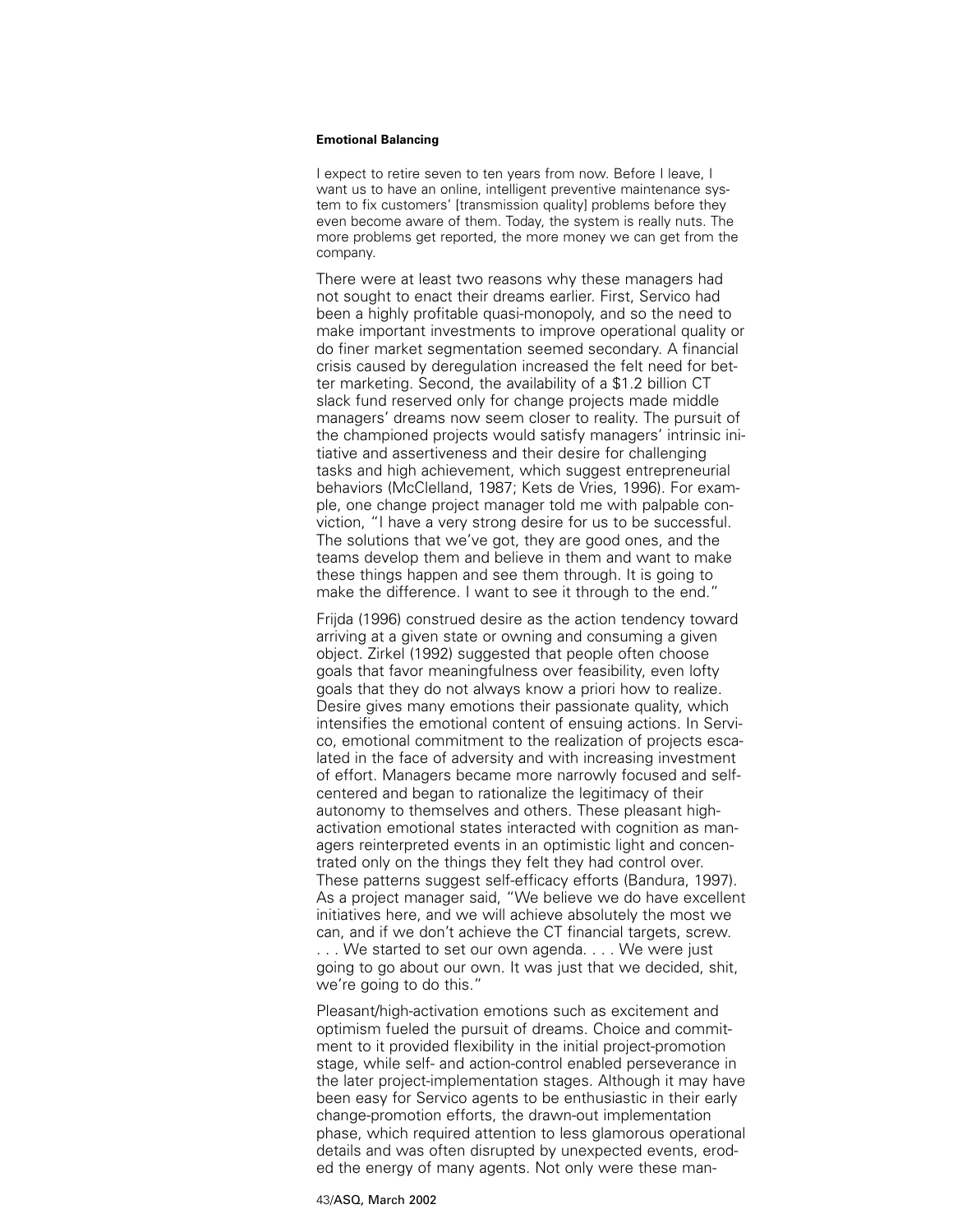agers receiving lukewarm or infrequent support from executives, they were also encountering resistance from recipient line groups. People working on the front line could not see how costs could be cut and the same level of customer service be maintained. Perceived misunderstanding by their own operating groups created fatigue and disappointment among many agents. One manager's feelings were typical: "This is very difficult for many of us. We felt we were outsiders when we had to force our [recipients] to accept a change initiative. It creates a very high level of stress. Some of us are stressed, de-energized, fed up." Different groups tried to uncover each other's hidden agendas, and mistrust was prevalent.

Middle managers as change agents sought to lower unpleasant/low-activation feelings of disappointment and fatigue by sharing these among themselves. Many worked long hours, putting their personal relationships and health at risk. Nevertheless, they felt a sense of personal achievement in attempting to perform difficult tasks. The wish to achieve helped to shore up their own emotional stamina to withstand the many frustrations along the way. They did this by blanking out the larger threatening context and focusing on the smaller, more isolated and controllable portions of their jobs. They also hoped that what they had been learning would enhance their marketability inside and outside the organization. As one of them explained:

I think many of us are here for our ability and interest in making changes, just as a type of personality maybe, and achieving a challenge and not being willing to fail ever. . . . This is probably the toughest challenge that any of us have had. . . . We've seen the importance of these initiatives to the future and have been recognized for doing that. That feeds many of us because we are goalfocused and achievement-oriented.

These manifestations suggest a strong personal commitment to realize one's goals. In effect, Gollwitzer (1993) predicted that after committing to a goal, people normally will attend selectively to information relevant to its implementation and tend to evaluate its consequences positively. This would shield them from the distractions of competing alternatives and paralyzing self-doubts (Kuhl and Beckman, 1985). Thus, when Servico agents were faced with adversity, emotional commitment provided them with the stamina and hope that fueled persevering efforts and reduced premature despair. A change agent reflected on her perseverance until the very end of CT as follows: "A lot of what we did was to continually nibble away and just keep working at it. That's where tenacity and perseverance comes in. You've got to keep working and say, well, if it didn't get through this time, we'll try it again next week. You keep plugging away, and over time people do come around."

Emotional commitment was also reinforced through change agents' selection and retention routines. Certain supervisors' emotional monitoring of project managers was discreet yet active, as one supervisor of over 40 projects shared with me: "Project managers don't need to be pumped because they designed their own projects, so when I ask them how it's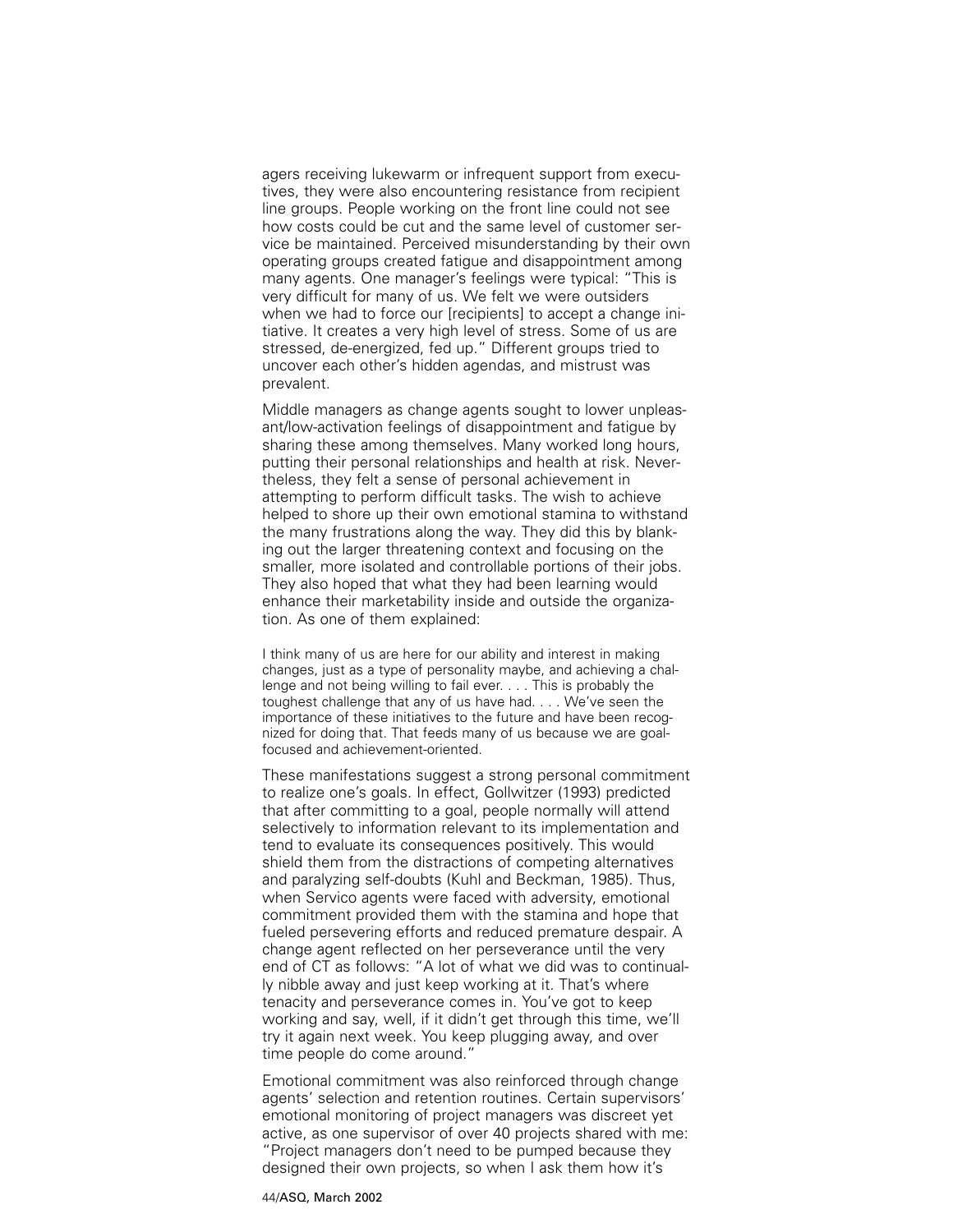going and they answer me it's going okay, then I start to worry. Emotional indifference is the worst sign, because it means their commitment is going away. So we learned to celebrate milestones because the project is so long." Thus, this supervisor continuously monitored his agents' emotional displays: "Enthusiasm, faith [in the project's success], love of their work, desire to persist, these elements are always important for change projects to work well."

There were variations in the emotion-management patterns that drove change or continuity for each of the ten cases, and each of these two patterns differentially affected the performance of a change project and its recipient work group, as well as learning. Moreover, the projects varied in their results: inertia, adaptation, or chaos.

# FAST-ADMIN Projects: Inertia

Not all change projects invoked the same intense level of emotional commitment among their promoters. Certain middle managers, relying on their operational knowledge of the company, requested and got funding approval for a number of quick-win projects. Three illustrative projects are listed in the Appendix. For instance, the change project to stop sending return envelopes with the bills for customers who seldom used this medium resulted in an annual savings of \$1 million for Servico. Managers labeled these quick wins "fast admin[istrative]" changes. They reported these achievements to me in a manner that was matter of fact and quick, with at best an expression of subdued satisfaction, and then devoted much more time and emotional intensity to describing their dream projects. In a sense, the successful realization of these fast-admin changes did not result in any significant enhancement of the organization's capabilities and learning to change and so represented fine-tuning changes in what was essentially organizational inertia. Middle managers were aware of this and devoted very little emotional energy to the promotion and realization of these projects, which were in any event clearly profitable and easily implemented in the short term. Also, these three projects were reported to have little negative effect on the personal welfare of affected employees.

In contrast, long-term, major projects that required important investments of financial and human resources and could materially disturb Servico's operations were subject to others' scrutiny, analysis, and ongoing monitoring. The credibility of the touted project's financial and operational benefits relied in part on middle managers' past track records. In this respect, Servico's decision-making process for funding uncertain and ambitious projects seemed not very different from resource allocation processes applied in certain other large organizations (Burgelman, 1983; Kanter, 1983; Bower, 1986). As the executive in charge of funding told me, "For big projects I met their promoters face to face. Numbers only told you part of the story. I wanted to see how they defended these numbers, how convinced they were about the project's viability and chance of success, and how much they were willing to stick their neck out and sweat for it." Monitoring of promoters' emotional commitment to their projects was dis-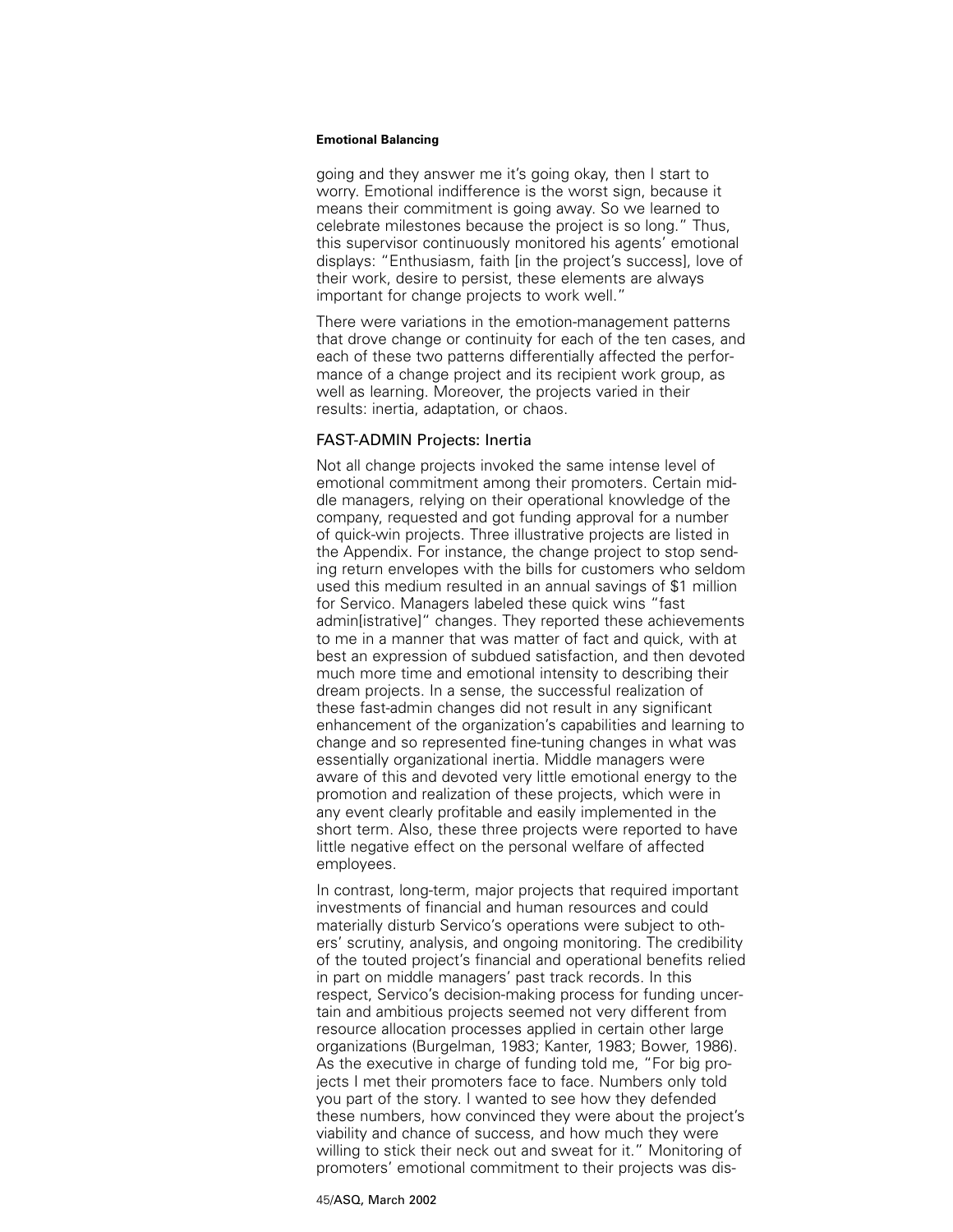creet yet active even in the early funding phase, and middle managers who displayed low emotional commitment to their championed major projects were likely to have a harder time competing for funds with highly committed peers.

# INV Project: Inertia

Even if the project was funded, wavering commitment among agents during implementation could still lead to organizational inertia, as illustrated in the case of project INV, which was close to successful completion when it lost senior management support. INV was important to Servico both in terms of economic benefits and new values: it sought to instill more transparency and discipline in a politicized capital allocation process that seemed inefficient. Product champions and financial people were frustrated with the old system because of known cases of lack of professionalism or cheating:

One product manager asked for 7 million dollars to sell 170,000 units of a new product line. He omitted most of the costs, put [in] only a little bit of software development and advertising costs—the strict minimum. He did not include any infrastructure and support costs, which represented 90 percent of the costs. The finance people who did not understand the business took these numbers at face value and produced financial indicators with a five decimal precision. They compared the profitability of one project against another on that basis and allocated funding accordingly. . . . Others who were a little bit more thorough or honest lost . . . [and will practice the new rules of the game next time].

Little systematic tracking and culling of unprofitable product lines took place. This laxity was no longer tenable in a highly competitive environment. The goals and reasons for INV were widely accepted. Managers ironed out many implementation details across the myriad of antiquated administrative systems. Emotional commitment to realize INV remained strong and escalated with investment of important resources and agents' energy. INV did not threaten recipients' personal welfare to the same extent that downsizing would have, and change agents consistently sought wide participation of and consultation with recipients. They developed enthusiastic supporters in recipient groups who championed their cause inside their respective units. After two years, successful institutionalization of INV seemed well under way. But macro structural changes unexpectedly neutralized the momentum and emotional commitment of change agents.

Coincident with a much larger reshuffling of business units and executive responsibilities at the top, senior management decided to establish a more permanent capital management group and to disband the current change-agent team. Because almost no one who belonged to the change team became part of the new administrative structure, precious tacit knowledge and organizational memory were squandered. The premature dispersion of the change team delayed or stopped the development and refinement of procedures and information systems that supported INV. As the distraught project manager bemoaned: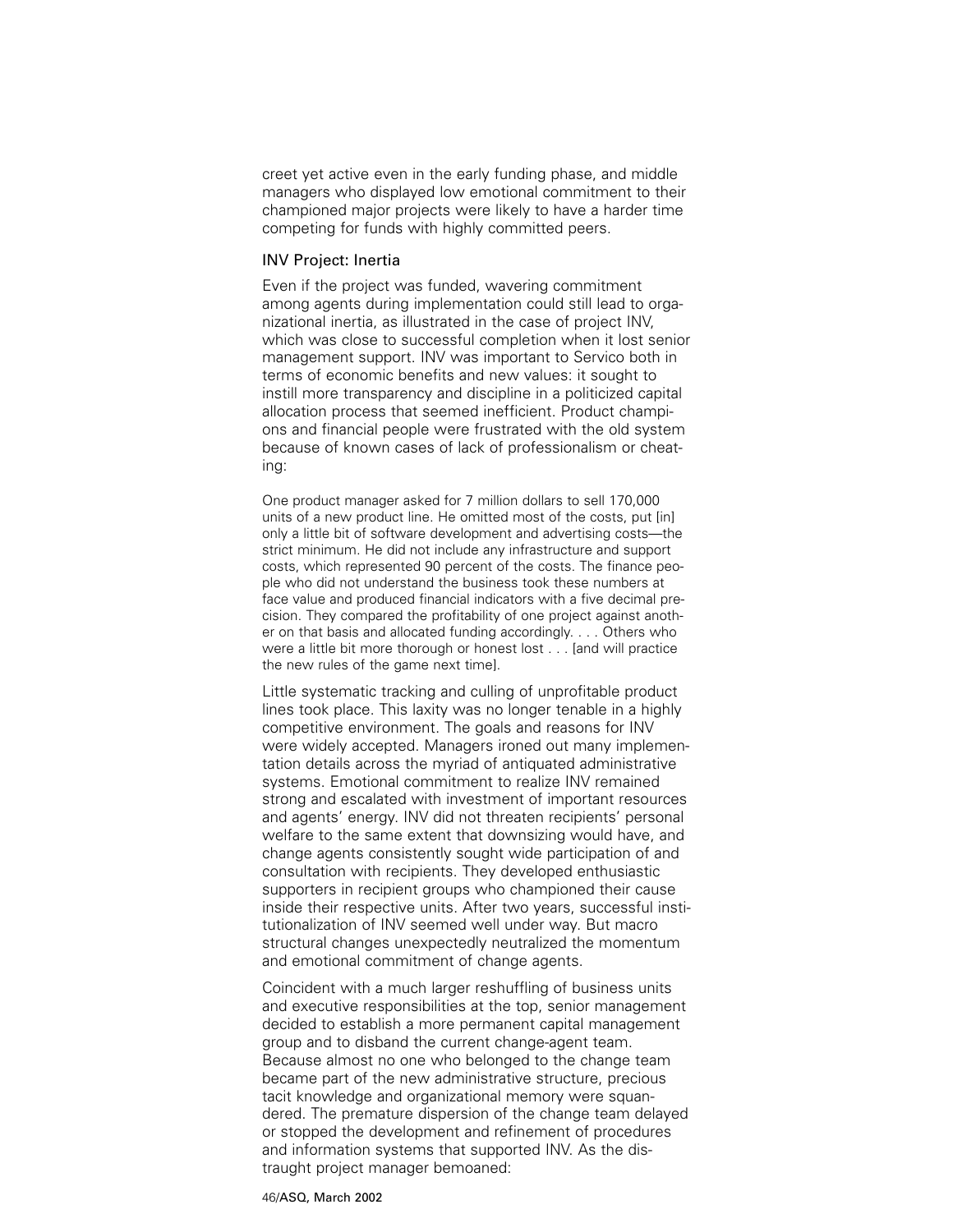The whole process is losing momentum. . . . I am afraid that everything is going back to where it was before. We [have yet to complete] the administrative tools that were required to help the [professionals] do their jobs. . . . The development of these tools has been delayed or dropped. . . . Nobody continues with the training.

The new capital management group soon managed capital investment in the old fragmented ways. Instead of tracking revenues and expenses associated with the capital investments, it resigned itself to tracking the capital budget only. Other groups managed the operating expenses or revenues budgets, and there was little harmonization between them. Active political negotiation games resumed. This seemed to indicate suboptimal organizational inertia. Former change agents helplessly watched their efforts being unraveled. One agent asked me, "Who else can I turn to? The CEO? Is it viable for me to see the CEO and say, 'Look, I don't think this process is going the right way.' I think not, unless I win a big lottery ticket. Who do you go and see when you think people are doing the wrong thing?"

Individual agents' commitment to INV was neutralized by executives' actions. Executives were often distracted by urgent external demands due to intense competition. This rather dramatic case illustrates that very important but longterm projects such as INV might fail to get adequate executive attention and get trampled on, sometimes accidentally. As one executive explained:

We're a very reactive company. It's always a fire. Right now . . . we just lost [a major customer]. . . . So there was this immediate reaction of the senior team to pull together a multifunctional team within 30 days to win back the customer. Now that we have recommitted the resources behind this new top priority, something else will suffer.

# FINA Project: Inertia

Another change project, FINA, affecting the finance groups, suffered from its inception from diluted emotional commitment to change. Unlike INV, the few agents who were emotionally committed to FINA failed to promote this change to the people around them. The aggregated commitment among a few agents seemed insufficient to drive this ambitious and broad change. There was little tangible support from overwhelmed executives. Insufficient support was also partly caused by agents' accentuating in-group and out-group distinctions between themselves and groups from which they asked for resources to drive change. These agents launched FINA with a separate project group of 150 people, one-third of whom were external consultants. The high project cost of \$70 million and the large number of consultants were unique in Servico and exacerbated feelings of envy and resentment. FINA agents were frustrated about the recipients' foot-dragging in providing the best resources for the "special" change team. They could not understand the reasons behind recipients' behavior, which they perceived as covert resistance. Lack of skilled and experienced people slowed down the design and implementation of change. Agents focused their activities on the cognitive, technical elements of work process reengineering and were unaware of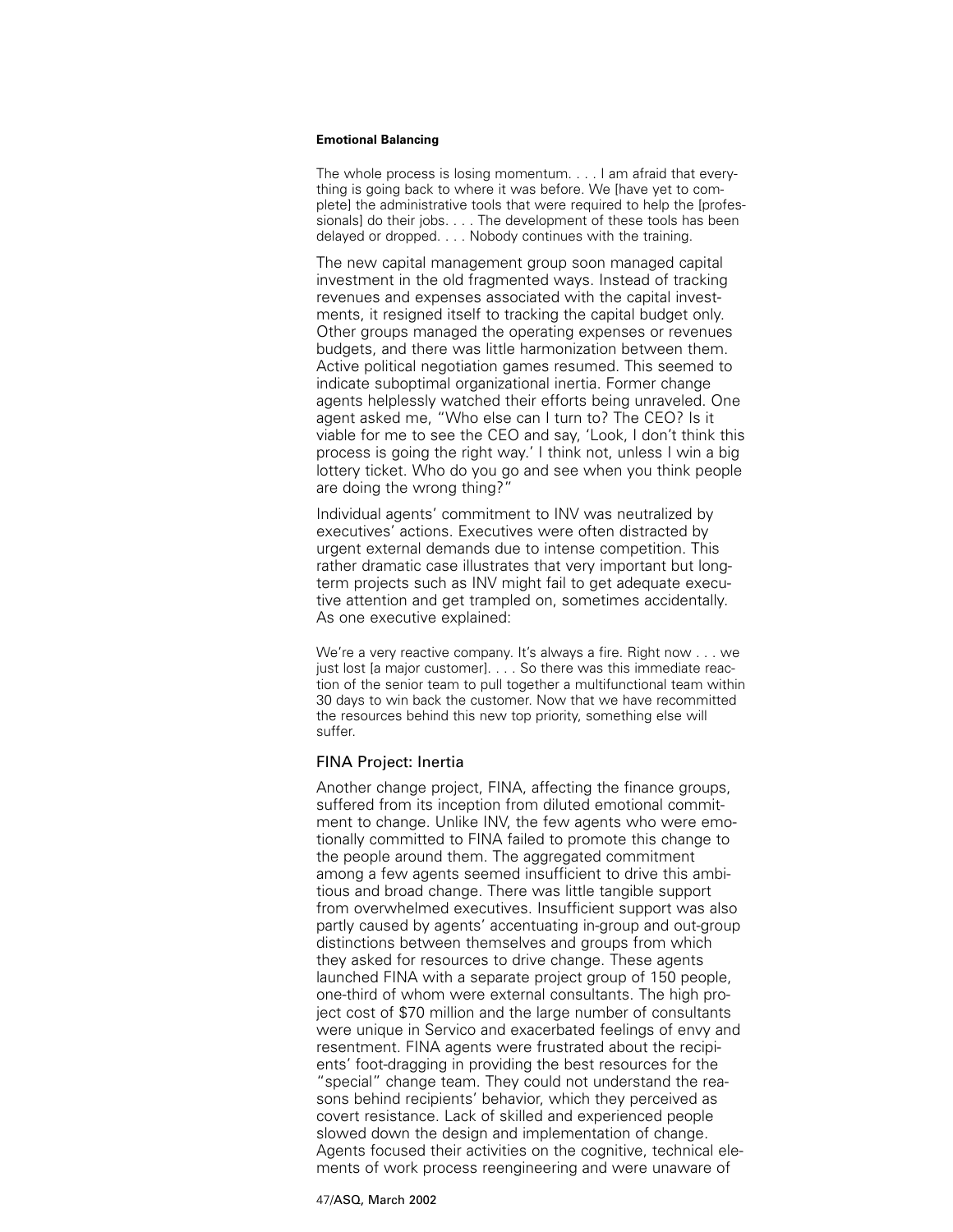the importance of attending to recipients'emotions, stressing, instead, a fear-arousing approach to driving change. As one told me, "I think change requires a very strong, definite, militaristic style to be successful. . . . The fear of God has to be put into the organization; otherwise, it will not force itself to change as quickly and as dramatically as may be required." These agents did not know how to address recipients' anxieties and, so, kept repeating the same business rationale, to little effect. As one project manager said,

Intellectual, scientific arguments did not seem to convince recipients. Quoting what the CEO said doesn't work. There are some fears involved. So I repeat the same message at the beginning of every meeting [with recipients]. What I learned in change management seminars has not been as effective as I thought it might be.

Two years later, however, the information technology (IT) people discovered that the information infrastructure did not have adequate processing capacity to support new software applications, including those needed for FINA, and the project was "shelved." The paper redesign of financial structures and systems to make them fit with the new financial software methodology had already cost \$30 million, which was well over budget. Conceptual design was done on paper only, and there was only one year left to develop customized software applications and test and implement complex new financial systems among the skeptical recipients. Project managers were disappointed but also relieved, as they realized it would have been virtually impossible for them to meet the initial commitments in terms of benefits delivered and deadlines. As one said,

The cancellation of the project was probably a good thing, because we might have had a target ahead of us that we would have been hard pressed to reach. We were spending money faster than we had anticipated, and we are falling behind schedule. We could have dug up even more significant difficulties ahead.

Even after FINA was aborted, the agents' learning from it appeared to be limited. They concluded that they might have succeeded if executives had been more physically present to increase pressure on recipients or if they had used more project management. Agents in the finance groups were unable to see the importance of also attending to recipients' emotions, something that managers in charge of similar types of personally disturbing changes such as downsizing and relocation were aware of, as will be seen in the next cases. Beyond the timely scapegoat of the weak IT infrastructure that directly caused the abortion of FINA, diluted emotional commitment among the change agents and insensitivity to recipients' emotions had already led to underperformance of FINA in terms of cost and deadline overruns, even when the project was only in its paper design stage. Suboptimal organizational inertia remained in the finance groups.

The cases of INV and FINA reveal that change agents were in constant conflict. Those playing the role of committed change agents for one project could at the same time be recipients, subject to senior executives' actions or other change projects launched by their peers. There was constant competition for resources. Many managers involved in CT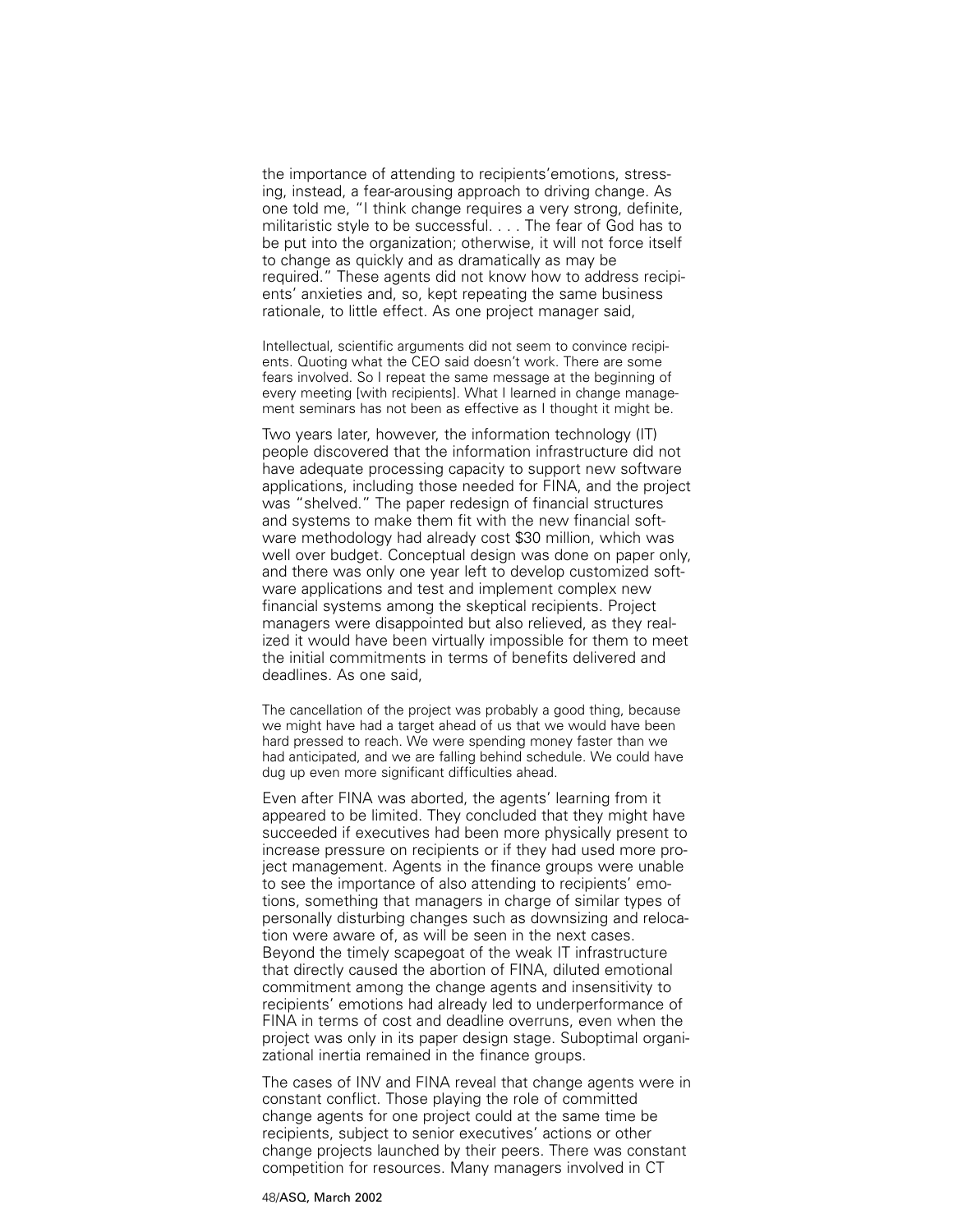felt that they were stretched to the limit (intellectually, emotionally, and physically) and expressed concern that Servico was teetering dangerously on the edge of chaos. Somehow, the organization did not implode under the severe pressure. One partial explanation may be that, beyond a focus on driving major changes, there were other managers who took emotion-management actions, such as attending to recipients' emotions, to maintain work group continuity. These actions helped employees remain relatively calm and attend to their daily production tasks. "Keeping the company working" seemed to represent a goal of continuity shared by many line managers. During the three years of CT, managers commonly reported to me that they worked 80 to 100 hours a week to implement change while simultaneously attending to their work group's operational continuity and their subordinates' emotional stability.

# Attending to Change Recipients' Emotions to Maintain Continuity in Operations

I also observed cases in which certain middle managers and union representatives acting as middle managers maintained operational continuity by practicing a form of "bounded emotionality" that attended to the psychological well-being of subordinates and their families (cf. Martin, Knopoff, and Beckman, 1998). Bounded emotionality refers to acknowledging the inseparability of private and work feelings and consciously attending to them (Putnam and Mumby, 1993). Middle managers encouraged employees to express a wider range of emotions, both personal and work related, than had been traditionally allowed. These actions violated Servico's explicit personnel procedures, which strongly discouraged managers from getting involved in employees' individual concerns and advised them to keep supervisor-employee relationships task-oriented and unemotional. Such impersonal criteria for decision making and emotional control underlie bureaucracy (Weber, 1964). Bureaucratic organizations are deemed successful to the extent that they eliminate "all purely personal, irrational, and emotional elements which escape calculation" (Weber, 1946: 216). As one female manager said, "I have been with Servico for 25 years. Over the years I have evolved to believing my success would be with my professional approach—not to show emotions [except being] funny and dynamic!"

Many of Servico's managers, through years of socialization, seemed relatively skilled at feigning the appropriate emotions in surface work. Good acting seemed a prerequisite to remaining in influential positions. As CT reached mid-course, sensing negative feelings from some of the employees he interacted with, the chief operating officer sent a confidential memo to all managers stating that "expressions of cynicism [about change] will not be tolerated. We are in positions of leadership and must display enthusiasm at all times [to everyone]." Many managers privately found such an articulation odd and amusing. They would not have survived the previous streamlining of middle management ranks had they not long before figured out the implicit rules of emotional display. In a similar vein, Jackall (1988: 128) suggested that managers who wish to succeed in bureaucracies are expected "to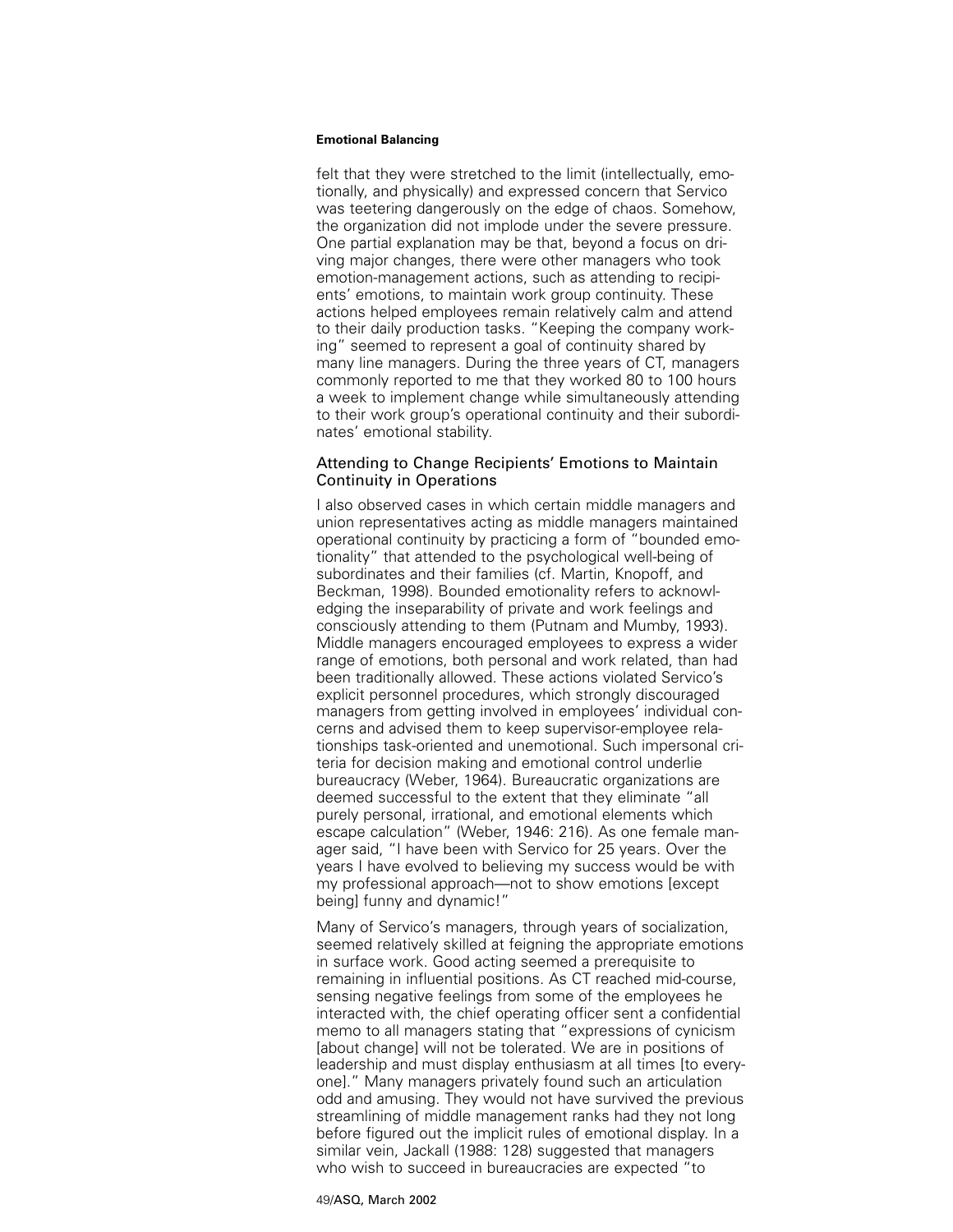mask all emotion and intention behind bland, smiling, and agreeable public faces." Under radical change, however, certain managers deliberately broke emotional display rules to maintain some continuity in their subordinates' lives, while observing traditional rules in their dealings with certain superiors—executives who still frowned upon intense emotional displays, especially unpleasant ones.

# CONRET Project: Adaptation

Attending to recipients' emotions proved critical in CONRET, a project aimed at closing 10 call service centers in small towns, consolidating them into one site, and at reducing about 20 percent of the workforce. Agents in CONRET displayed high commitment to change. Peter, a vice president, privately told me that he maintained "a state of insecurity and one must be an agent of change or be out. I [keep] the managers cranked up." Thus, Lisa, a veteran middle manager, was put in charge of coordinating over 20 change projects affecting the retail group, including CONRET. Lisa pressed executives to put pressure on her recalcitrant colleagues, because she thought the "garbage that line managers [were] dishing out unbelievable." Lisa also had little tolerance for employees' personal concerns, not directly related to business: "We had an open line for questions. Ninety percent of them were basically the same: how was it going to affect my work scheduling, my vacation. Not about the business structure or how customer segmentation works. In the future should we take these calls? No!"

Some line middle managers did not agree with her and devoted great effort to maintaining some continuity amid radical change. Jack, a line middle manager in charge of 700 service reps, had to carry out CONRET, relocate his staff, and maintain the objectives of revenue generation and service quality. He implemented this change out of duty while remaining skeptical of the project's touted benefits. Jack discovered soon enough that watching a video on the new corporate vision had little meaning for employees unless they could understand how the vision would affect their personal welfare. He worried that half of the relocated people were mothers with young children and that the longer commute time for them would be exhausting and not sustainable: "I spent most of my time coaching people on human issues, playing the psychotherapist role. . . . These [agents] act as bulldozers and focus on numbers. I had to concentrate on meeting with unions to solve relocation issues." Jack attended to his subordinates' personal needs and was explicit about managing their emotions:

Over time, I learned to avoid mass meetings. I used to meet a large group where everything seemed to go well and then I got all kinds of surprising feedback later. I realized that one could not deal effectively with emotions when one was with a crowd. So I began to set up smaller meetings in groups of seven or eight, and I told them I would be available for private meetings after the group discussion. . . . It was a winning formula. Every case was different: one service rep from a small town emotionally told me in a public meeting that she could not move to [Dallas] immediately. In private, she explained to me that she was going through a divorce. Another one was worried that her handicapped child could not find a specialized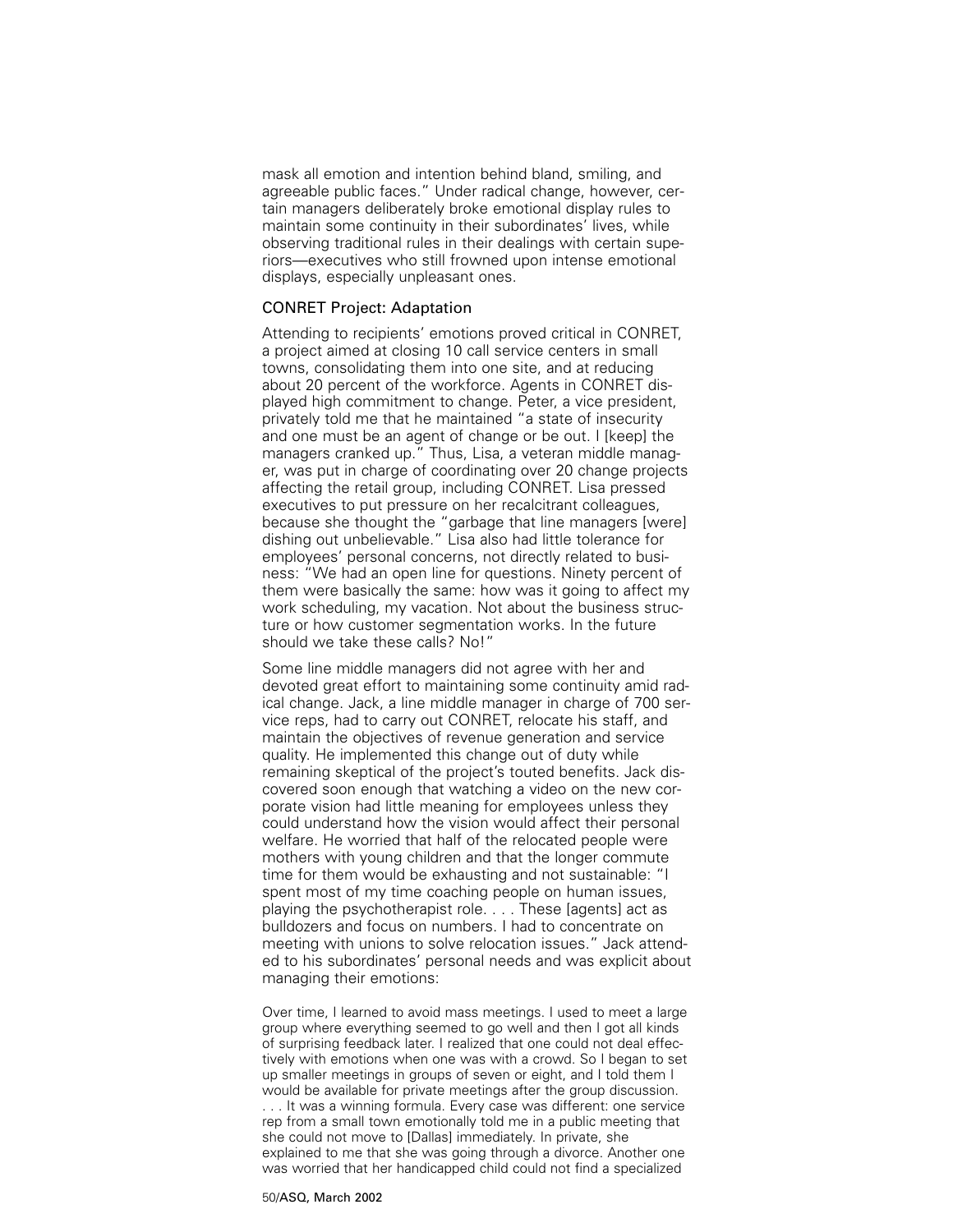school, so I looked for a job that would suit her needs. Others have sick parents. Relocation is a very emotional thing. We addressed that by offering them paid visits to the new location a few months in advance. The welcoming party appointed sponsors for every family to look after their personal needs, to take them out to dinner the first weeks or to find a baseball team for the kids.

The juxtaposition of emotional commitment to change projects, displayed by people such as Peter and Lisa, and attending to recipients'emotions to restore some psychological stability among employees and maintain operational continuity, as exemplified by Jack, created tensions among change agents and recipients. Jack, as a recipient, complained that Peter and Lisa were too "focused on numbers as opposed to operations [and were] rigid, militaristic, disrespectful of human beings" in driving change. Curiously, this juxtaposition of seemingly opposite behaviors nevertheless resulted in overall adaptation to change at the group level.

# CONBUS Project: Adaptation

I observed similar emotion-management patterns promoting change and continuity in the service representatives (reps) unit serving business customers. Vicky, a line manager, had to close five of the nine service centers and relocate her employees (project CONBUS). She described how her employees felt about the downsizing and relocation related to the consolidation of the sites:

There were a lot of reactions when the changes were announced. Some people were angry, some wept, some expressed no reaction at all. . . . The group mood was very variable. On one day, everything was harmony, and on the next day, as soon as the work became demanding, people just exploded, cried, so many reps seemed not being able to come to terms with their feelings. . . . Even after a year, some came to terms with quitting their hometowns, but there were others who felt they did not really have a choice, personally they could leave but their families didn't want to.

CONBUS exacerbated the emotional and cognitive stress that reps were already under from continuing pressures to improve their selling skills and keep updated about new technology and products. And pressures from committed change agents were relentless. On the recipients' side, a union rep also working as a service rep bemoaned, "There's so much information. We've become so bombarded, so saturated at one point that you become stupid. Some simple things become difficult." Absenteeism increased from two people a week to six to 10 weekly, and long-term disabilities doubled, mainly due to burnout. News of burnout amplified fear among the reps. Lucy, a first-line supervisor, said, "We lost our head and thought burnout was a contagious disease. Fear was very contagious, I started to appreciate it." In fact, events such as change that are negatively perceived tend to evoke stronger and more rapid cognitive, emotional, and behavioral responses than do neutral or positive events (Cacioppo, Gardner, and Berntson, 1997).

Sam, a process consultant, hired by Vicky, found that the stress caused by site closure, insecurity, and work overload due to downsizing, as well as the pressure to absorb new knowledge, pushed many reps to the edge and some to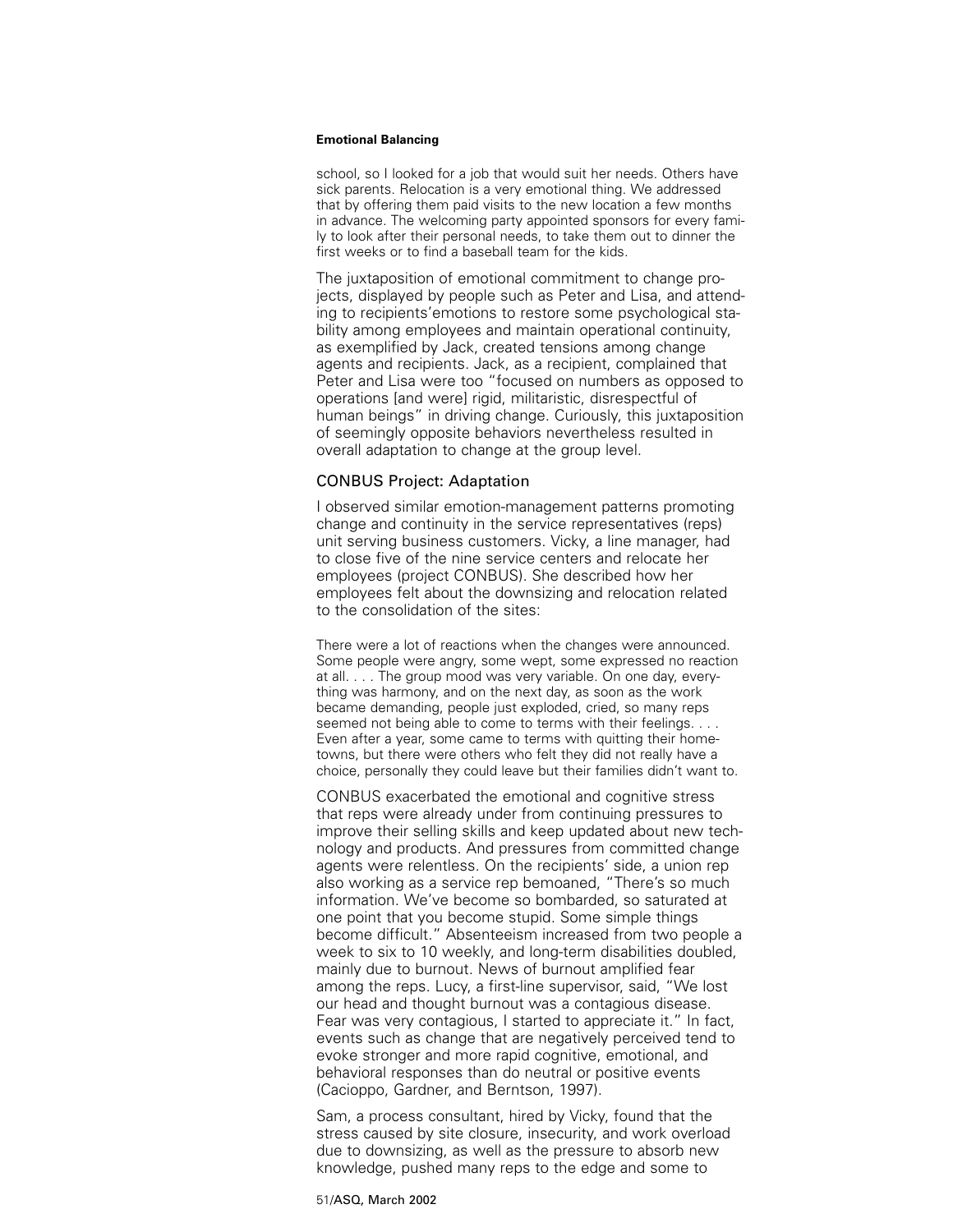burnout. Sam then trained the reps to practice time-management techniques, prioritize external demands, and negotiate deadlines. This training seemed effective, as reps reported that they were able to reduce the matters they had to react to immediately by two-thirds. This restored some feeling of control among them. He also suggested ways to formally mourn the closing of their cherished work sites, such as "heritage and succession" rituals and "last suppers" served by managers. Reps reported that they felt more at peace with themselves after these mourning ceremonies because they felt that they had been treated with respect. Change agents who ignore the crucial mourning period and rush the organization through this meditative phase risk a backlash (Moses, 1987). If change recipients' emotional pain is denied, the organization may become paralyzed by survivor sickness and devoid of creative energy (Noer, 1993). But as Vicky noted, not everyone responded positively to the training efforts:

Some reps rebelled and refused to be trained, saying that they had only four months left to work; others wept. One hour later, everything seemed to be forgotten. I realized that people were living on the edge, and feelings were very contagious in groups. A computer systems breakdown was like the straw that broke the camel's back. We had to be always vigilant and could never take for granted that things were going well. Curiously, people who reacted with the most calm in one site when the announcement was made are now reacting the most. They have not accepted the closing. We offered them psychologists' individual help, but they angrily refused, saying that they were not crazy.

In response, Vicky organized emotion management in "information sessions" for small separate groups of 20 to 40 reps. I asked to observe one of them. Rapid downsizing exerted tremendous pressure on line groups to maintain an acceptable level of customer service, and taking a whole day for this kind of "touchy-feely" exercise represented a risky investment of time for line managers who were evaluated monthly for meeting concrete measures of customer satisfaction and revenue/cost objectives. While most of the morning was devoted to addressing employees' instrumental queries about the strategic direction of their own group and of the whole company, the afternoon session was set aside to bring to the surface and deal with their hidden emotions. Employees were encouraged to verbalize in small groups, outside the scrutiny of their superiors, their private feelings about the ways in which change had affected them. Then each group was invited to make a drawing about how it felt collectively, and drawings were displayed around the room. There were drawings of anxious-looking people in lifeboats, of caravans lost in the desert, big thunderstorms, and of a small sun hiding behind black clouds. It was only then that individuals started to realize how similar their feelings were, and they started to laugh and joke about them. Sam, the process consultant, then showed them Bridges' (1980) transition model and explained that it was "normal" and "common" to have these feelings.

My initial skepticism about the effectiveness of these emotion-management techniques subsided in my informal inter-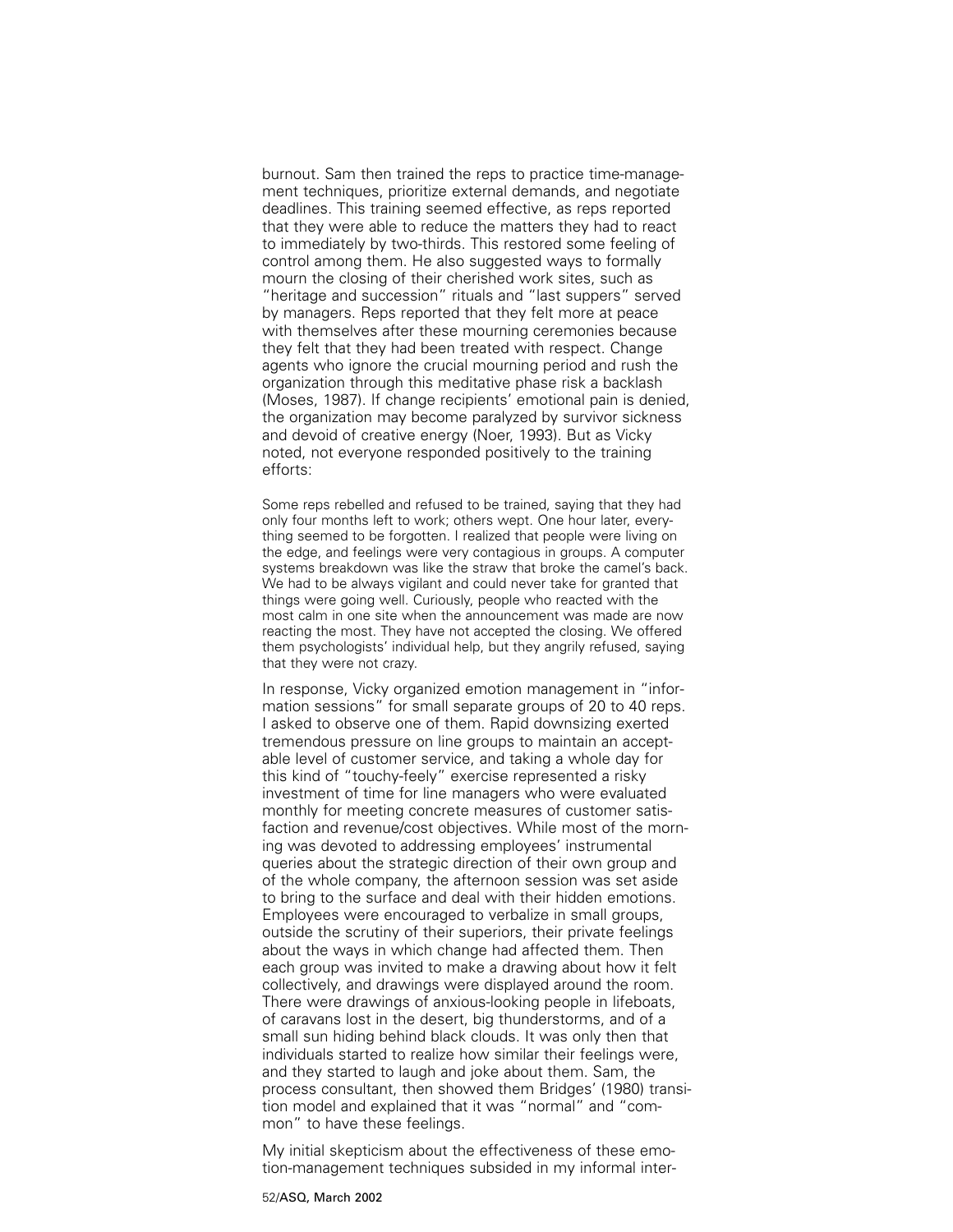actions with workers during the following days. Many told me that they found these emotion-attending sessions very useful. The sessions elicited pleasant/low-activation feelings such as calm and sympathy and attenuated unpleasant/highactivation emotions such as fear and helplessness. They also helped recipients to accept their own emotions and gave them the additional energy to continue their hard work. They reported that they felt more at peace with themselves and more sympathy toward their peers and superiors. These emotion-attending actions seemed to help reduce further absenteeism and decline in employees' morale. Vicky reported that the quality of customer service remained high and "people remained professional and took customer service to heart."

These findings seem to support Bartel and Saavedra's (2000) finding that emotion management is particularly effective for intense emotions. Expressing personally upsetting experiences has been found to improve mental and even physical health (Pennebaker, 1997). Repression of a traumatic experience only serves to maintain thoughts of the experience, and these will not disappear until adequately resolved (Wegner, Erber, and Zanakos, 1993). Clarity in labeling one's feelings helps resolve one's thoughts about a past trauma because emotional disclosure helps reorganize disturbing experiences in a causal way and gives them a coherent place in a person's life (Salovey et al., 1999, 2000). By narrating stories, people escape from passive and repetitive ruminations that amplify distress and enhance understanding of their situations. Knowing the causes of discomfort has been found to reduce anxiety level and panic attacks among patients because it mitigates their fear of losing control (Dienstbier, 1989).

Greenberg (1996) argued that effective emotion-focused interventions involve three processes. First, one has to come to accept that unpleasant feelings are not objective things but the outcome of one's internal relations with an event. One should focus on the event itself and its associated emotions. Second, one has to re-own these feelings through experiential linking to the self and not try to depersonalize them through intellectualizing. Last, one develops a sense of agency insofar as one feels confident that action is possible, and this generates hope: "It is I who am feeling this, it is I who am the agent of this feeling, and it is I who can do something about this."

# CONTEC Project: Chaos, Eventual Adaptation

Inadequate attending to recipients' emotions can lead to underperformance in change outcomes, as illustrated in the implementation of CONTEC. This project aimed at consolidating 29 repair test sites into seven in one year and affected about 2,000 technicians, downsizing the group by about 20 percent. Change agents' commitment to realize the operational efficiency and manpower savings were strong, and they did not feel the need to get the buy-in of the recipient line managers, as they could not "afford the time." Agents were conceptually aware of potential emotional issues but could not gauge their importance beforehand. They were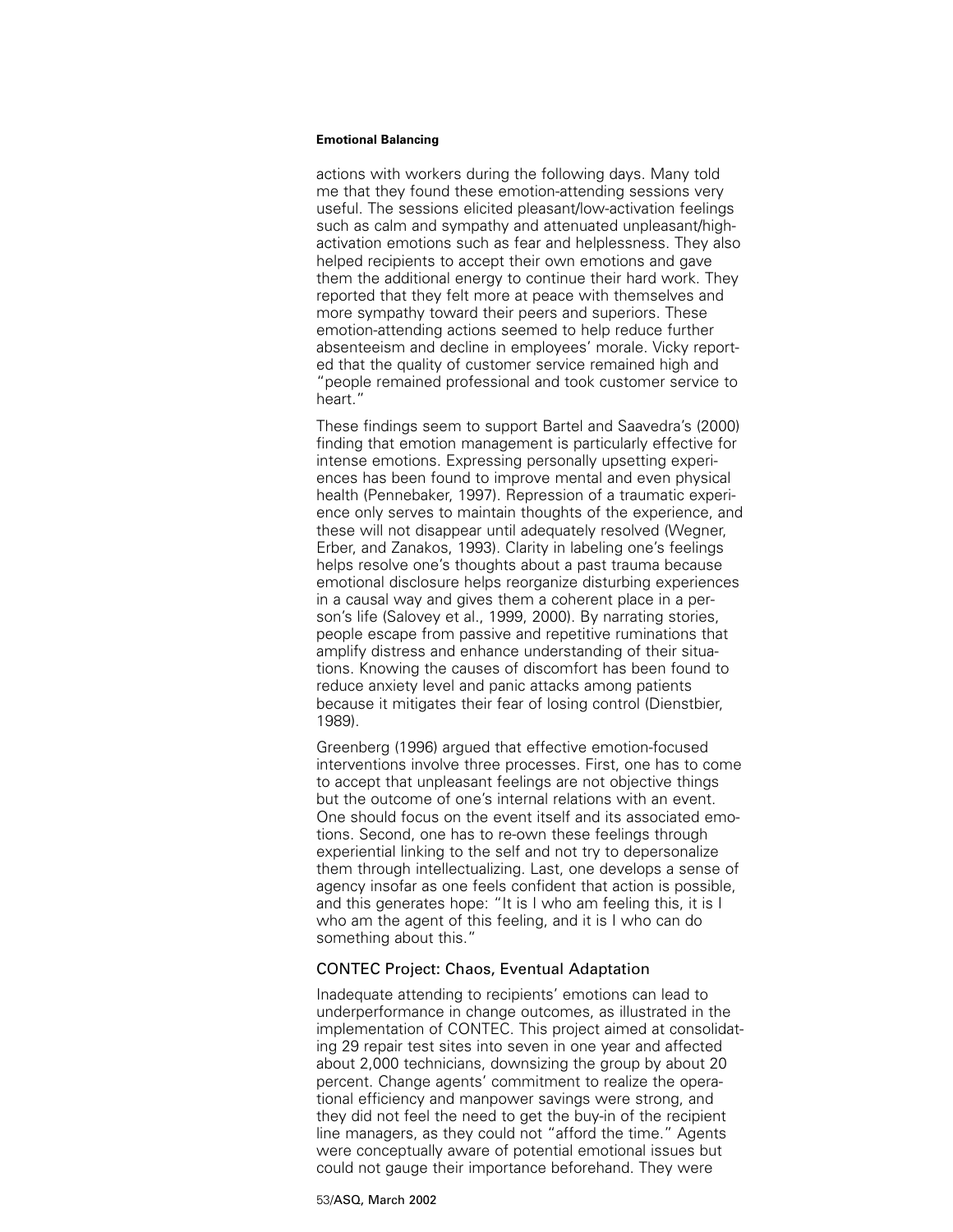more concerned about whether to introduce the change in work processes concurrently with the physical consolidation, for top managers had ordered them to rush the physical change to "grab the cost savings and worry about the rest later." As one change management advisor asserted after the consolidation took place, "I really do believe there is a time for power. I don't believe in touchy-feely. [I stress task processes and] results-focused thinking."

The change project manager, Gary, reported a "horrendous amount of mistrust" and lukewarm cooperation from recipient line managers. Union reps complained that managers minimized direct contacts with employees. Unlike CONRET, change agents here did not benefit from the voluntary actions of line managers to attend to their subordinates'emotions. Gary offered this partial explanation: "Many inexperienced technicians were promoted as managers. People were overcome with other [work] priorities and other change projects. It took us a lot of time to learn how to communicate properly . . . and deal openly with emotions." Agents discovered intense emotional backlash only well after the consolidation was completed. Emotional responses were similar to those experienced by the service reps. Gary noted,

We Ihave underestimated] the pain of people having to quit. A lot of people had a tough time moving, and those who did, had a hard time adjusting. People now take an hour and a half to get to work when it only took them 15 minutes before. We were affecting people's lives and it got extremely emotional. . . . We found that we didn't allow the time to let their feelings out . . . people were still caught up in the emotions of leaving their [job or hometown] . . . and were bringing a lot of emotional baggage to the job. . . . We don't deal well with a lot of these soft issues.

The consolidation was physically achieved, but the quality of service declined drastically, and resistance to change remained fierce. As a union rep reported, "People distrust the company." The absentee rate increased by about 20 percent. Loud customer complaints caught the attention of top management, which demanded urgent service recovery actions. When agents brought in facilitators to attend to emotions about a year later, they noted a "night and day" difference and concluded that these "soft" interventions should have been done up front in the change.

# OUT-EAST and OUT-WEST Projects: Adaptation and Chaos

Most of the emotion management at Servico was done by middle managers, but in an outsourcing project, other organization members undertook this task when managers ignored it. For analytical convenience, I treat it as two distinct change cases, one affecting home repair technicians in the Eastern division of Servico (OUT-EAST), the other affecting technicians in the Western division (OUT-WEST). The technicians belonged to the same union. Change managers claimed that they could cut costs by about \$30 million annually by giving home repair to outside suppliers who charged lower prices. Although there was strong commitment to change from certain managers, line managers here did little to attend to recip-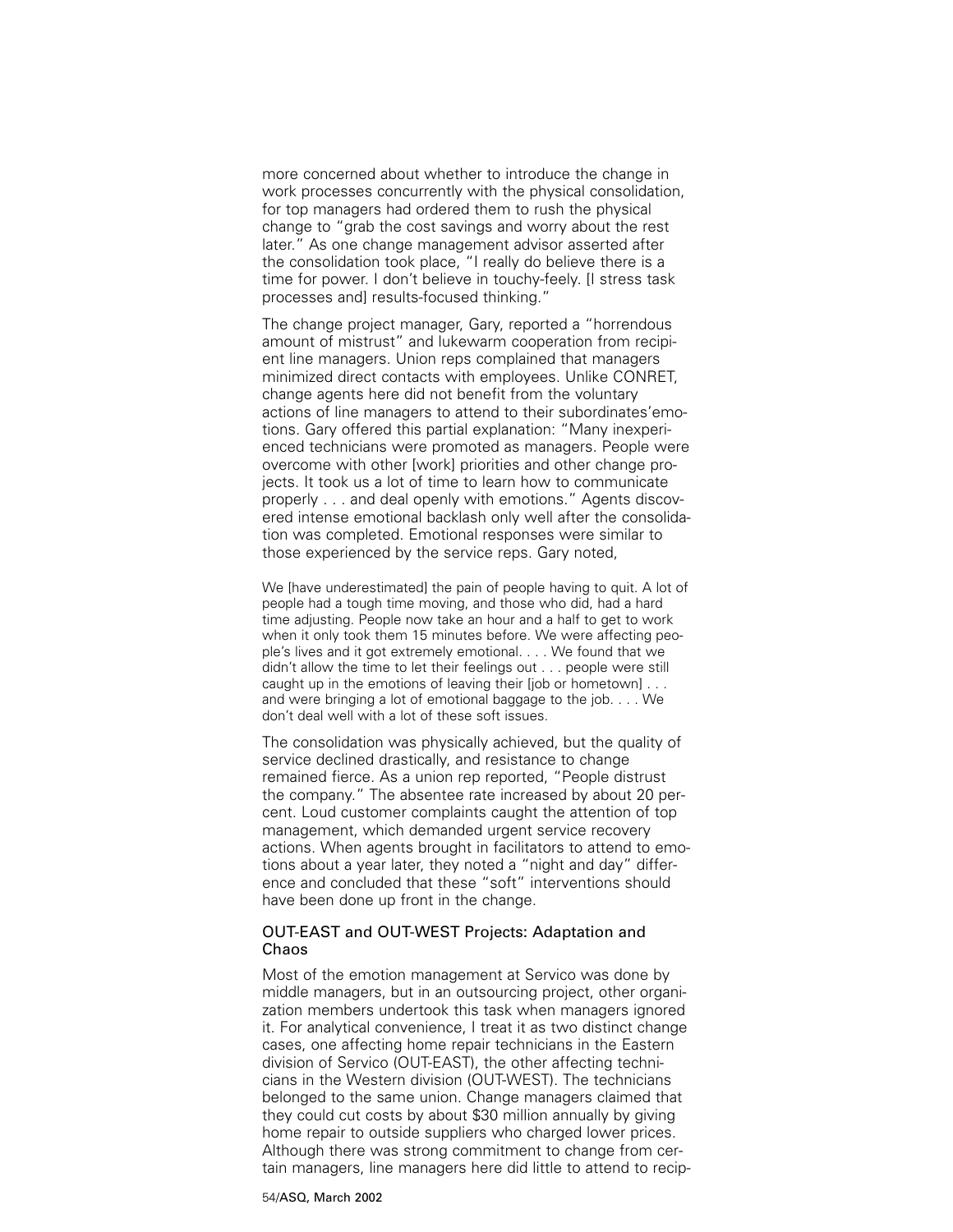ients' emotions before and during outsourcing, for the same reasons as described in CONTEC.

These two cases, which seem to display problems similar to the previous consolidation cases, reveal two surprising findings. First, through deliberate reframing, certain technician union reps in the Eastern division tried to reduce members' fear and anger at outsourcing, while their counterparts in the Western division exacerbated their members' agitation. This may help explain in part why implementation of OUT-EAST was quicker and less costly than that of OUT-WEST. Second, the union reps worked as front-line workers but were also elected as middle managers in the union hierarchy, and some of them sought to reduce the agitated feelings among their members to maintain some operational continuity when line managers failed to do so. As a union official explained, "In the East there's a sense that the corporation is losing the competitive battle, the job market is not as great [as in the West], so workers tend to be more accommodating. The level of anger and militancy is different between the two divisions." Notably, union officials based in the East created some continuity by asking Servico managers to set up a new company (Newco) in which the outsourced jobs could be given to some of the 3,500 technicians being let go. This would allow at least 900 technicians in the two divisions to keep doing similar tasks (at \$12 an hour versus the \$18 previously earned with Servico) and the union to keep union dues. Newco would be held by an investment fund based in the East. But this unusual scheme was poorly received in the West, where it was seen as driven by people in the East. Union reps reported threats of angry members suing the union leadership for colluding with management to downsize and outsource, and there were incidents of physical violence. Western union reps reported that "morale is rock bottom and people are just totally fed up."

These contrasting responses suggest that faced with essentially the same objective event, influencers could alter the type of emotions experienced by recipients by reframing the situation and by raising alternative meanings that reshape people's interpretations of events and their emotional responses to them (Wasielewski, 1985). How the union reps framed outsourcing in each division explains very different types of emotions elicited among their members:

When you outsource this job, would you say we want you to go back to do the same job for \$12 an hour as opposed to \$18 with benefits? To me that was immoral. It demoralized everybody. It smacked of sleaze and no ethics. (Western division)

We have succeeded in protecting valuable jobs. This is a win-win for both the company and the union. We convinced the company to give work exclusively to Newco. . . . It's not to the union's advantage to go on strike; we could have lost even more jobs since surplus managers could replace technicians. (Eastern division)

# EMOTIONAL BALANCING AND CHANGE OUTCOMES

Table 3 summarizes, for each change case, the presence or absence of emotion management patterns driving change or promoting continuity, as well as the associated outcomes for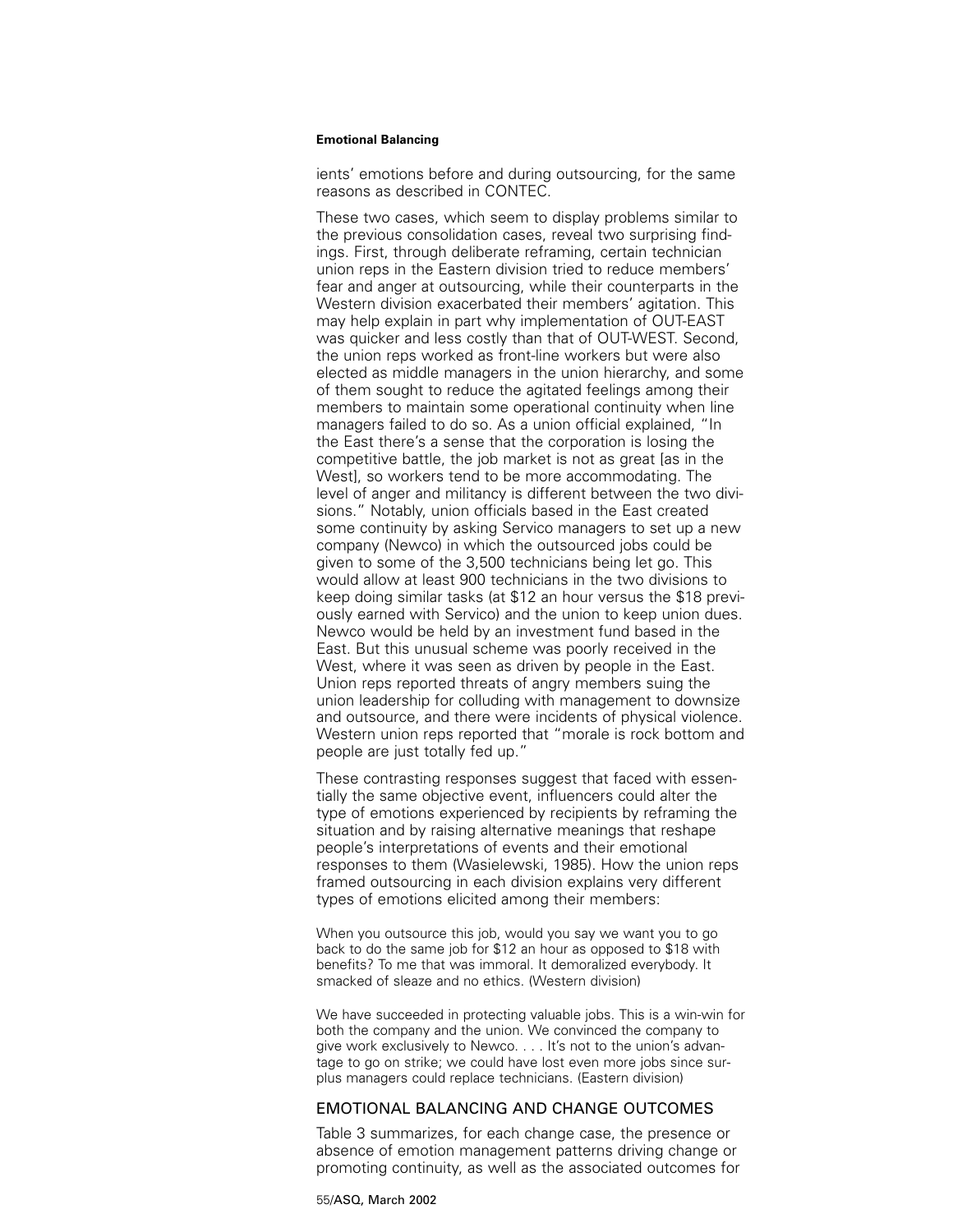Table 3

| <b>Effects of Emotional Balancing on Outcomes</b> |                                          |                                                                                               |                                                                                                                                                                                                                                                                                                                                                                                                                                                |
|---------------------------------------------------|------------------------------------------|-----------------------------------------------------------------------------------------------|------------------------------------------------------------------------------------------------------------------------------------------------------------------------------------------------------------------------------------------------------------------------------------------------------------------------------------------------------------------------------------------------------------------------------------------------|
| Change<br>cases                                   | Commitment to<br>change                  | Attending to recipi-<br>ents' emotions                                                        | Outcomes at aggregate work-group level                                                                                                                                                                                                                                                                                                                                                                                                         |
| <b>FAST-ADMIN</b><br>(3 projects)                 | Low                                      | Little                                                                                        | Inertia<br>Fine-tuning changes with financial benefits<br>0<br>Little enhancement in organizational capabili-<br>0<br>ties<br>0<br>Learning to change virtually absent                                                                                                                                                                                                                                                                         |
| <b>INV</b>                                        | Absent<br>(neutralized by<br>executives) | Adequate                                                                                      | Inertia<br>Suboptimal resource allocation process<br>$\equiv$<br>+ Learning to change included both technical<br>and human dimensions for individual change<br>agents                                                                                                                                                                                                                                                                          |
| <b>FINA</b>                                       | Diluted                                  | Absent                                                                                        | Inertia<br>Suboptimal financial control systems<br>Learning to change was mainly technical<br>$+$                                                                                                                                                                                                                                                                                                                                              |
| CONRET                                            | High                                     | High                                                                                          | Adaptation<br>Physical consolidation realized; partial rehir-<br>0<br>ing of laid-off workers to restore continuity<br>+ Continuity: service quality restored after 1-<br>year decline<br>++ Learning to change included both technical<br>and human dimensions                                                                                                                                                                                |
| <b>CONBUS</b>                                     | High                                     | High                                                                                          | Adaptation<br>Physical consolidation realized<br>0<br>Continuity maintained: service quality<br>$+$<br>remained high<br>++ Learning to change included both technical<br>and human dimensions                                                                                                                                                                                                                                                  |
| <b>CONTEC</b>                                     | High                                     | Absent during<br>change (adequate<br>after change was<br>done and seeing<br>negative results) | Chaos, eventual adaptation<br>Physical consolidation realized<br>0<br>$\sim$<br>Cost overruns for overtime and training of<br>new workers; significant decline in cus-<br>tomer service<br>Little learning to change during chaotic<br>stage<br>Chaotic situation reduced when emotional<br>$+$<br>attending to actions took place after the<br>change<br>++ Learning to change included technical and<br>human dimensions after chaotic stage |
| OUT-EAST                                          | High                                     | Some                                                                                          | Adaptation<br>Physical outsourcing realized<br>Inefficient change in work processes reme-<br>$+$<br>died after about 1.5 years<br>Decline in customer service remedied in 6<br>$+$<br>months<br>++ Learning to change included both technical<br>and human dimensions                                                                                                                                                                          |
| <b>OUT-WEST</b>                                   | High                                     | Absent                                                                                        | Chaos<br>Physical outsourcing realized, but late by<br>0<br>one year compared with Eastern division<br>Inefficient change in work processes still<br>$-$<br>unresolved after 2.5 years; decline in cus-<br>tomer service unresolved after 2.5 years<br>Learning to change was mainly technical;<br>$+$<br>managers started to be aware of human<br>dimensions after 2 years.                                                                   |

Note:  $-$  = little or negative adaptive benefits for the group/organization in relation to resources spent to implement the change project; 0 = modest or physical change with no significant improvement in organizational capabilities; + = positive adaptation: and ++ = significant improvement in organizational capabilities.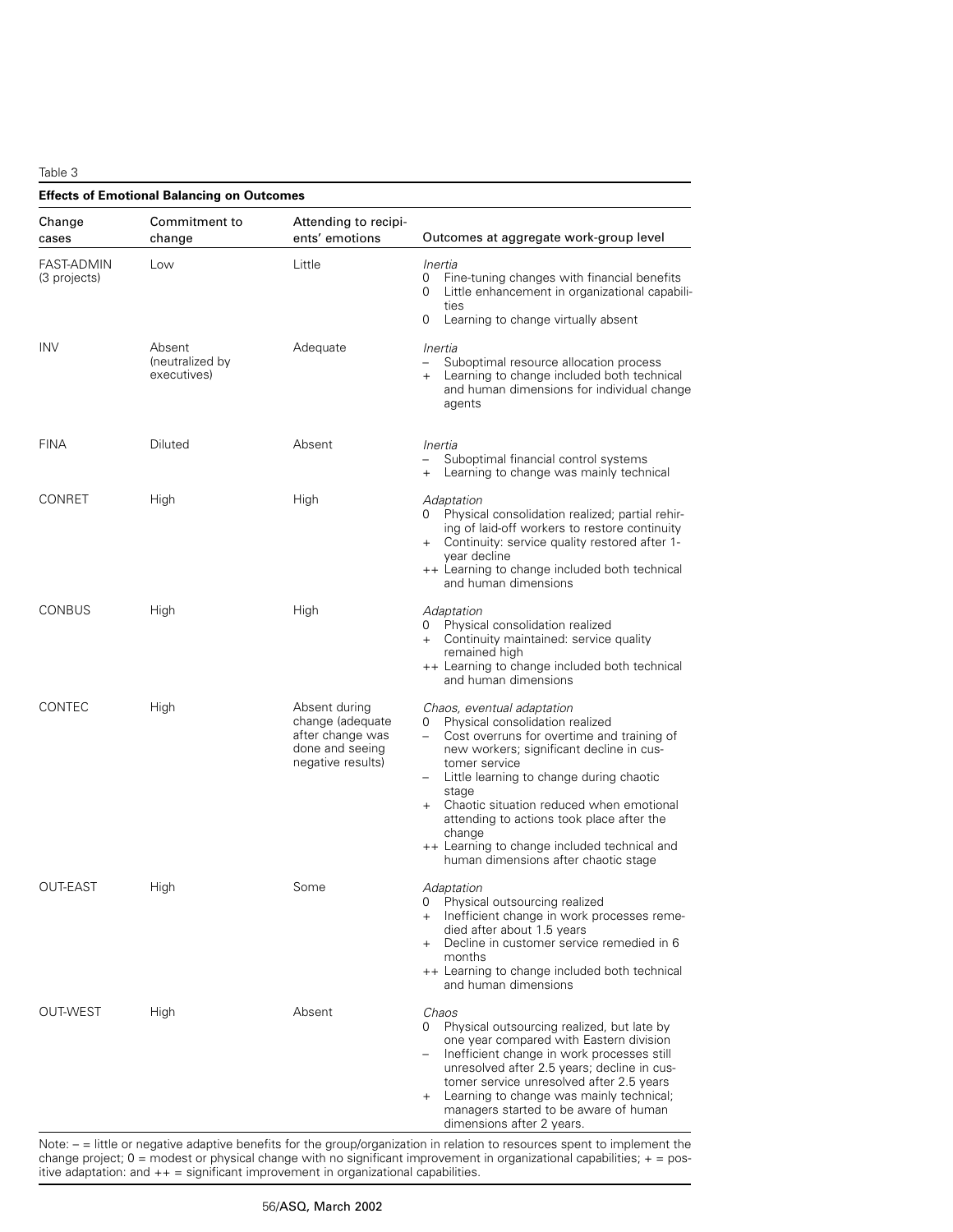each. Table 3 characterizes the projects by change outcomes at the work-group level. Work-group inertia results in modest, incremental change, at best. Work-group adaptation is reflected in the degree to which the change project is realized, as well as the continuity in the quality of customer service. Work-group chaos characterizes projects in which the change project was generally realized but in which benefits were below initial forecasts, employees were in turmoil, and there was serious degradation in the quality of customer service. The table also characterizes what organization members have learned from being involved in the change projects, as agents or recipients, on both the technical and human dimensions. The technical dimension includes increased knowledge and skills in areas such as statistical analysis, project management, benchmarking, process mapping, time and motion studies, work process reengineering, and training in various information technology hardware and software to increase work productivity. The human dimension involves increased knowledge and skills in areas such as communicating bad news constructively to employees, evaluating and retaining people who can work in the new environment, facilitating group dynamics under stress, and recognizing various people's personal and emotional needs and attending to them in a timely and sensitive manner.

The three FAST-ADMIN, INV, and FINA projects suggest that weak commitment to change in a high-pressure radical change context is likely to lead to work-group inertia, with or without attending to recipients' emotions. The CONTEC and OUT-WEST cases suggest that strong commitment to change with little attending to emotions can lead to workgroup chaos. Chaos or inertia results in deteriorating workgroup performance in a radical change context. CONTEC represents an in-case experimentation of attending to recipients' emotions. The physical consolidation was done quickly with little regard to employees' feelings. This resulted in a significant decline in the quality of customer service, which prompted costly remedial actions, including pay for overtime and recruiting new workers and training them. These actions attenuated the crisis, but underperformance still prevailed as a result of seething resentment and emotional contagion between survivors and new workers. Only when change agents realized that they needed to attend to recipients' emotions was the quality of customer service restored. The change agents' learning at the beginning of CONTEC was mostly technical—benchmarking, process reengineering, and project management—and evolved to include significant human/emotional dimensions thanks to later actions that reduced chaos, such as group meetings to share and discuss feelings about change, mourning, and personal counseling.

The CONRET, CONBUS, and OUT-EAST cases suggest that reasonable work-group adaptation to change, including multidimensional learning, is more likely to occur when actions involving commitment to change and attending to recipients' emotions are both present. Beyond technical skills, adaptive groups learned more change skills (e.g., human dimensions) from attending to emotions than did groups that only started to develop a conceptual awareness of it. Radical change can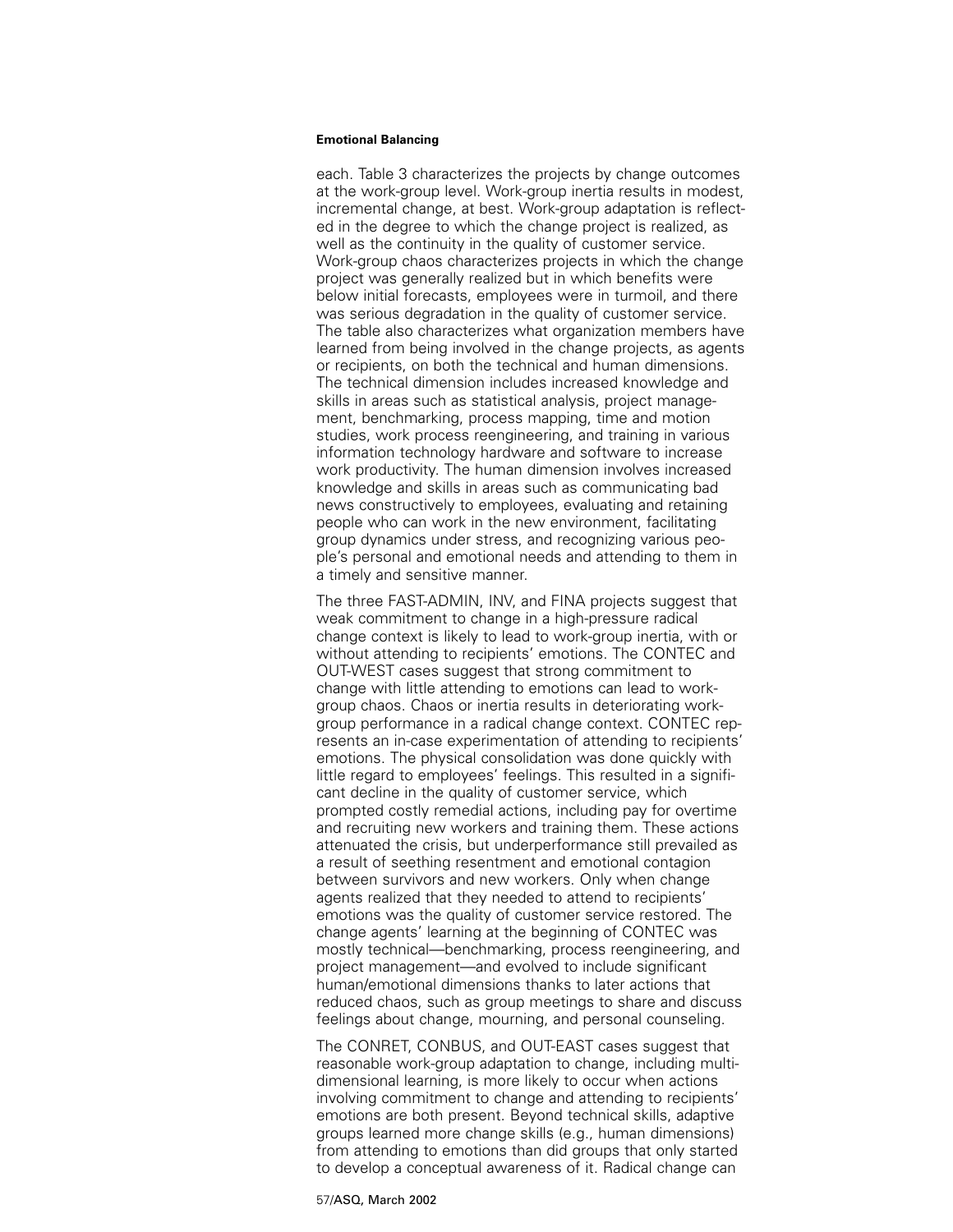arouse strong emotions in change agents and recipients alike, spanning the range of emotions depicted in the circumplex model presented above, in figure 2. Emotional balancing actions can be self- as well as other-directed, as shown in the conceptual model in figure 3. In this model, organizational adaptation—imperfectly operationalized through the work unit's ability to integrate the change project, maintain continuity in its operations, and learn from its change experience—is influenced by the emotional balancing activities of organiza-

### **Figure 3. An elaborated model of emotional balancing during radical change.**



GROUP ADAPTATION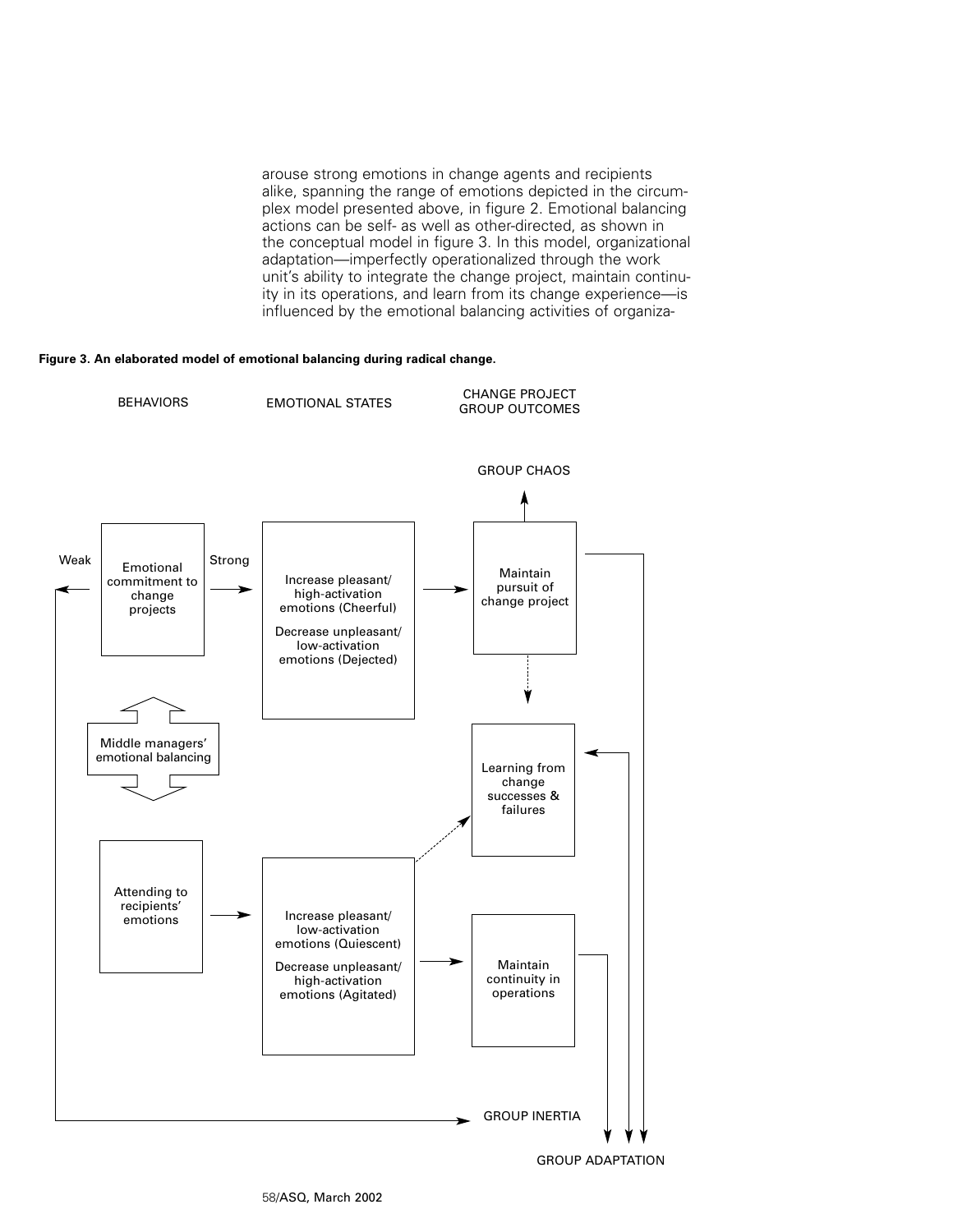tional members. The model suggests that organizational adaptation is influenced by both kinds of emotional balancing actions, one aimed at driving change, another at maintaining continuity.

To generate the emotional energy that fuels the pursuit of their projects, agents have to strive continuously to elicit pleasant/high-activation emotions and reduce unpleasant/lowactivation emotions in themselves. To maintain operational continuity during radical change, recipients' emotions also have to be carefully managed, by eliciting pleasant/low-activation emotions and attenuating unpleasant/high-activation emotions. Under the severe constraints of time and resources that often prompt the need for radical change, effective emotion managers try first to calm their highly agitated employees before trying to elicit enthusiastic support for change. Calming processes include organizing one-to-one listening to concerns that recipients may feel uncomfortable voicing in public; empathetic rather than judgmental response; attending to recipients' personal and work-related concerns, especially when these are caused by the change event; organizing mourning sessions of cherished values that are no longer appropriate while extolling values that are preserved; organizing regular small-group meetings to inform as well as to listen to recipients' feedback on both task and emotional needs. These activities could be shared among many managers. Thanks to the aggregate emotional balancing efforts of many managers interacting with a group some managers were more attentive to promoting continuity, others more focused on driving change—the work group could adapt to change and avoid the serious underperformance associated with extreme chaos or inertia.

The cases seem to suggest that emotional balancing is particularly important for major change that requires both strong commitment to change and, minimally, some moderate acceptance from recipients to integrate the change while maintaining some of their traditional but still important tasks (e.g., serving customers). Realizing ambitious change requires commitment, initiative, and perseverance to overcome skepticism and inertia. But to the extent that this change disrupts recipients' work and personal lives in a major way, appropriate attending to emotions should be calibrated to the recipients' emotion types and/or their intensity. For example, less intense attending to emotions seemed required in the case of INV (reengineering of financing practices), which probably affected the recipients' personal welfare to a lesser extent than did CONBUS, which involved reengineering of work, sites closings, and relocation.

Middle managers typically took on the emotional balancing role in radical change. Thanks to their job responsibility, they were able to devote more time to internal company issues than the executives, who had to attend to multiple external institutional demands. Line middle managers were generally closer to their front-line workers than were the executives and, therefore, more attuned to their employees' needs. Hence, middle managers rather than executives were more likely to be effective with emotional balancing in dealing with workers, because emotion management must be highly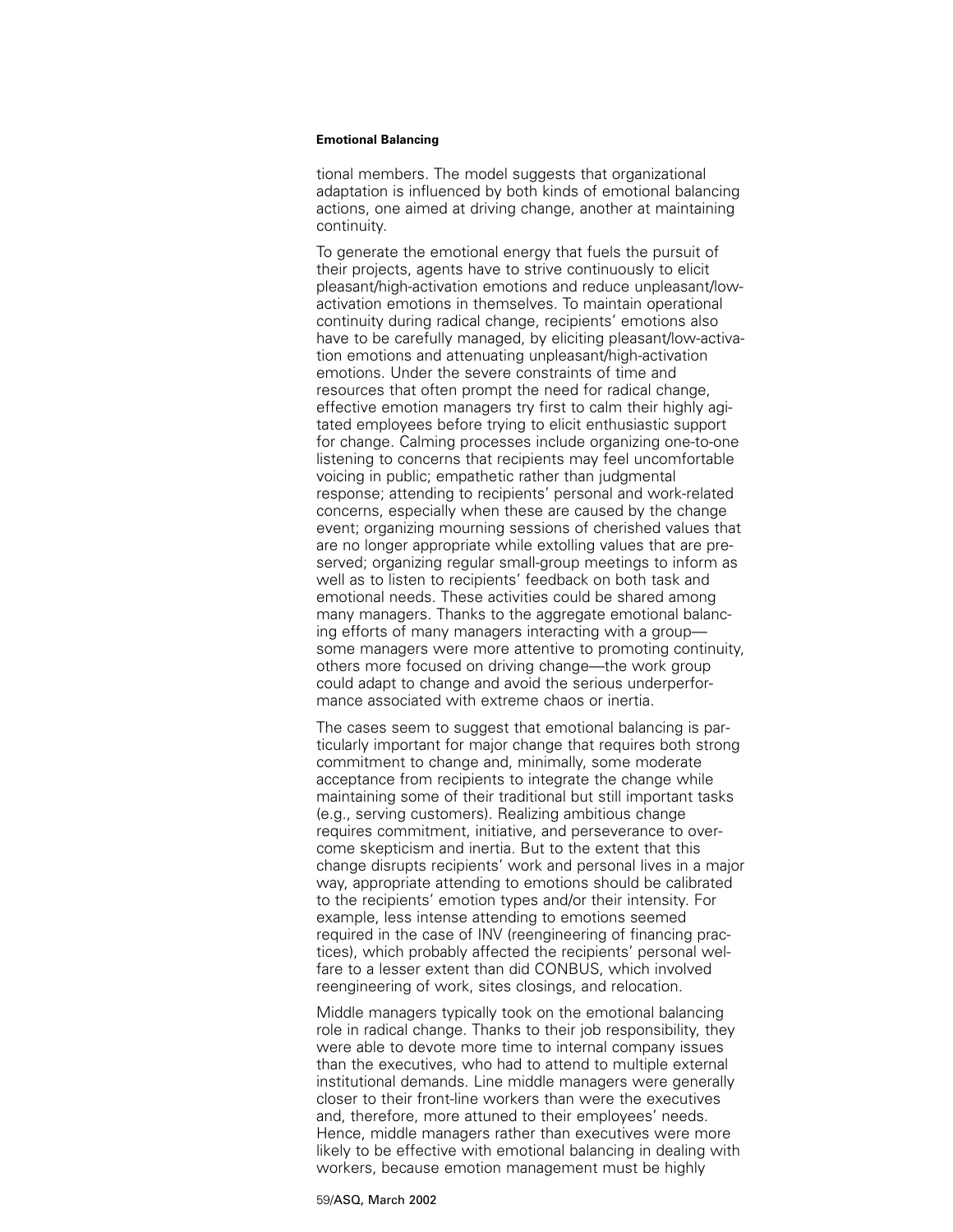appropriate in order to be effective. One must be close to a particular individual or group to recognize that not everyone feels the same type of emotion with the same intensity at the same time in response to the same event. Different emotional responses, needs, or coping mechanisms need to be recognized and attended to according to the demands of the specific situation. Mishandling of emotional responses risks backfiring on change agents if recipients suspect them of being manipulative rather than caring and authentic. In contrast, appropriate emotional balancing can provide beneficial organizational outcomes.

# **DISCUSSION**

In the case studies reviewed here, middle managers' aggregate actions seem to have facilitated two important organizational outcomes: development of new skills and operational continuity. From the mixed successes and failures of the change projects, learning to change seems to represent, at an aggregate organizational level, one of the major benefits realized through change projects. Through learning by doing, certain organization members developed a more refined and embodied understanding of the necessary skills involved in major, rapid change. They gradually built new skills by applying and adapting to their own work context a variety of change tools that had been relatively new to many of them. Besides learning the technical and human elements of change knowledge and skills, veteran managers also learned to interact with newcomer executives and external consultants, and in certain cases appreciated the exposure to new ways of doing things, such as aggressive marketing, quick competitive responses, taking more risks in fast action, and the importance of cash and profits.

With regard to operational continuity, certain middle managers' attention to work details and subordinates' emotions contributed in part to a relatively smooth downsizing in a number of work units. By working with union representatives to soften downsizing and relocation hardships on a number of recipients, managers reduced the likelihood of extreme responses. The initially feared massive sabotages and strikes by powerful unions did not occur. Managers' emotion-attending behaviors reduced a potentially higher state of anger and fear among the employees driven by emotional contagion. Continuity in providing products and services allowed Servico to maintain some of its revenue-generating capability during CT, thus providing part of the needed cash to fund the multitude of change projects.

The model of emotional balancing developed here specifies three interrelated dimensions of a change process theory: middle managers as the main actors, emotional balancing as the process, and organizational radical change as the specific context. The model contributes to at least three different research streams: research on organizational change, the social psychology of emotion, and middle management. It contributes to the radical change literature by proposing emotional balancing as a promising theoretical lens to use in examining the challenges of implementing radical change. The literature on radical change has often focused on executives.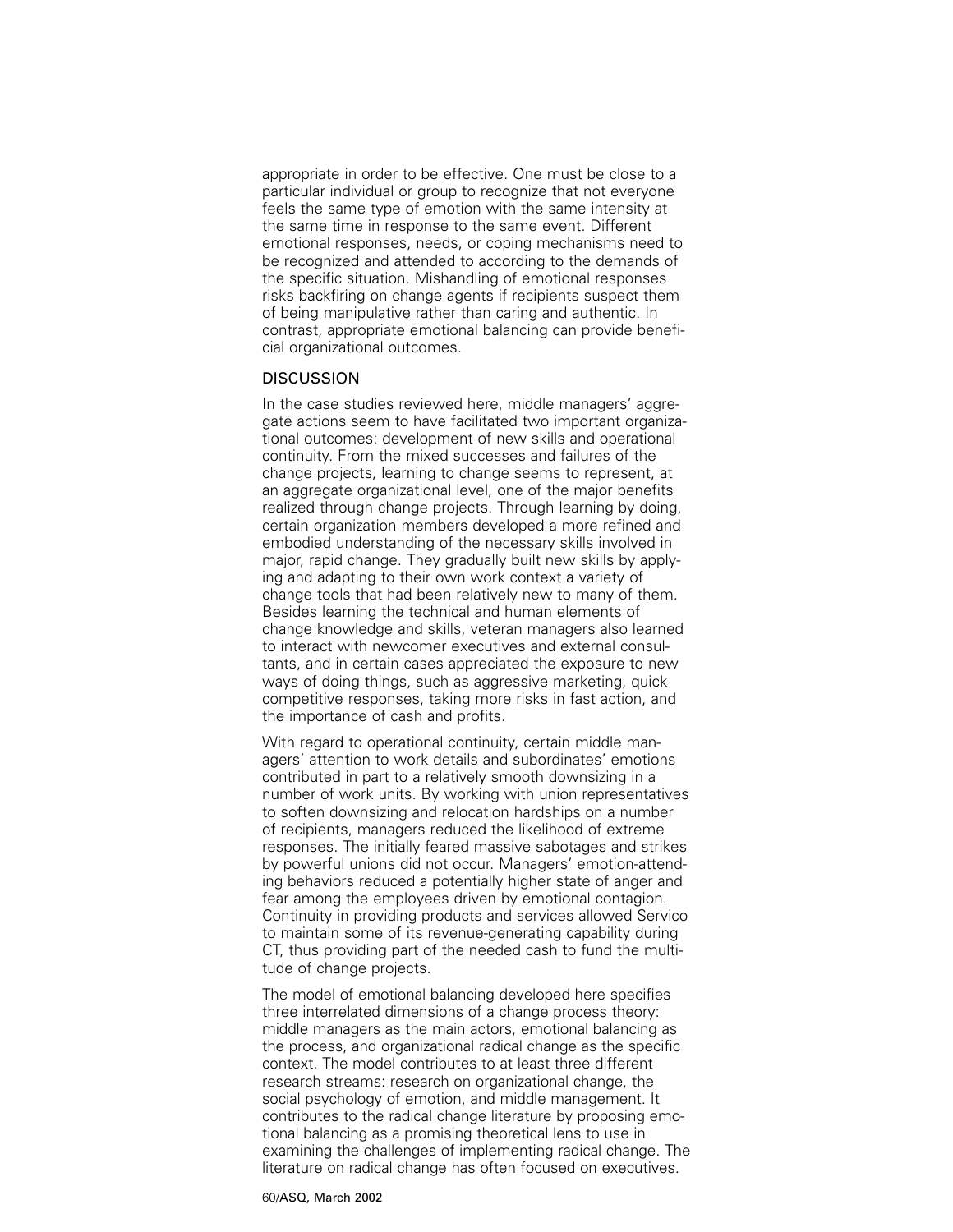This study suggests that a richer knowledge of radical change can be achieved by including other actors. It reveals that there were a number of middle managers, many of them veterans, who were willing and able to initiate, lead, and implement changes even under very stressful conditions. This finding provides a potential solution to one conundrum of the theory of punctuated equilibrium (Tushman and Romanelli, 1985), which holds that while outside executives are more likely to initiate radical change, veteran executives who have already been let go might have been more capable of implementing it. This article appears to be the first to reveal the emotional balancing role of middle managers in a radical change context and thus contributes to the middle management literature by highlighting this productive role. In addition, these findings invite us to revisit the typical association of emotionality with irrationality and organizational dysfunctionality (Weber, 1946; Jehn, 1995). They also challenge the assumption that selfinterest and politics are always counterproductive to organizational learning and adaptation. Instead, organizational change could be construed as the coevolution of interacting processes taking place between instrumental, organizationally legitimate concerns (Simon, 1976) and marginalized but personally meaningful aspirations and emotions.

This article also contributes to the literature on the social psychology of emotion. First, it links micro-level emotions to macro-level organizational and strategic phenomena. Radical change is strategic because its outcome affects the life chances of the organization. The article illustrates how emotional balancing facilitates adaptive change at the work-group level. It reveals how a number of middle managers formed a self-emerging social support group that attended to employees' emotional needs in an organization that is supposed to function on instrumental, unemotional routines. This social support group provided an emotional buffer against and repair unit for stressful events and thus facilitated continuity (Stroebe and Stroebe, 1996). Other managers emerged as intrapreneurs, applying emotion management to drive change, and this relaxed the unrealistic requirement that virtually every influential organizational actor must support and drive change (Kotter, 1995). Thanks to this diversity in the emotion-management patterns that shape emotional balancing, some form of emotional intelligence could be created at the group level without requiring a majority of influential individuals to be emotionally intelligent. This suggests that organizations could develop emotion-related routines that facilitate organizational adaptation that transcends individual emotional intelligence (Huy, 1999).

Thus, while building on some of the insights of the emotional intelligence literature, such as emotional awareness and repair, this study suggests a complementary path to organization theorists interested in including emotion in their research. The current skepticism about measuring emotional intelligence and associated undersubstantiated grandiose claims (cf. Salovey et al., 2000) should not discourage organization scholars from studying emotions. In addition to or in lieu of personality and individual-level emotion constructs, one might consider studying the aggregation of emotion-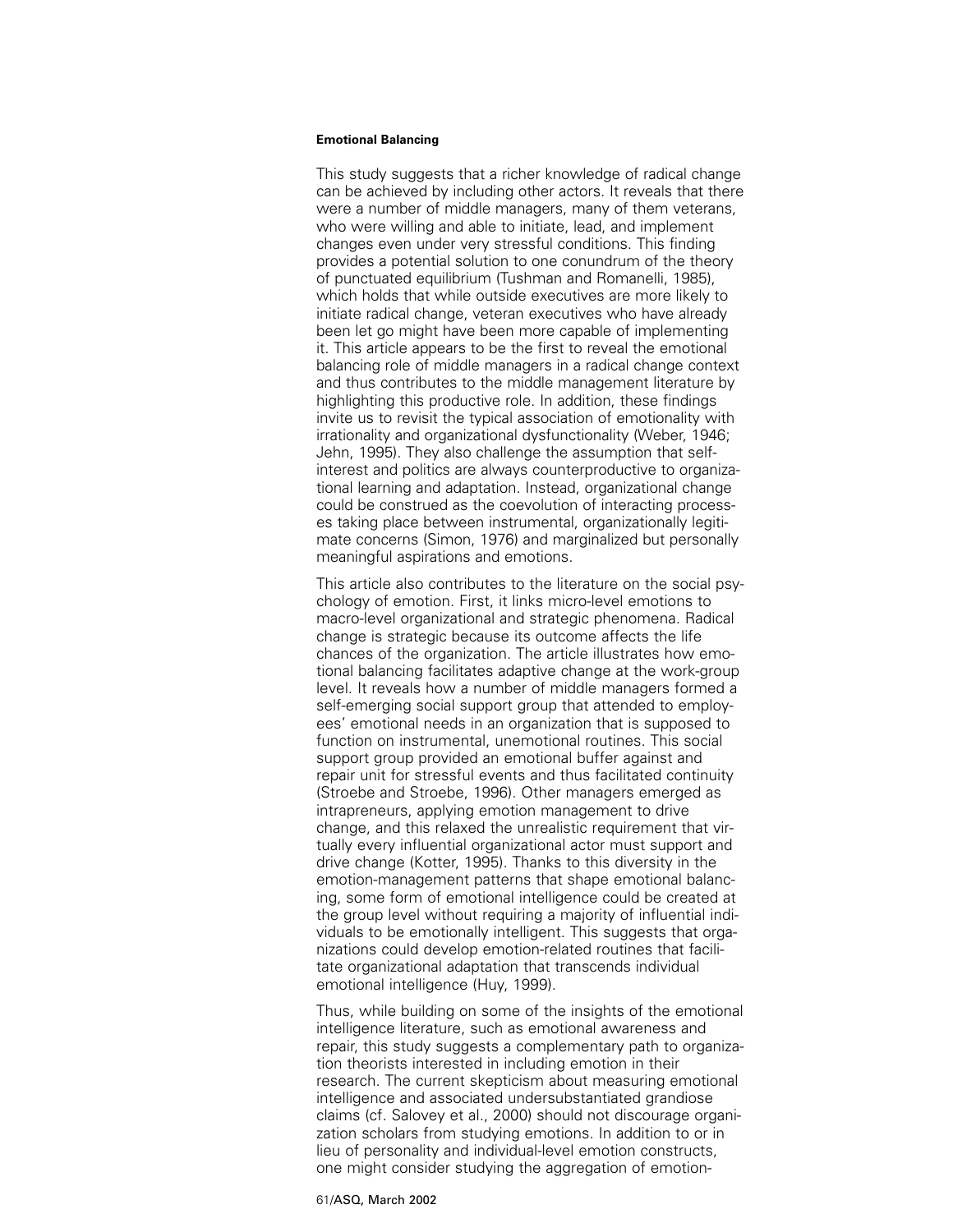related expressions and actions at the social-group level. These group-level emotion constructs could also be studied as organizational phenomena.

An inductive, theory-building study is at best suggestive. The strength of this study is in providing contextualized and textured information, not generalizations, but its limitations indicate potentials for future research. First, emotional balancing involves management of four groups of emotions in the quadrants of low-high activation and pleasant-unpleasant hedonic valence. Within each of these four groups, discrete emotions can be quite different in terms of what people experience (e.g., anger is distinct from fear, disappointment is different from depression). This suggests that the antecedents and consequences of discrete emotions can also differ. Future research on emotional balancing should go beyond the effects of groups of emotions to tackle the effects of discrete emotions (cf. Izard and Ackerman, 2000).

Second, Servico was a bureaucratic organization in which there was little attending to emotions before radical change was implemented. Some managers did not change their behaviors in this regard, while others took the initiative to do so, despite the tacit injunction against treating employees this way. There are several possible explanations for this difference in behaviors. One is different organizational conditions in different parts of the organization, such as different work-groups' emotions being elicited by different change projects, and formal roles, such as staff analysts versus operational managers. Another is individual differences. Some managers may have attended more to recipients' emotions because of past personal or work experiences that taught them the importance of emotional caring or because they had such emotional intelligence competencies as emotional attending, discriminating, and repairing (cf. Salovey et al., 1995). Future research could tease out the effects of organizational conditions from individual competences in predicting attending to emotions and emotional commitment to change behaviors.

Third, several union reps in this study acted as emotional balancers, which suggests that people in certain positions of social influence could take on the same role, even if they are not middle managers. What is interesting here is that certain union reps acted as emotional balancers in the OUT-EAST project while their colleagues in the OUT-WEST project did not. One can speculate that certain union reps in the East attended to recipients' emotions because they had participated in discussing or designing the new outsourcing company, while their colleagues in the West did not and so could not understand adequately the rationale for the outsourcing project, or even if they did, still refused to cooperate because they resented being left out of the early consultation process. Research on whether and how to include recipients in designing potentially negative change and how to reduce the risks of covert sabotage by the included recipients could be fruitful.

For space and parsimony reasons, I have illustrated two dominant emotion-management patterns that shape emotional balancing, but other emotion management behaviors also existed. For example, I found that many veteran employees still emo-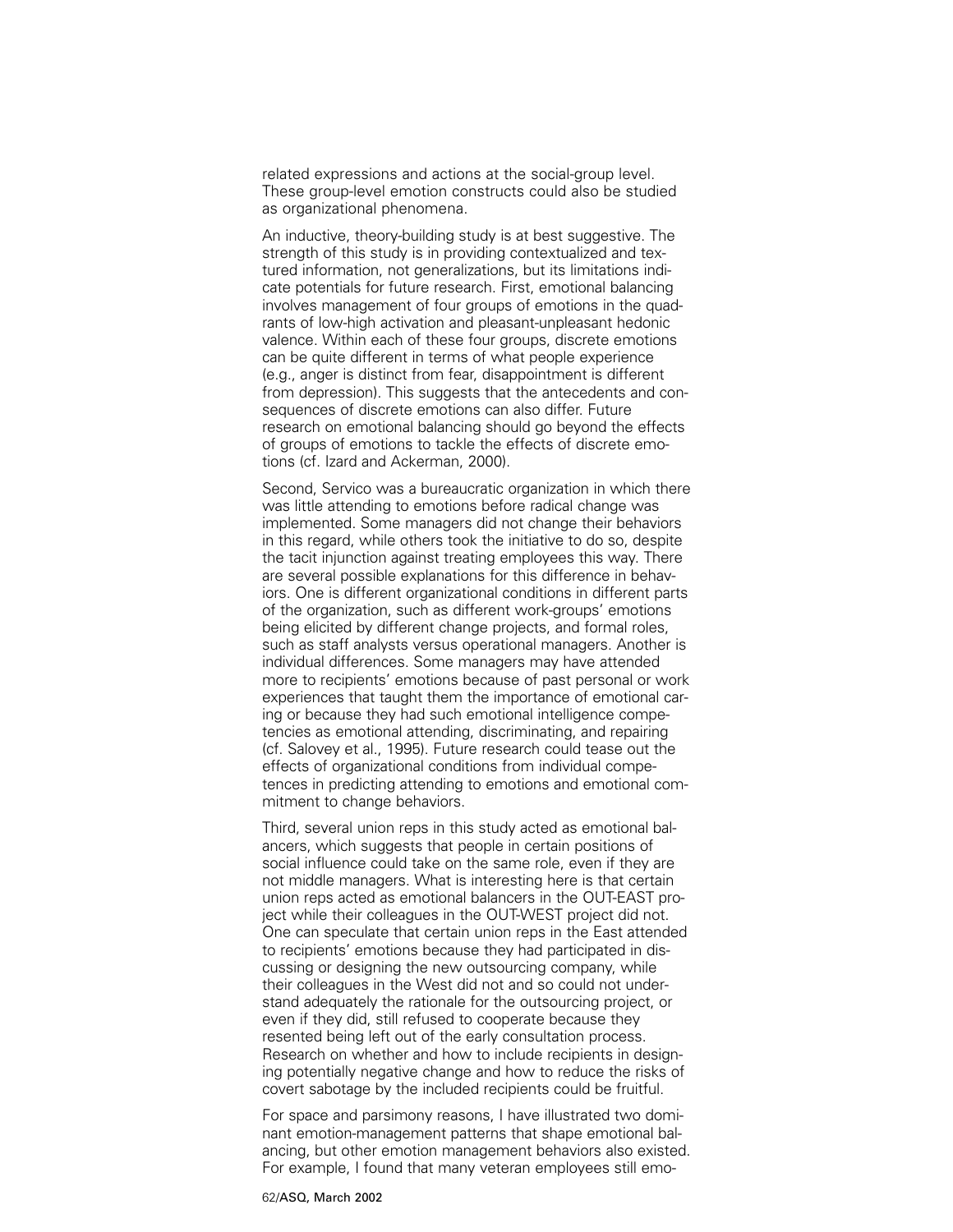tionally identified strongly with Servico even though the organization had unilaterally eliminated lifetime employment and no longer expected sustained loyalty in return. Some delayed leaving Servico, despite attractive outside job offers, to attend to their employees and not let them down in times of distress. There could be some association between managers who emotionally identify with the organization and those who willingly attend to recipients' emotions. Yet other change managers expressed emotions that they did not truly feel (for instance, acting very angry) to pressure their colleagues to give them more resources to realize change. Future research could explore emotion-management actions that enhance or impair emotional balancing.

Fourth, the findings suggest that emotional balancing widened the learning repertoire of managers involved in radical change, imparting knowledge on learning to change and skills that included both technical and human dimensions. Future research could flesh out the underlying organizational and psycho-sociological mechanisms that facilitated such cognitive learning processes. Emotional balancing may enhance certain kinds of organizational learning, such as trial-and-error learning (Miner, Bassoff, and Moorman, 2001), in particular. Balancing continuity and radical change can be alternatively studied as balancing exploitation and exploration in organizations. Learning organizations may develop "emotional capability" routines that arouse certain mildly pleasant emotions, such as interest and fun, that favor creativity and attachment to work (Huy, 1999; Isen, 2000).

Emotional balancing may also be useful for other forms of organizational change that are less extreme than radical change, such as continuous change. Brown and Eisenhardt (1997) found that continuous-change organizations applied time-paced "semistructures" balancing mechanistic and organic activities. Time-related pressures could cause a high level of emotional excitement and agitation among employees (Perlow, 1999). Innovative employees at Servico played the role of change agents when promoting their new ideas and acted as recipients to defend their achievements from threats of cannibalization and so could experience the full range of emotions. Burns and Stalker (1994) found that an abnormally high level of emotional stress was a necessary element of the success of many organic, innovative organizations, and firms that were exciting places in which to work could also be harmful and exhausting for their employees. The protracted emotional hardship in dealing with relentless uncertainties and ambiguities made employees yearn for some stability and, in part, led certain organic firms to become more mechanistic in the long run. Appropriate emotional balancing could help increase innovators' emotional resilience and sustain the pace of continuous change.

The challenge of sustaining beneficial continuous change raises another issue. Would emotional balancing in other organizations vary according to organizational age and employee turnover? Servico was a hundred-year-old institution with a long and proud history. The middle managers and union reps who attended to recipients' emotions generally had a long tenure with Servico and knew many of their subordinates well,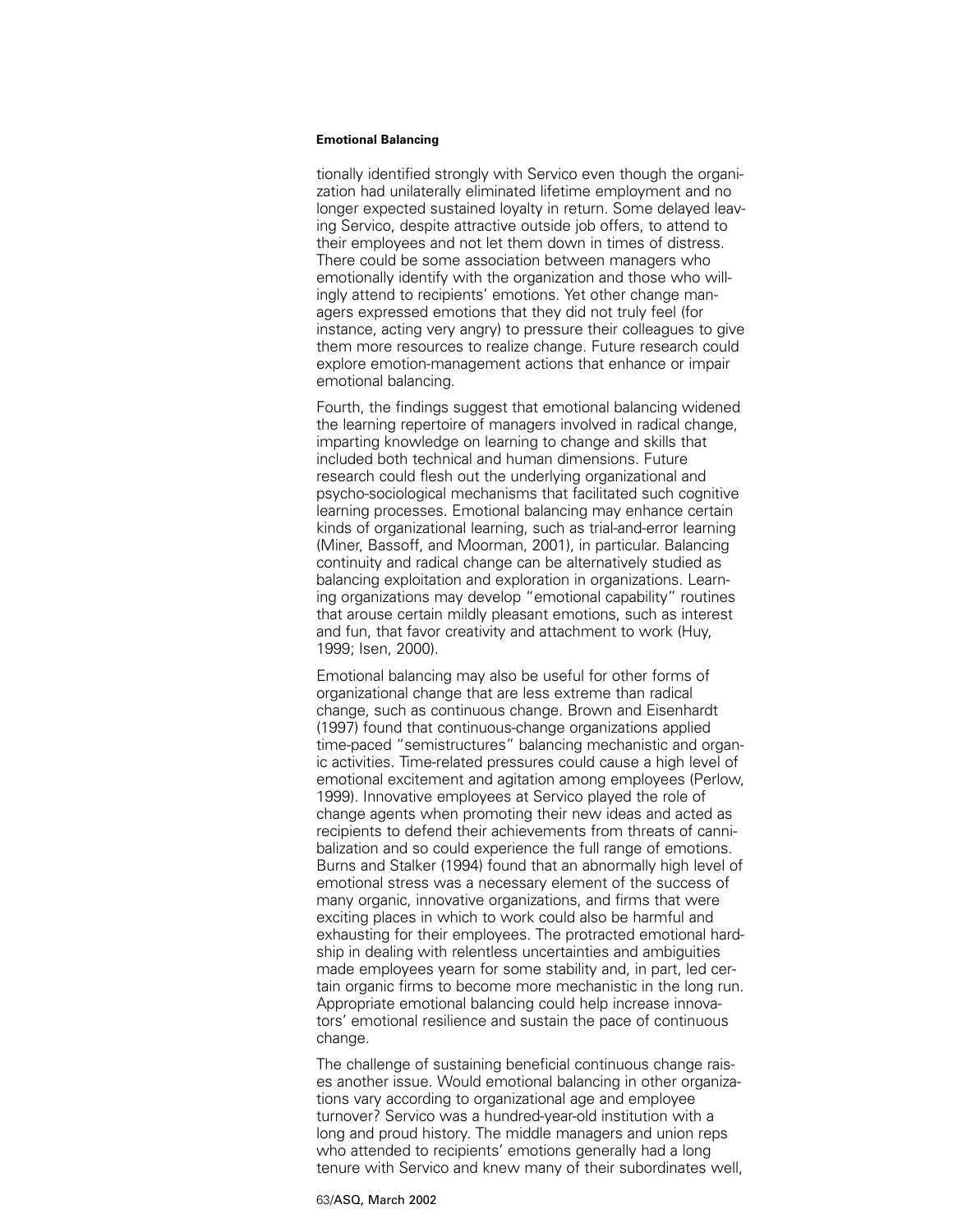and this might explain in part their voluntary efforts to attend to their subordinates' emotions. In young companies, such as dot-com start-ups, where many employees expect short tenure or share few, if any, core organizational values, people may be less likely to expend extraordinary personal efforts over a long time to attend to colleagues' emotions when faced with adversity, as Servico's managers did. Future research could validate whether and how emotional balancing emerges in young organizations undergoing radical change.

It is also unclear what kinds of emotional balancing might take place during radical change in flatter or networked organizations and who might be willing and able to do it. The vast majority of the employees in these organizations will be frontline workers or professional staff rather than experienced managers of others. It is possible that effective emotional balancing and, thus, organizational adaptation in these organizations might depend mainly on particular individuals' skills and predispositions. This raises the intriguing hypothesis that organizations that tend not to value emotional awareness, such as certain engineering or financial trading companies, may have less emotional resilience and adaptive capacity under radical change than organizations that value it more, such as The Body Shop (Martin, Knopoff, and Beckman, 1998).

Despite growing evidence showing that downsizing middle management may reduce organizational flexibility and innovation (Dougherty and Bowman, 1995; Floyd and Woolridge, 1996; Huy, 2001), executives still appear to make this a frequent practice (Wysocki, 1995). If downsizing precedes change, whatever skills these veteran managers may have gained in incremental change are therefore unavailable when the organization implements radical change. The emotional balancing model proposed here does not require all middle managers to play an exemplary role in their organizations. While the presence of a very large number of supporters of change is obviously desirable, this may not be critical to start a radical change. Many successful major changes seem to have been initiated by a small group of people and then to have been diffused (Rogers, 1995). Hence, the possibility that there might be a number of effective middle managers in organizations who could facilitate major changes invites us to pause and ponder an important issue: cavalierly dismissing the role of middle managers in radical change and careless downsizing of middle management ranks risk throwing the baby out with the bathwater and damaging one of the key levers of organizational renewal. Until we explore further the role of middle managers in radical change, we will not know the cost of that damage.

#### **REFERENCES**

#### Argyris, C.

1990 Overcoming Organizational Defenses. Boston: Allyn and Bacon.

Aspinwall, L. G., and S. E. Taylor 1992 "Modeling cognitive adaptation: A longitudinal investigation of the impact of individual differences and coping on college adjustment and performance." Journal of Personality and Social Psychology, 64: 708–722.

#### Bandura, A.

1997 Self-efficacy: The Exercise of Control. New York: W. H. Freeman.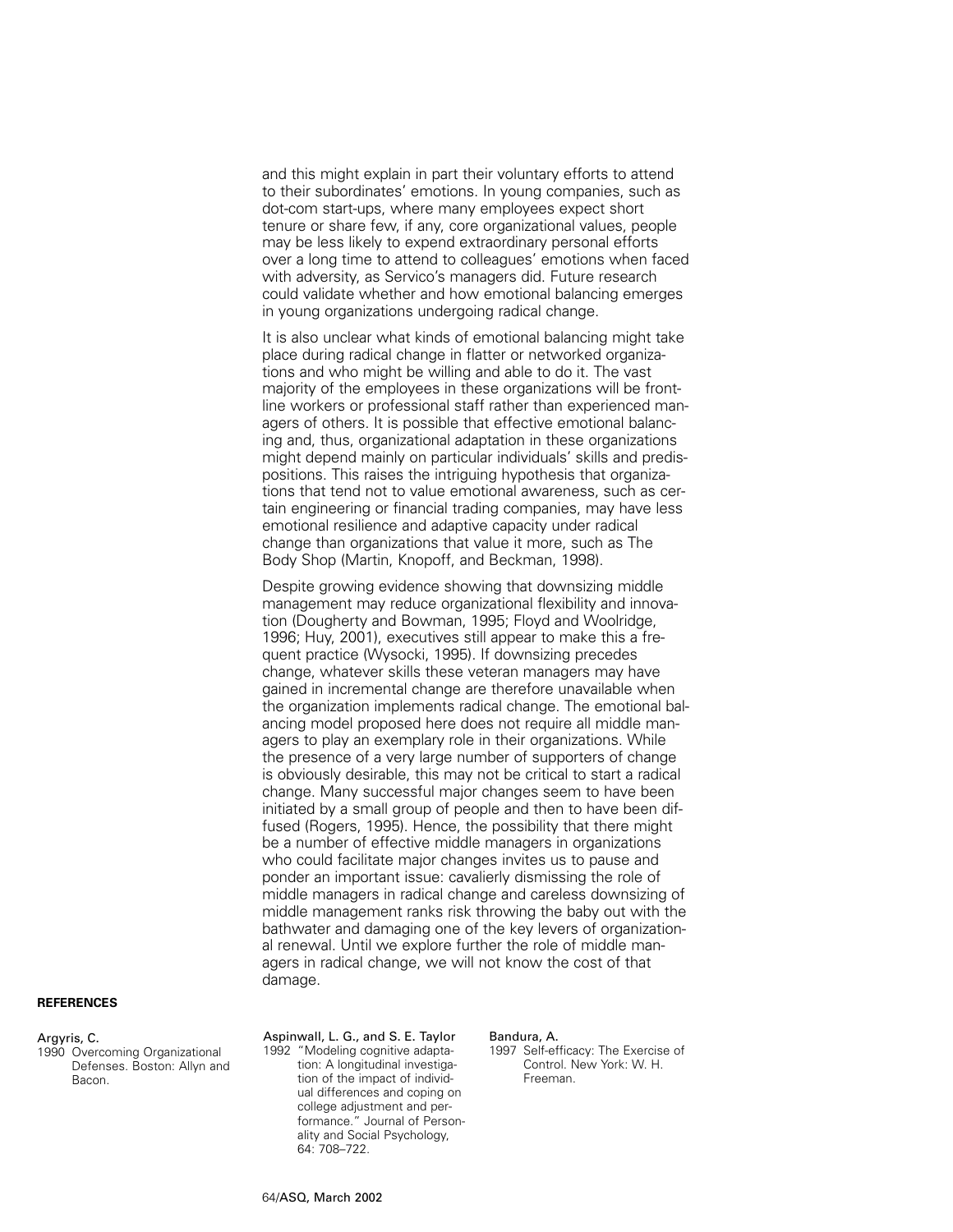# Barsade, S. G., and D. E. Gibson

1998 "Group emotion: A view from top and bottom." In M. A. Neale and E. A. Mannix (eds.), Research on Managing Groups and Teams, 1: 81–102. Stamford, CT: JAI Press.

## Bartel, C. A., and R. Saavedra

2000 "The collective construction of work group moods." Administrative Science Quarterly, 45: 197–231.

### Bartunek, J. M.

1984 "Changing interpretive schemes and organizational restructuring: The example of a religious order." Administrative Science Quarterly, 29: 355–372.

### Biggart, N. W.

1977 "The creative destructive process of organizational change: The case of the post office." Administrative Science Quarterly, 22: 410–425.

### Bower, J. L.

1986 Managing the Resource Allocation Process. Homestead, IL: Irwin.

#### Bridges, W.

1980 Making Sense of Life's Transitions. New York: Addison-**Wesley** 

# Brown, S., and K. M. Eisenhardt

1997 "The art of continuous change: Linking complexity theory and time-paced evolution in relentlesstly shifting organizations." Administrative Science Quarterly, 42: 1–34.

#### Burgelman, R. A.

1983 "A process of model of internal corporate venturing in the diversified major firm. Administrative Science Quarterly, 28: 223–244.

### Burns, T., and G. M. Stalker

1994 The Management of Innovation, 2d ed. Oxford: Oxford University Press.

#### Cacioppo, J. T., W. L. Gardner, and G. G. Berntson

1997 "Beyond bipolar conceptualisations and measures: The case of attitudes and evaluative space." Personality and Social Psychology Review, 1: 3–25.

### Callan, V. J.

1993 "Individual and organizational strategies for coping with organizational change." Work and Stress, 7: 63–75.

# **Emotional Balancing**

# Clore, G., and A. Ortony

2000 "Cognition in emotion: Always, sometimes, never?" In R. D. Lane and L. Nadel (eds.), Cognitive Neuroscience of Emotion: 24–61. Oxford: Oxford University Press.

## Damasio, A. R.

1994 Descartes' Error: Emotion, Reason, and the Human Brain. New York: Putnam.

### Dienstbier, R. A.

1989 "Arousal and physiological toughness: Implications for mental and physical health." Psychological Review, 96: 84–100.

## Dougherty, D., and E. Bowman

1995 "The effects of organizational downsizing on product innovation." California Management Review, 37 (4): 28–44.

### Dutton, J. E., J. M. Dukerich, and C. V. Harquail

1994 "Organizational images and member identification." Administrative Science Quarterly, 39: 239–263.

### Eisenhardt, K. M.

1989 "Building theories from case study research." Academy of Management Review, 14: 532–550.

#### Ekman, P., and R. J. Davidson

1994 The Nature of Emotion: Fundamental Questions. New York: Oxford University Press.

# Floyd, S., and B. Woolridge

1996 The Strategic Middle Manager. San Francisco: Jossey-**Bass** 

# Floyd, S. W., and P. J. Lane

2000 "Strategizing throughout the organization: Managing role conflict in strategic renewal." Academy of Management Review, 25: 154–177.

### Ford, J. D., and L. W. Ford

1995 "The role of conversations in producing intentional change in organizations." Academy of Management Review, 20: 541–570.

#### Frijda, N. H.

1988 "The laws of emotion." American Psychologist, 43: 349–358.

#### 1996 "Passions: Emotion and socially consequential behavior." In R. D. Kavanaugh, B. Zimmerberg, and S. Fein (eds.), Emotion: Interdisciplinary Perspectives: 1–27. Mahwah, NJ: Erlbaum.

#### Golden-Biddle, K., and K. Locke

1993 "Appealing work: An investigation of how ethnographic texts convince." Organization Science, 4: 595–616.

### Gollwitzer, P. M.

1993 "Goal achievement: The role of intentions." In W. Stroebe and M. Hewstone (eds.), European Review of Social Psychology, 4: 141–185. London: Wiley.

## Greenberg, L. S. K.

1996 "Allowing and accepting of emotional experience." In R. D. Kavanaugh, B. Zimmerberg, and S. Fein (eds.), Emotion: Interdisciplinary Perspectives: 315–336. Mahwah, NJ: Erlbaum.

# Greenwood, R., and C. R. Hinings

1996 "Understanding radical organizational change: Bringing together the old and the new institutionalism." Academy of Management Review, 21: 1022–1054.

#### Gump, B. B., and J. A Kulick

1997 "Stress, affiliation, and emotional contagion." Journal of Personality and Social Psychology, 72: 305–319.

### Hambrick, D. C., and R. D'Aveni

1988 "Large corporate failures as downward spirals." Administrative Science Quarterly, 33: 1–23.

# Hargadon, A., and R. I. Sutton

1997 "Technology brokering and innovation in a product development firm." Administrative Science Quarterly, 42: 716–749.

# Hatfield, E., J. T. Cacioppo, and R. L. Rapson

1992 "Primitive emotional contagion." In M. S. Clark (ed.), Review of Personality and Social Psychology: Emotion and Social Behavior, 14: 25–59. Newbury Park, CA: Sage.

### Huy, Q.

- 1999 "Emotional capability, emotional intelligence, and radical change." Academy of Management Review, 24: 325–345.
- 2001 "In praise of middle managers." Harvard Business Review, 79 (September): 72–79.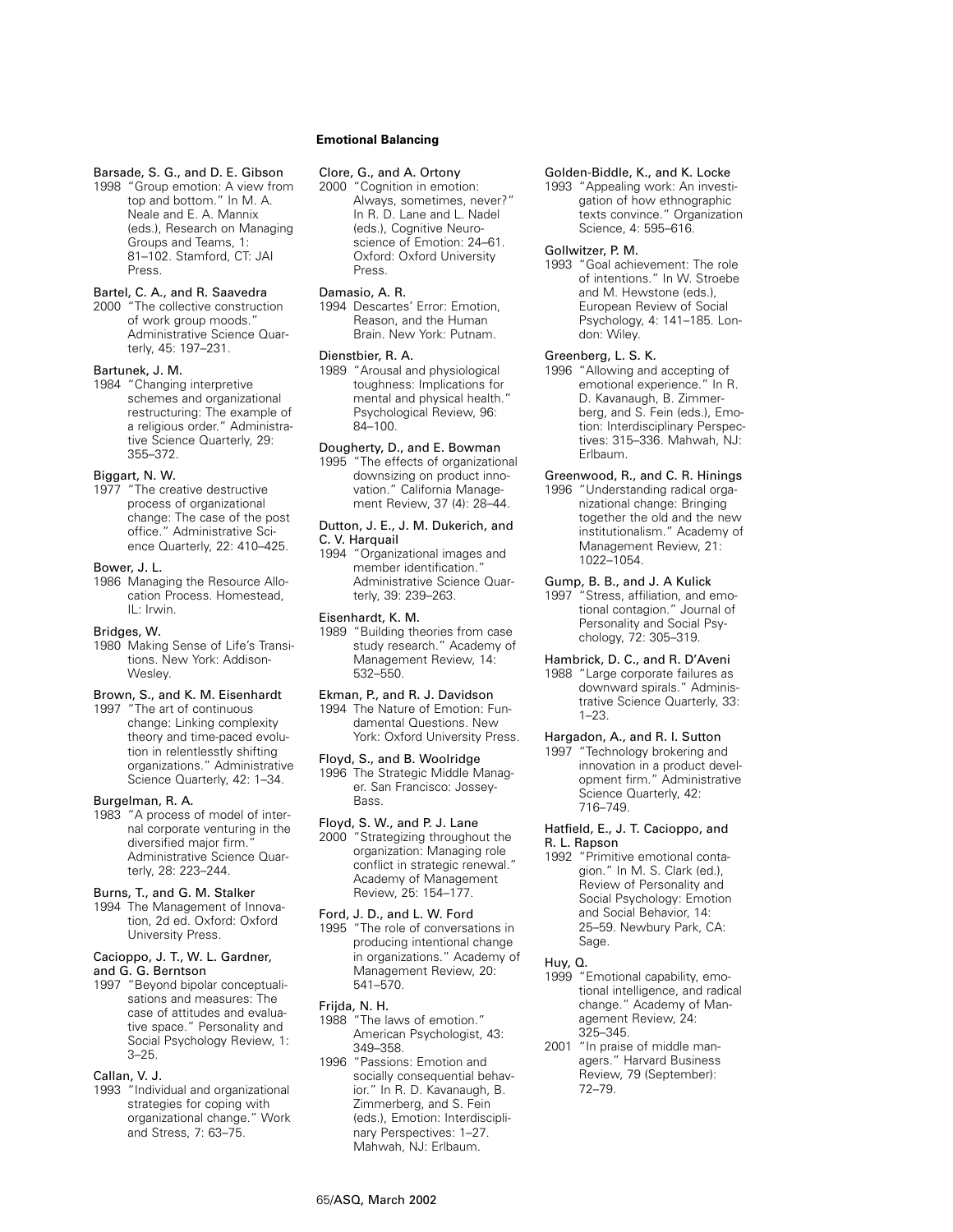### Isen, A. M.

2000 "Positive affect and decision making." In M. Lewis and J. M. Haviland-Jones (eds.), Handbook of Emotions, 2d ed.: 417–435. London: Guilford Press.

### Izard, C. E., and B. P. Ackerman

2000 "Motivational, organizational and regulatory functions of discrete emotions." In M. Lewis and J. M. Haviland-Jones (eds.), Handbook of Emotions, 2d ed.: 253–264. London: Guilford Press.

#### Jackall, R.

1988 Moral Mazes: The World of Corporate Managers. New York: Oxford University Press.

#### Jehn, K. A.

1995 "A multimethod examination of the benefits and detriments of intragroup conflict." Administrative Science Quarterly, 40: 256–282.

### Kanter, R.M.

1983 The Change Masters. New York: Simon and Schuster.

#### Kets de Vries, M.

1996 "The anatomy of the entrepreneur: Clinical observations." Human Relations, 49: 853–883.

### Kotter, J. P.

1995 "Why transformation efforts fail." Harvard Business Review, 73 (2): 59–67.

#### Kuhl, J., and J. Beckman

1985 Action Control: From Cognition to Behavior. New York: Springer-Verlag.

### Larsen, R. J., and E. E. Diener

1992 "Promises and problems with the circumplex model of emotion." In M. S. Clark (ed.), Review of Personality and Social Psychology: Emotion and Social Behavior, 114: 25–59. Newbury Park, CA: Sage

#### Laumann, E., and U. Pappi

1976 Networks of Collective Action. New York: Academic Press.

# Lazarus, R. S.

- 1991 "Progress on a cognitivemotivational-relational theory of emotion." American Psychologist, 46: 819–834.
- 1993 "From psychological stress to emotions: A history of changing outlooks." Annual Review of Psychology, 44: 1–21.

# Leana, C. R., and B. Barry

2000 "Stability and change as simultaneous experiences in organizational life." Academy of Management Review, 25: 753–759.

# Leana, C. R., and H. Van Buren

1999 "Organizational social capital and employment practices." Academy of Management Review, 24: 538–555.

# McClelland, D.

1987 "Characteristics of successful entrepreneurs." Journal of Creative Behavior, 3: 219–233.

### Martin, J., K. Knopoff, and C. Beckman

1998 "An alternative to bureaucratic impersonality and emotional labor: Bounded emotionality at The Body Shop." Administrative Science Quarterly, 43: 429–469.

#### Miles, R. H.

1997 Corporate Comeback. The Story of Renewal and Transformation at National Semiconductor. San Francisco: Jossey-Bass.

# Miller, D., and P. Friesen

1984 Organizations: A Quantum View. Englewood Cliffs, NJ: Prentice-Hall.

#### Miner, A. S., P. Bassoff, and C. Moorman

2001 "Organizational improvisation and learning: A field study." Administrative Science Quarterly, 46: 304–337.

#### Mischel, W., N. Cantor, and S. Feldman

1996 "Principles of self-regulation: The nature of willpower and self-control." In E. T. Higgins and A. W. Kruglanski (eds.), Social Psychology: Handbook of Basic Principles: 329–360. London: Guilford Press.

# Moses, J. L.

1987 "A psychologist assesses today's AT&T managers." Teleconnect, March: 32–36.

#### Noer, D. M.

1993 Healing the Wounds. San Francisco: Jossey-Bass.

# Nutt, P. C.

1987 "Identifying and appraising how managers install strategy." Strategic Management Journal, 8: 1–14.

#### Oliver, C.

1991 "Strategic responses to institutional processes." Academy of Management Review, 16: 145–179.

#### O'Neill, H. M., and J. Lenn

1995 "Voices of survivors: Words that downsizing CEOs should hear." Academy of Management Executive, 9 (4): 23–34.

#### Pennebaker, J. W.

1997 "Writing about emotional experiences as a therapeutic process." American Psychological Society, 8 (3): 162–166.

#### Perlow, L. A.

1999 "The time famine: Toward a sociology of work time.' Administrative Science Quarterly, 44: 57–81.

### Pratt, M. J.

2000 "The good, the bad, and the ambivalent: Managing identification among Amway distributors." Administrative Science Quarterly, 45: 456–493.

## Putnam, L., and D. K. Mumby

1993 "Organizations, emotion and the myth of rationality." In S. Fineman (ed.), Emotion in Organizations: 36–57. London: Sage.

#### Rajagopalan, N., and G. M. Spreitzer

1997 "Toward a theory of strategic change: A multi-lens perspective and integrative framework." Academy of Management Review, 22: 48–79.

#### Rogers, E. M.

1995 Diffusion of Innovations, 4th ed. London: Free Press.

#### Russell, J.A., and J. A. Carroll

1999 "On the bipolarity of positive and negative affect." Psychological Bulletin, 125: 3–30.

# Salovey, P., and J. D. Mayer

1990 "Emotional intelligence." Imagination, Cognition and Personality, 9: 185–211.

#### Salovey, P., J. D. Mayer, S. L. Goldman, C. Turvey, and T. P. Palfai

1995 "Emotional attention, clarity, and repair: Exploring emotional intelligence using the trait meta-mood scale." In J. W. Pennebacker (ed.), Emotion Disclosure and Health: 125–154. Washington, DC: American Psychological Association.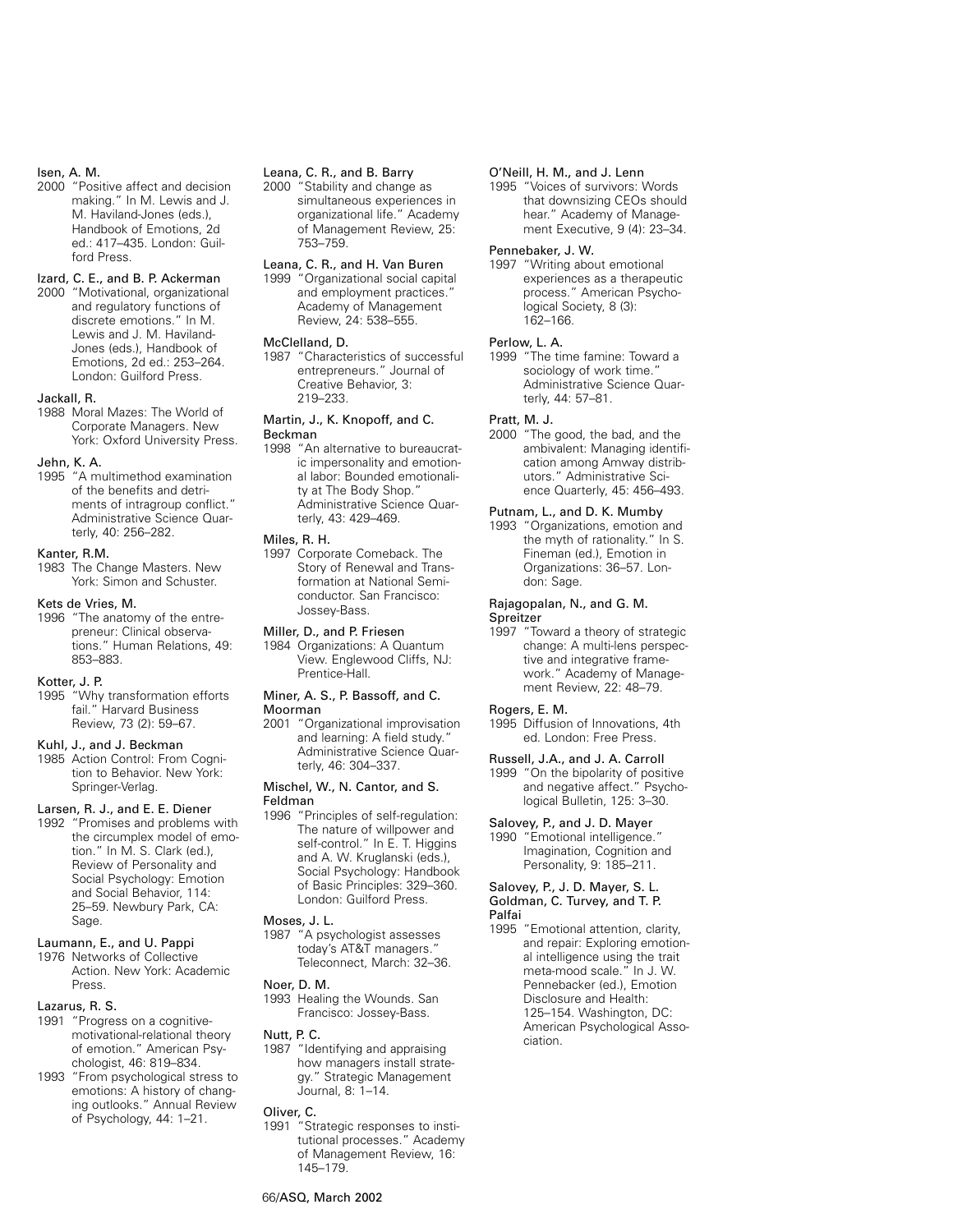# Salovey, P., B. T. Bedell, J. B.

Detweiler, and J. D. Mayer 1999 "Coping intelligently: Emo-

- tional intelligence and the coping process." In C. R. Snyder (ed.), Coping: The Psychology of What Works: 141–164. New York: Oxford University Press.
- 2000 "Current directions in emotional intelligence research." In M. Lewis and J. M. Haviland-Jones (eds.), Handbook of Emotions, 2d ed.: 504–520. London: Guilford Press.

### Sastry, M. A.

1997 "Problems and paradoxes in a model of punctuated organizational change." Administrative Science Quarterly, 42: 237–275.

# Schein, E. H.

- 1992 Organizational Culture and Leadership, 2d ed. San Francisco: Jossey-Bass.
- 1996 "Kurt Lewin's change theory in the field and in the classroom: Notes toward a model of managed learning." Systems Practice, 9: 27–47.

### Shrivastava, P.

1986 "Is strategic management ideological?" Journal of Management, 12: 363–377.

#### Simon, H.

1976 Administrative Behavior, 3rd ed. New York: Free Press.

#### Singh, J. V., R. J. House, and D. J. **Tucker**

1986 "Organizational change and organizational mortality." Administrative Science Quarterly, 31: 587–611.

#### Staw, B. M., R. I. Sutton, and L. H. Pelled

1994 "Employee positive emotion and favorable outcomes at the workplace." Organization Science, 5: 51–71.

# Stroebe, W., and M. Stroebe

1996 "The social psychology of social support." In E. T. Higgins and A. W. Kruglanski (eds.), Social Psychology: Handbook of Basic Principles: 597–621. London: Guilford Press.

# **Emotional Balancing**

#### Sztompka, P.

1993 The Sociology of Social Change. Cambridge: Blackwell.

# Tichy, N. M., and S. Sherman 1994 Control Your Destiny or

Someone Else Will. New York: Harper Business.

# Tichy, N. M., and D. Ulrich

1984 "Revitalizing organizations: The leadership role." In J. R. Kimberly and R. E. Quinn (eds.), Managing Organizational Transitions: 240–264. Homewood, IL: Irwin.

# Tushman, M. L., and E. Romanelli

1985 "Organizational evolution: A metamorphosis model of convergence and reorientation." In L. L. Cummings and B. M. Staw (eds.), Research in Organizational Behavior, 7: 171–222. Greenwich, CT: JAI Press.

#### Uyterhoeven, H.

1989 "General managers in the middle." Harvard Business Review, September–October: 136–145.

# Van Steenberg LaFarge, V.

1994 "The ambivalence of departing employees: Reactions of involuntary and voluntary exiters." Journal of Applied Behavioral Science, 30: 175–197.

#### Wasielewski, P.

1985 "The emotional basis of charisma." Symbolic Interaction, 8: 207–222.

### Watson, D., and A. Tellegen

1999 "Issues in the dimensional structure of affect—Effects of descriptors, measurement effort, and response formats: Comment on Russell and Carroll." Social Psychology, 76: 820–838.

# Watson, D., D. Wiese, and J.

# Vaidya

1999 "The two general activation systems of affect: Structural findings, evolutionary considerations, and psychobiological evidence." Journal of Personality and Social Psychology, 76: 820–838.

## Weber, M.

- 1946 From Max Weber: Essays in Sociology. Trans. by H. H. Gerth and C. W. Mills. New York: Oxford University Press.
- 1964 The Theory of Social and Economic Organization. T. Parsons, ed. New York: Free Press.

# Wegner, D. M., R. Erber, and S. Zanakos

1993 "Ironic processes in the mental control of mood and mood-related thought." Journal of Personality and Social Psychology, 65: 1093–1104.

# Westen, D.

1985 Self and Society: Narcissism, Collectivism and the Development of Morals. Cambridge: Cambridge University Press.

### Westley, F.

1990 "Middle managers and strategy: Microdynamics of inclusion." Strategic Management Journal, 11: 337–351.

### Wysocki, B. J., Jr.

1995 "Some companies cut costs too far, suffer corporate anorexia." Wall Street Journal, July 5: A1.

#### Yin, R. K.

1994 Case Study Research, 2d ed. Thousand Oaks, CA: Sage.

# Zajonc, R. B.

1980 "Feeling and thinking: Preferences need no inferences." American Psychologist, 35: 151–175.

# Zirkel, S.

1992 "Developing independence in a life transition: Investing the self in the concerns of the day." Journal of Personality and Social Psychology, 62: 506–521.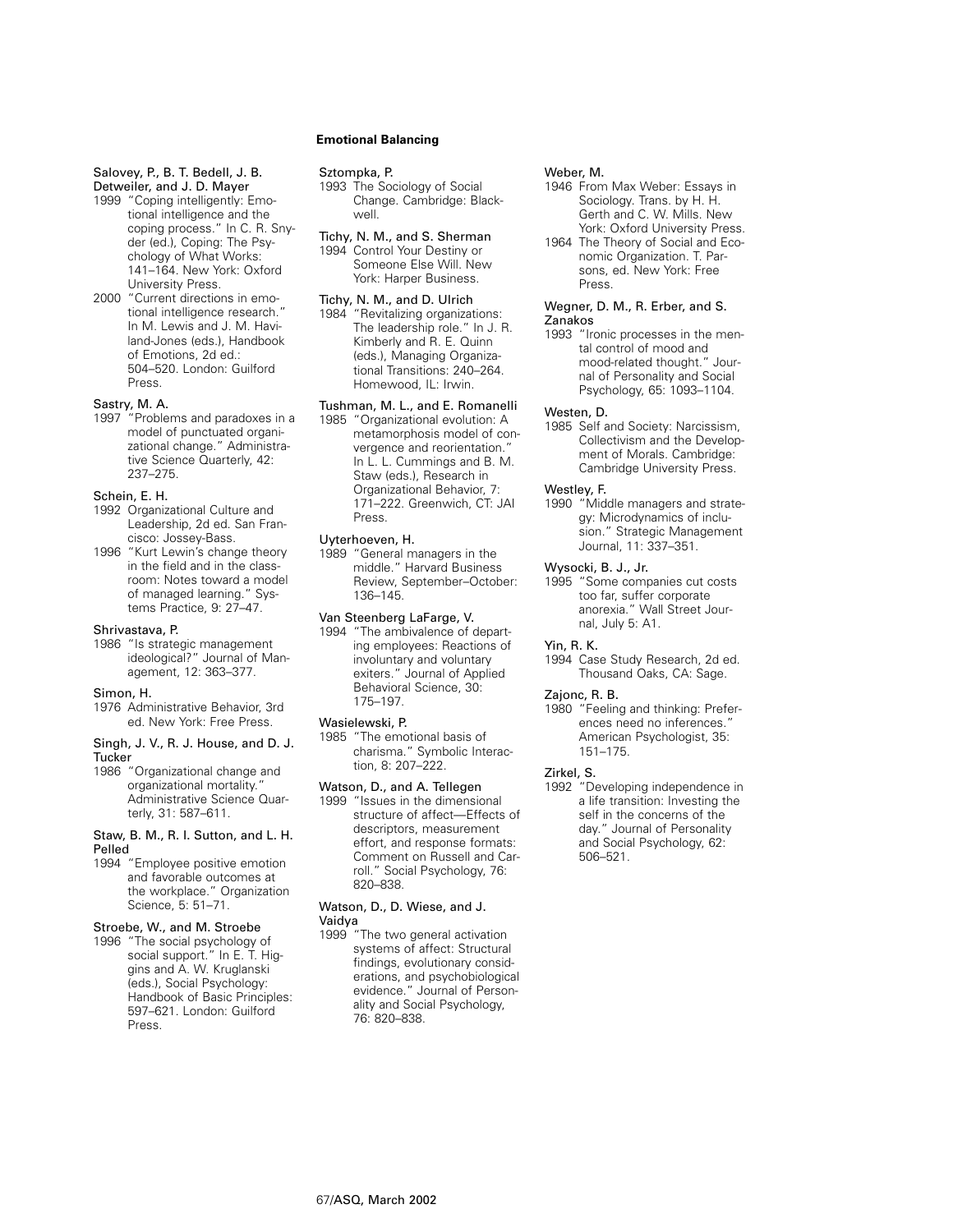# **APPENDIX: Description of Change Projects**

### FAST-ADMIN-1

Stop sending envelopes with the bills for customers who did not use this medium in the past.

Recipient group: billing group of about 200 people.

Reasons for change: annual savings: \$1 million.

## FAST-ADMIN-2

Extend the use of computing equipment by about 1 year.

Recipient group: computer users throughout the organization.

Reasons for change: one-time saving of \$22 million.

#### FAST-ADMIN-3

Provide equipment to work from home (computer, fax, furniture) to save realty space.

Recipient group: about 300 salespeople who are often on the road.

Reasons for change: could improve productivity of salespeople by reducing unnecessary commuting time and save office space. Annual savings of \$3 million.

#### INV

Instill discipline and transparency in allocation of investment capital to various product lines. (Servico spent \$2 billion a year on reinvestment in existing products and launch of new ones.) Develop standard procedures, investment review boards, training and diffusion of economic justification practices. Develop companywide tracking and accountability mechanisms.

Recipient group: about 3,000 people in finance and budget and capital investment.

Reasons for change: current system mainly based on politics and reinvesting in past investment decisions, with little tracking of true costs and profits. Lack of accurate information on true product profitability did not allow culling of unprofitable products. Over years, accumulation of over 20,000 product configurations and pricing options. This unwieldy portfolio imposed cognitive burden on sales reps and administrative and cost burdens on support systems.

### FINA

Replace over 30 old and disconnected financial systems (e.g., inventory, accounts receivable, and payable, fixed assets) with an integrated, real-time control analysis and reporting system. Reduce financial reporting cycle from 10 days to 2 days.

Recipient group: about 3,000 people in finance and budget and capital investment; 46 percent manpower reduction of 600 people in Corporate Finance group alone.

Reasons for change: current financial reporting systems numerous, fragmented, and manually intensive. Many errors had to be manually reconciled. Synthesis of financial information slow. Suboptimal for rapid decision making in competitive situations.

#### CONRET

Close 10 call service centers and consolidate them into one site. Typical of similar consolidation projects aimed at closing a total of 13 call service centers and 12 collection centers in small towns, consolidating them into three metropolitan centers and reducing workforce by 700 employees (or 20 percent of 3,500 workforce).

Recipient group: about 700 customer service representatives serving retail customers.

Reasons for change: cost cutting and standardization of work practices.

### CONBUS

Close five out of nine service centers and consolidate in large metropolitan areas; relocate employees.

Recipient group: 600 customer service reps serving business customers.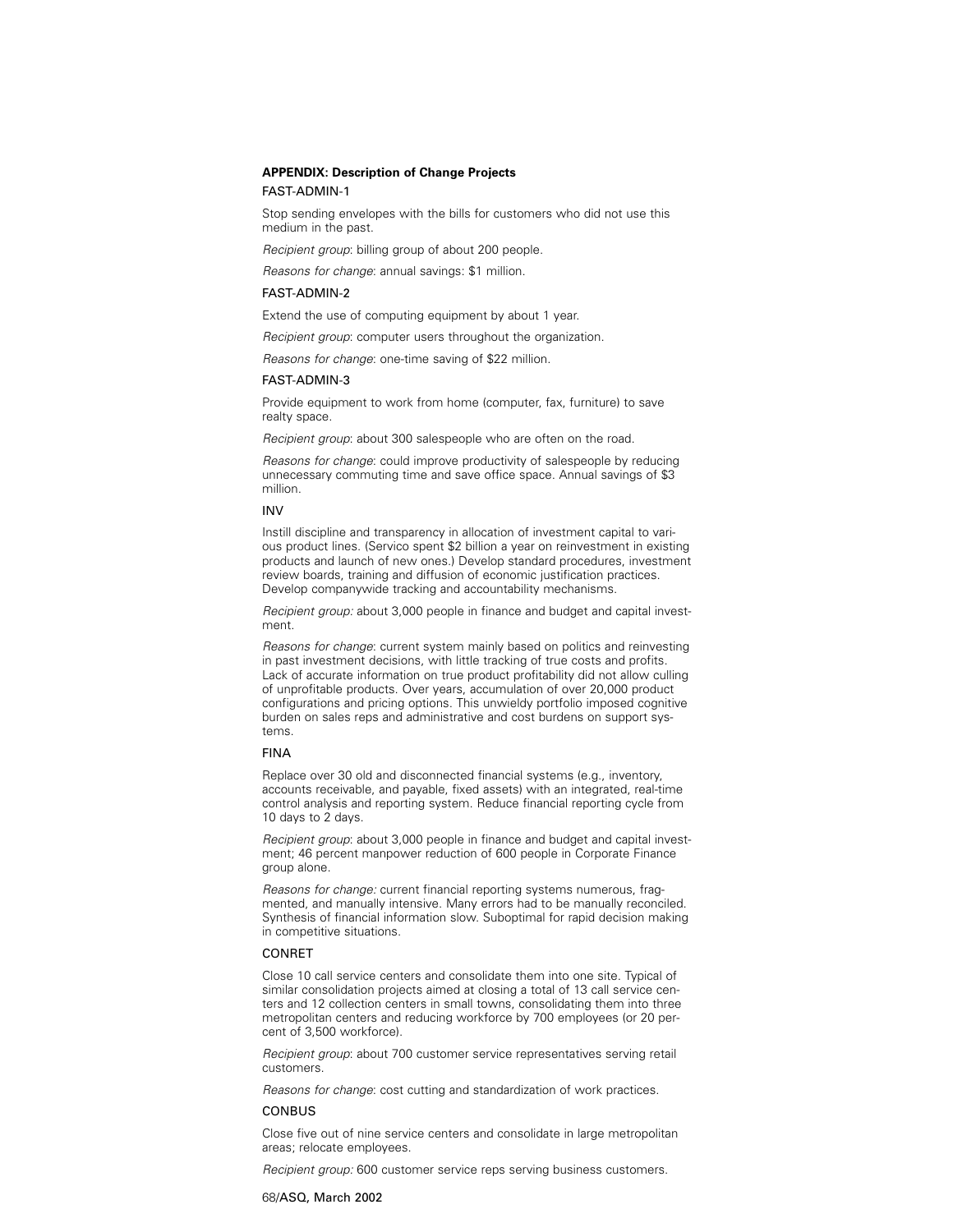Reasons for change: cost cutting and standardization of work practices.

## CONTEC

Consolidate 29 repair test sites into seven in one year and 17 repair control centers to three. Downsize workforce by about 20 percent.

Recipient group: 2,000 repair technicians for mainly business customers (Western division).

Reasons for change: reduce manpower; cost savings; standardize disparate work.

# OUT-EAST

Outsource home repair business in Eastern division.

Recipient group: about 1,400 home repair technicians.

Reasons for change: cost savings of \$12 million annually and reduction of headcount.

# OUT-WEST

Outsource home repair business in Western division.

Recipient group: about 2,100 home repair technicians.

Reasons for change: cost savings of \$18 million annually and reduction of headcount.